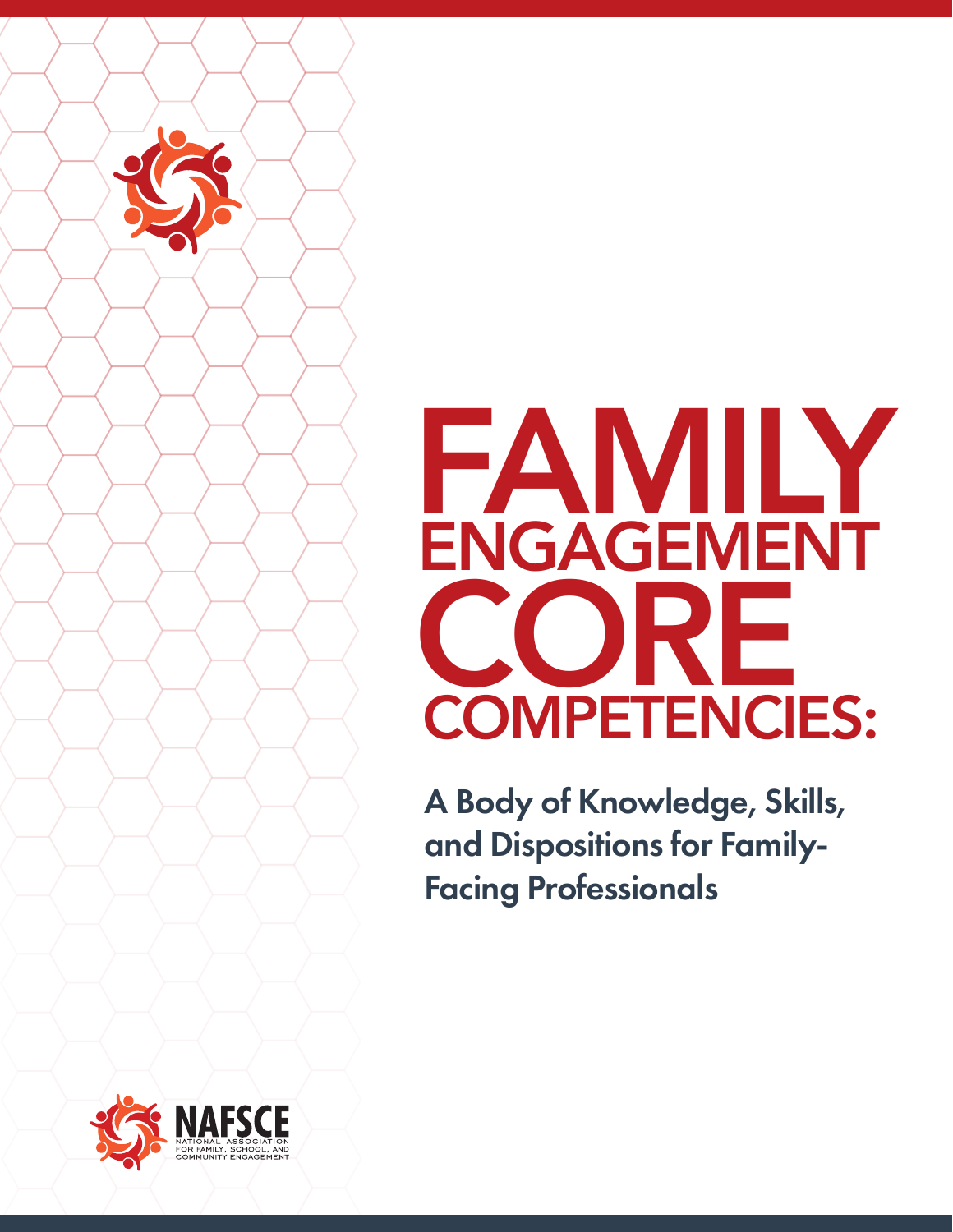#### **Acknowledgments**

The National Association for Family, School and Community Engagement (NAFSCE) is the first membership association focused solely on advancing family, school, and community engagement. Our mission is advancing high-impact policies and practices for family, school, and community engagement to promote child development and improve student achievement.

NAFSCE would like to acknowledge the key supporters of this project who recognized the importance of building the capacity of the field to engage families and made this project possible. This report was directly funded by the Carnegie Corporation of New York and National Education Association (NEA). It was also supported by general operating funds from the Heising-Simons Foundation.

The lead author and researcher on this document was Margaret Caspe. Additional research and editing were provided by Reyna Hernandez, Vito Borrello, and Alice Clark. Visuals were created by Shonda Andrews. Mickie Rops Consulting guided the development of the project and managed survey development and analysis for the *Family Facing Professionals Body of Knowledge Survey Report*. We also wish to acknowledge Sara Smolevitz, Cecilia Liang, Caroline Rose, Jazmin Flores Pena, and Yi Zhao. External review and feedback for this project was provided by NAFSCE's Credentialing Committee (D'Lisa Crain, Cheryl Hunter, Dennis Williams, Matthew John Rodriguez, Jennifer McCray, Deborah Stark, Kenya Adjekum-Bradshaw, Hayward McClain, Noel Kelty, Anne Henderson, April Shannon, Barbara Boone, Sheila Jackson, and Diana Suarez), parent leaders (Zully Rodriguez, Lisa Mosko, Rosazlia Grillier, Julia Sosa, Lora Evans and Felicia Robinson), teacher leaders (Delisa Brooks, Shayla Brown, Nicole Nelson, Rebecca Hall, Gevonne Blum, Wendy Demers, Daniel Gage, and David McKinney), community partners (Alissa Mwenelupembe, M. Elena Lopez, Amber Creger, Susie Grimm, Dawn E Craft, Lori G. Thomas, Judy Carson, and Karmen Rouland), and school and district leaders (Sheryl Ellsworth, Liliana G Valadez, Amanda Delabar, Sarah Parker, Sheila Leigh Kane, Adrienne Eaglin, Shanceler Terry, and Sonja G Tatum). Special thanks to Keami Harris. Support and guidance for this project were provided by the NAFSCE Board of Directors and NAFSCE members. Copyediting and the design layout were created by Jenkins Group, Inc.

Copyright ©️ 2022 by the National Association for Family, School, and Community Engagement. All rights reserved. Publication may be used and distributed for noncommercial educational and research purposes, as allowed by copyright law, with credit and citation to NAFSCE. Reproduction or distribution, internally or externally in any manner, of any portion of this publication for commercial purposes is strictly prohibited without appropriate written license from NAFSCE. *Family Engagement Core Competencies: A Body of Knowledge, Skills, and Dispositions for Family-Facing Professionals* is an original publication of NAFSCE.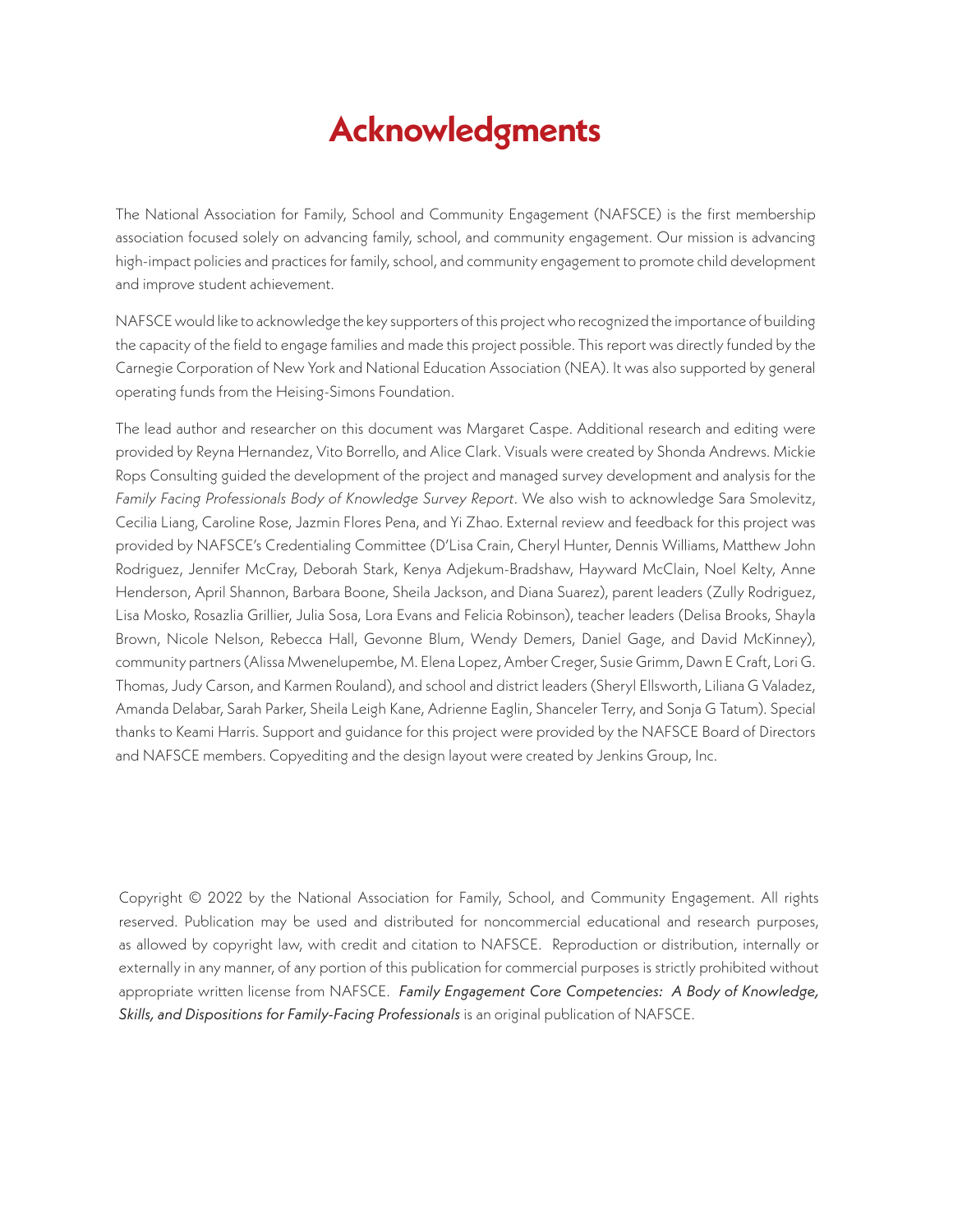#### **Contents**

| <b>REFLECT</b>                                                                                  |  |
|-------------------------------------------------------------------------------------------------|--|
|                                                                                                 |  |
|                                                                                                 |  |
| <b>CONNECT</b>                                                                                  |  |
|                                                                                                 |  |
| Competency 4: Foster Community Partnerships for Learning and Family Wellbeing16                 |  |
| <b>COLLABORATE FOR LEARNING</b>                                                                 |  |
|                                                                                                 |  |
| Competency 6: Link Family and Community Engagement to Learning and Development 20               |  |
| <b>LEAD ALONGSIDE FAMILIES</b>                                                                  |  |
|                                                                                                 |  |
|                                                                                                 |  |
|                                                                                                 |  |
|                                                                                                 |  |
| Appendix 2. Results from NAFSCE's 2021 Family Facing Professionals Body of Knowledge Survey  31 |  |
|                                                                                                 |  |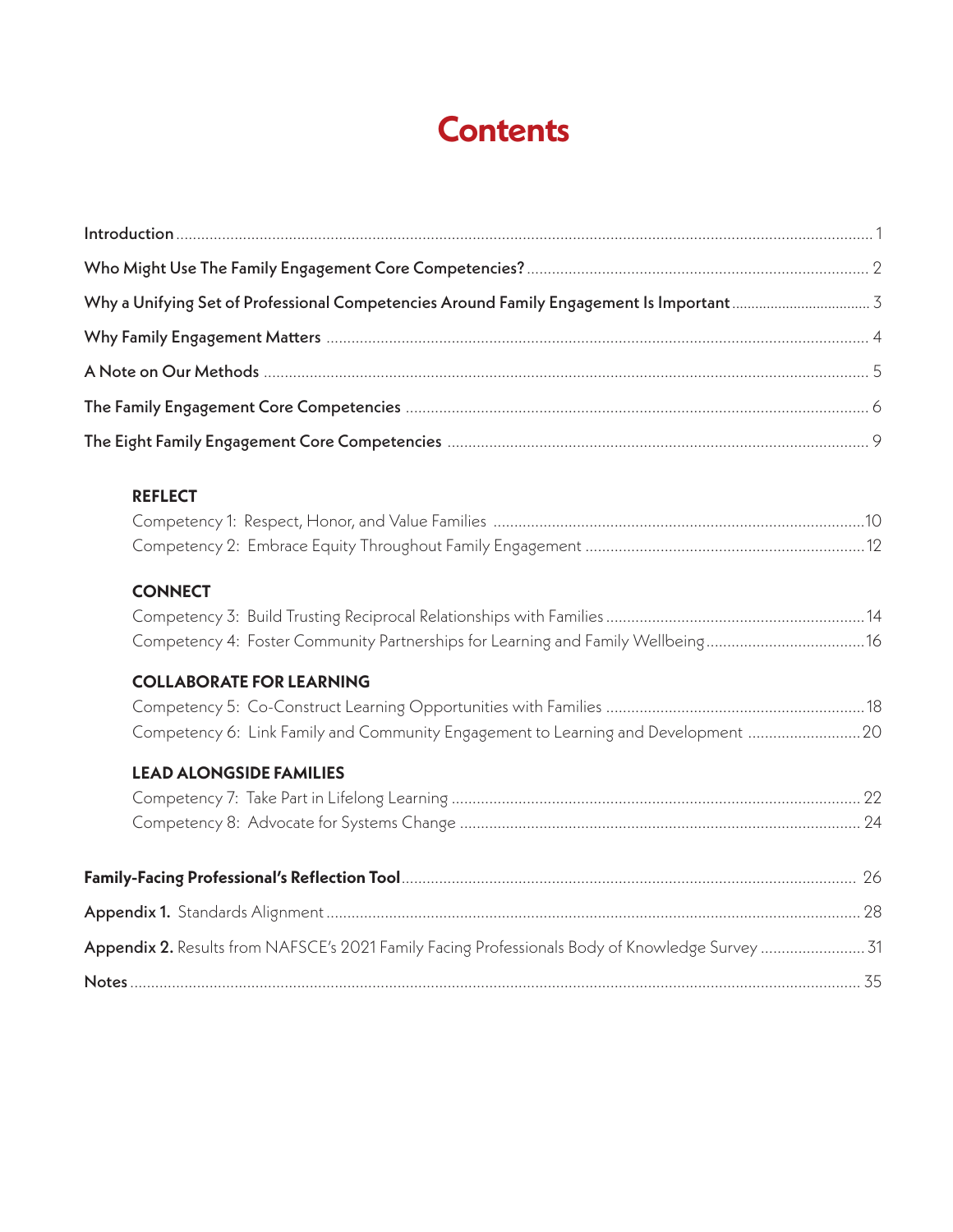#### **Introduction**

<span id="page-3-0"></span>Just as launching astronauts into space requires a team of scientists, engineers, mathematicians, and technicians, all contributing their own expertise and working together to achieve a common goal, so too does setting children on a pathway to success. It takes their families, teachers, principals, afterschool programs, and others, working together to support each child in distinct ways. When these partnerships are strong, children succeed, family wellbeing improves, and schools and communities grow more equitable and just.

Over the past two years, we at NAFSCE have been on a journey to identify and understand the knowledge, skills, and dispositions that family-facing professionals bring to forming these strong family, school, and community partnerships. This document brings together what we have learned into what we call the *Family Engagement Core Competencies: A Body of Knowledge, Skills, and Dispositions for Family-Facing Professionals* (Family Engagement Core Competencies).

#### **A note on our terms:**

**Body of Knowledge:** A Body of Knowledge is generally described as a compendium of what an individual knows and is able to do to successfully accomplish work in a specific field or role. Many fields from medicine and sports to science and engineering have a Body of Knowledge for their professionals. A Body of Knowledge is not a to-do list, but rather a compass leading us toward what we hope to achieve.

**Family-facing professionals:** By family-facing professionals we refer to anyone who works with families including early childhood, elementary, and secondary educators, family liaisons, principals, districts and state-level staff, as well as educators within community settings such as librarians and afterschool staff.

**Family and community engagement in learning:** Family and community engagement in education is a process in which families, schools, and communities join together to promote child and youth success in school and beyond. Family and community engagement takes place across a multitude of settings in which children explore, learn and play throughout the lifespan.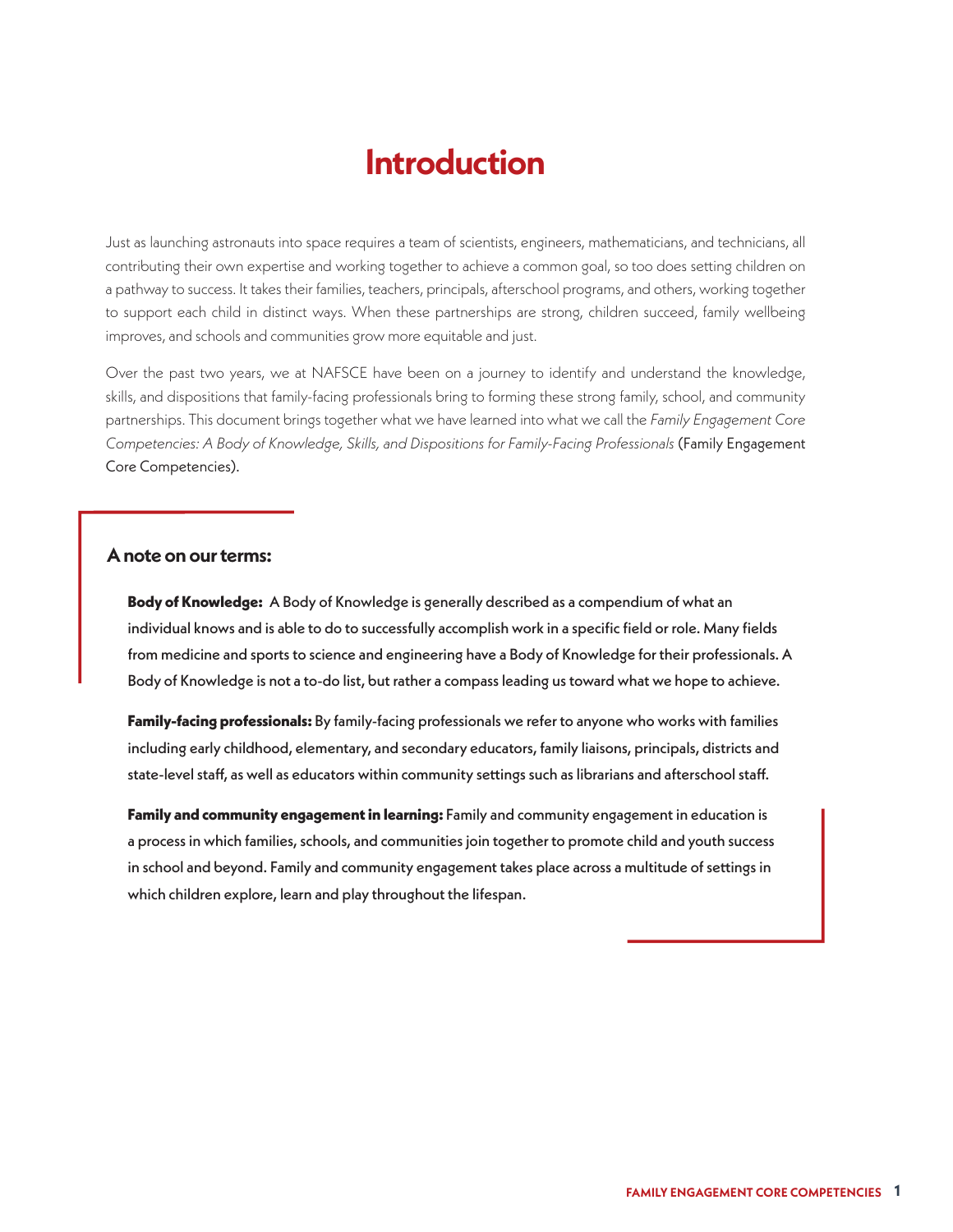### <span id="page-4-0"></span>**Who Might Use The Family Engagement Core Competencies?**

We envision that this document can be used by a range of familyfacing professionals in a variety of contexts:

- Educators, family liaisons, and other staff in schools to assess their practice and engage in dialogue with others around family engagement topics
- **n** Principals, professional development providers, and coaches to structure the scope and sequence of professional and continuing learning opportunities
- Faculty in educator preparation programs to develop syllabi and other course materials
- **n** State Education Agencies to guide the development of policies, mandates, standards, and accreditation of preparation programs
- **n** Afterschool, library, and museum staff and others in community organizations who provide families with opportunities to learn and acquire skills through their services
- n Nonprofit organizations, associations, and others to develop credentialing initiatives
- $\blacksquare$  Parent leaders to advocate for high-quality education in their communities and nationally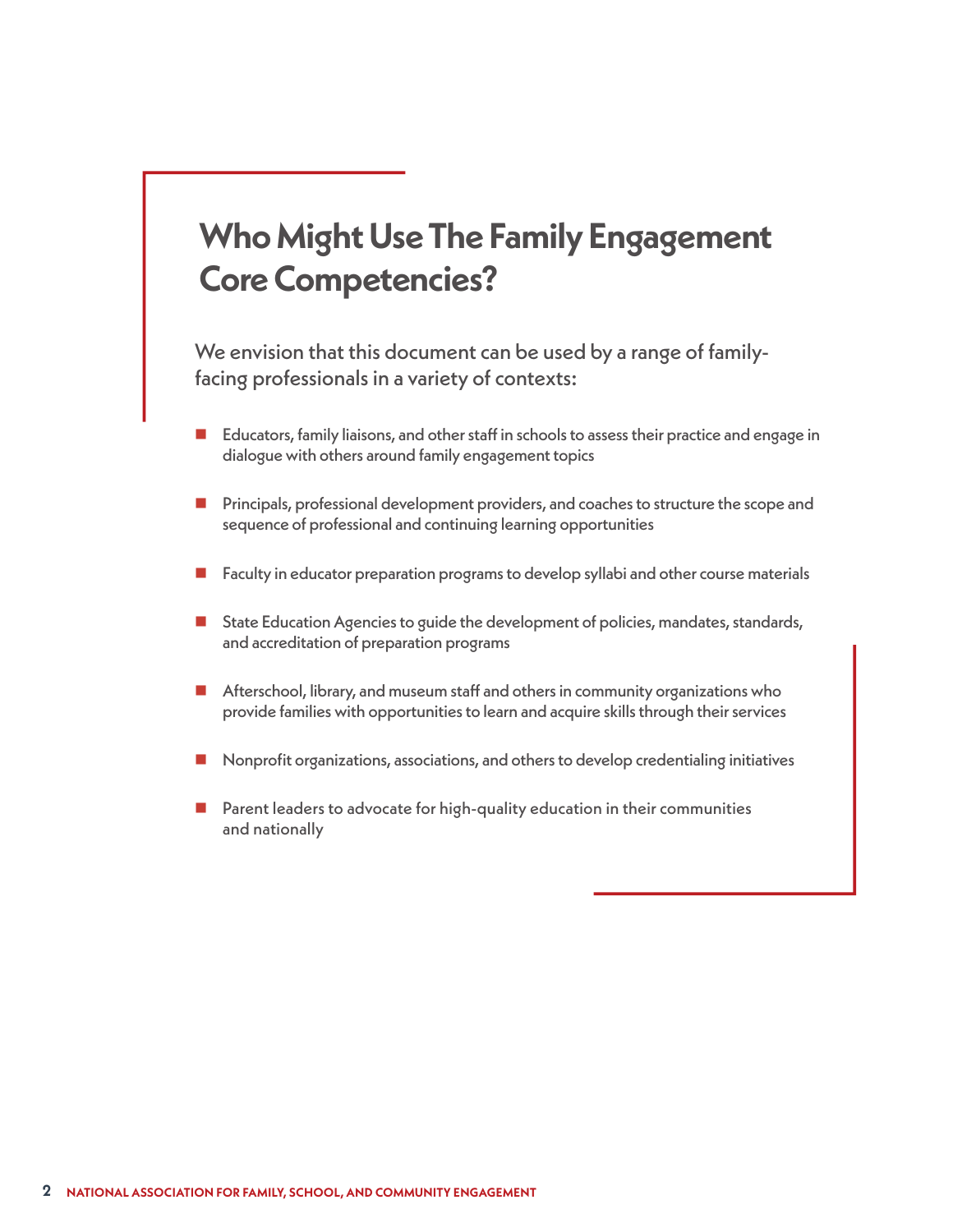### <span id="page-5-0"></span>**Why a Unifying Set of Professional Competencies Around Family Engagement Is Important**

The purpose of the Family Engagement Core Competencies is to create a nationally agreed upon and unifying set of professional competencies for the family engagement field. Although there are a number of standards that stress the importance of family-facing professionals having family engagement competencies, these standards are typically aligned to roles within specific fields and organizations (e.g., educators, school counselors, administrators, parent associations, and others) or to particular points in children's development, most frequently the early childhood years. To our knowledge, there is currently no one set of competencies for family-facing professionals to practice family engagement in education across the developmental spectrum, particularly one grounded in an equity and social justice orientation. The goal of this document is not to replace or supplant existing work, but rather, to enhance, unite, and amplify it. These competencies are important for several reasons:

- **Without an underlying set of guiding competencies, preparing for and teaching family engagement becomes haphazard and siloed.**  There needs to be a strong set of competencies – a north star – toward which preparation and professional learning strive to reach. This goal is particularly important as we see a proliferation of credentials and micro-credentials being developed by states and organizations. It is also a necessary guide for faculty, coaches, and trainers who seek to integrate family engagement into their syllabi or set up stand-alone courses on the topic. Without a robust and clear body of knowledge for family engagement professionals, it is difficult to obtain a scope and sequence of study, and to effectively measure whether these initiatives meet their goals.
- The role of systemic racism, implicit bias, and **income inequality in shaping educational and opportunity disparities are more pronounced than ever before and require mutual reciprocal relationships among families, communities, and institutions to rebuild trust and equity in our society.** Family and community engagement requires every family-facing professional to look

inward and assess biases and stereotypes. It also requires family-facing professionals to consider how schools and communities may or may not provide families with equitable access to resources and services, to address variations in the quality of family engagement and learning experiences, and to identify and end disparities in family engagement practice and student outcomes.1 This intentional focus on equity and social justice as a cornerstone of family and community engagement helps institutions to better value, see, respect, and listen to the families and communities our children are nested within.

- Family-facing professionals are often not well**prepared to engage families and communities.**  Family-facing professionals frequently report that they feel unprepared to engage families when they enter their careers. Deans and faculty also report that engaging families is one of the competencies that is least covered in educator preparation programs. Similarly problematic, family-facing professionals rarely receive professional learning opportunities to grow their family engagement competencies throughout their careers. By outlining the knowledge, skills, and dispositions of educators who engage families and communities meaningfully, we hope to create an ecosystem in which family and community engagement is at the core of organizational and individual practice.
- Family-facing professionals need a new set of **tools and strategies to engage families.** The watershed moment of the COVID-19 pandemic has changed the world, one in which education will never be the same as it was before. Throughout the pandemic, and afterwards, family-facing professionals have been asked to reach out to families and partner with them for student learning in ways that were previously unimaginable. This shift has also opened doors to new ways of preparing family-facing professionals and retooling them with an understanding of equity, trauma, social-emotional development, health, and family wellbeing.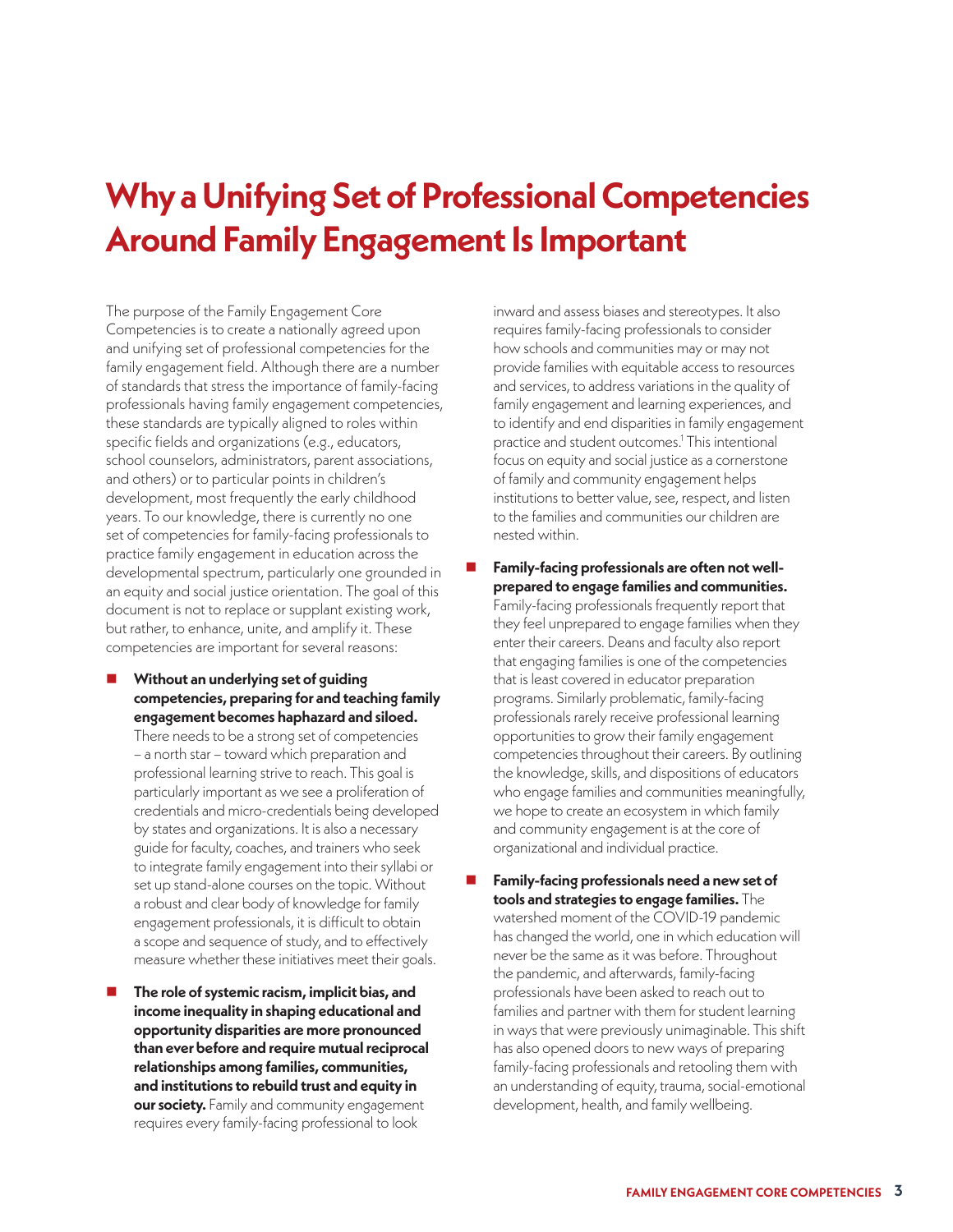#### <span id="page-6-0"></span>**Why Family Engagement Matters**

Decades of research demonstrate the importance of family engagement in providing all children the opportunity to succeed, regardless of their circumstances, race, or family's income level. Effective family, school, and community engagement has been proven to increase school readiness, improve language, literacy, mathematics, and social-emotional skills, as well as increase the likelihood of high school graduation.2 Family engagement isn't just about student outcomes though. Family-facing professionals feel more efficacious and satisfied in their roles when they are equipped to engage families.<sup>3</sup> Family engagement is also associated with a more positive school climate, which brings about many benefits for families and communities themselves in terms of leadership, health, safety, and wellbeing.<sup>4</sup>

For families, family engagement is about the ways that family members parent, support student learning in the home and community, and develop relationships with school and community groups, as well as the way they monitor children's progress, advocate for them, and hold high expectations.<sup>5</sup> For family-facing professionals in school and community spaces, family engagement is about reaching families where they live, especially those who might be most underserved, creating meaningful and trusted relationships with families, raising up their concerns and strengths, and expanding opportunities and resources for how families love and learn with their children.<sup>6</sup> It is also about creating opportunities for families to be connected to other families and community spaces that amplify their roles.<sup>7</sup>

Family and community engagement increases when educators take time to reach out to families and cocreate teaching and learning strategies that achieve mutually agreed upon outcomes for children.8 Efforts are also most successful when educators and families have opportunities to address biases and misconceptions they have about one another.<sup>9</sup> Most importantly, family and community engagement is about equity. Research suggests that family engagement bears its greatest impact on students who come from homes that are most vulnerable, by virtue of poverty, stress and discrimination.10 Making intentional efforts to create partnerships with families who are most at-risk, raising their voices, and expanding their opportunities to be engaged in their student learning, is a way to ensure that each and every child has the opportunity to thrive.

Family-facing practitioners do not simply develop their family engagement practice in a vacuum. They need support and guidance to do so. When family-facing professionals receive opportunities to learn about and practice family engagement, they improve their attitudes toward working with families. They also develop greater teaching efficacy and improve their confidence and knowledge in working with diverse families.<sup>11</sup> In the field of education, although most candidates for degrees in education receive at least one course and some information about family engagement in their pre-service and professional learning opportunities, and there is general agreement that family engagement is important, educator preparation in family engagement remains lagging. For example, most educator preparation programs report that their graduates are not prepared to conduct effective and equitable partnership programs.12 In a 2021 NAFSCE national survey of educator preparation programs, only 51% of programs offered at least one standalone course in family and community engagement and a full 55% of department heads believe that their education degree candidates are a little less or much less prepared to address the subject of family engagement than they are other subjects.<sup>13</sup> In a different study, only 43% of early childhood and K-12 educators agreed or strongly agreed that they are properly prepared to engage families during their training and preparation programs.14 And only 17 of the 56 U.S. states and territories address training teachers in components of effective family and community engagement: collaboration and partnership, communication, culture and diversity, and relationships and trust.<sup>15</sup> Clearly, there continues to be a pressing need to prepare educators for family engagement in robust and meaningful ways. Yet the question remains, to what end, and what should this preparation ideally focus on?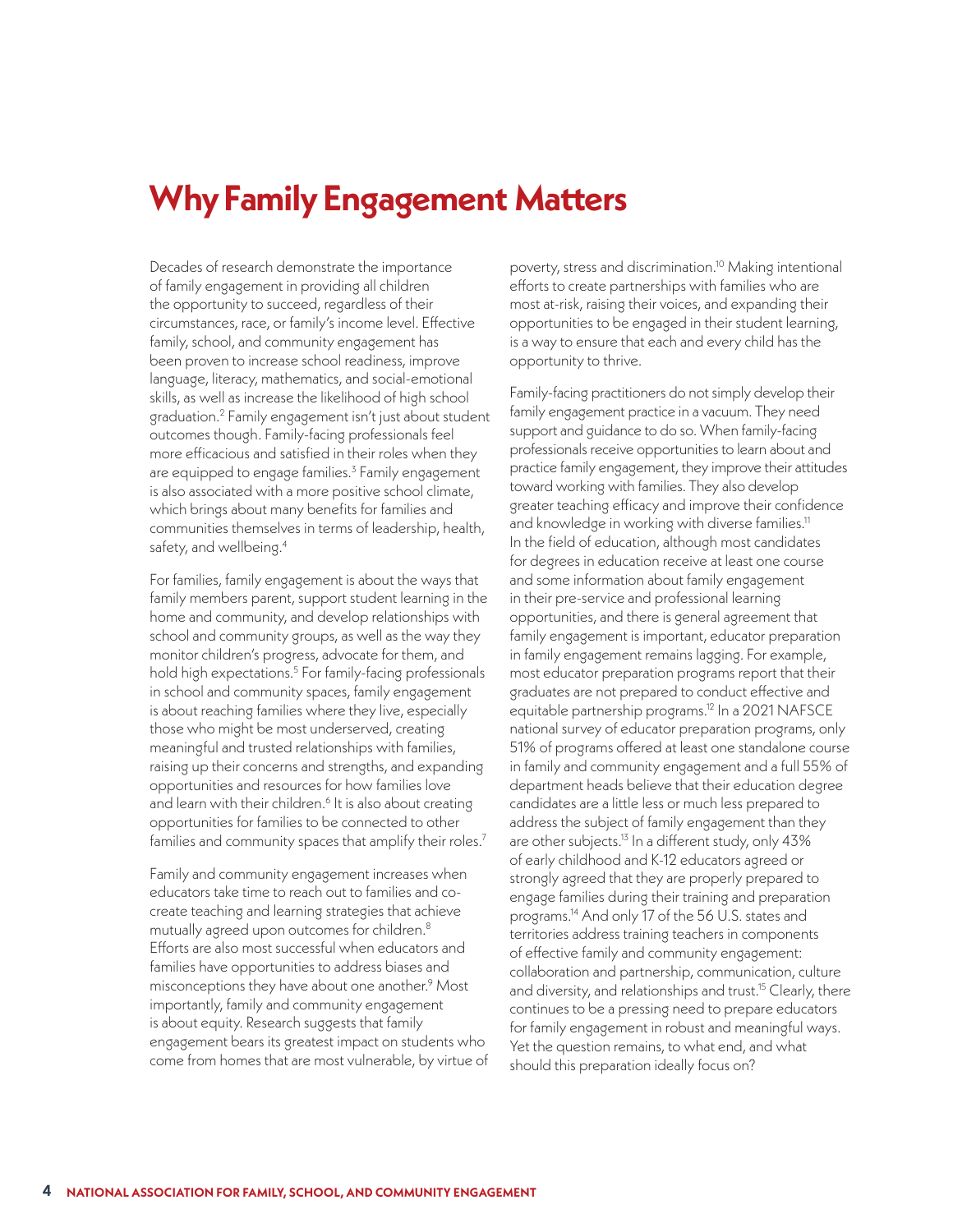#### <span id="page-7-0"></span>**A Note on Our Methods A Note on Our Methods**

**How These Professional Competencies for Family Engagement Were Developed**



The recommendations provided in this document were developed in six main phases, guided by NAFSCE's 2017 strategic plan calling for capacity building of professionals. In the first phase, NAFSCE brought together a group of leaders in the field of family engagement in February 2019 to discuss what family-facing professionals need to know, be able to do, and consider in order to be effective familyfacing professionals.The group created a long list of competencies and discussed the importance of each.

In the second phase, an independent consultant with a background in educational leadership synthesized the themes into 15 broad concepts. The concepts were aligned to existing evidence and research to ensure there was a research warrant for the groupings. These 15 competencies were further synthesized into eight broad competencies in three main domains. These eight competency areas were also aligned with key frameworks and reports in the family engagement field – such as the Head Start Parent, Family, and Community Engagement Framework, The Dual Capacity Framework, and others – to ensure alignment and validity.<sup>16</sup>

The eight competencies were then vetted with two important groups. In February 2020, a group of educators from the Ohio NEA discussed the competency areas, honed them, and utilized them for the writing of a microcredential for educators. Then, in April 2020, a group of state education agency administrators and faculty members participating in NAFSCE's Pre-Service Family Engagement Initiative ranked the importance of these and

other competencies via a Delphi survey and discussed the competencies as they related to their work.

In the fourth phase, a team of graduate students cross-walked these eight areas against 15 professional organizational standards to determine points of convergence and divergence in the competencies that NAFSCE had created with those already in existence. The organizational standards reviewed can be found in Appendix 1.

In the Spring of 2021, we reconvened the coordinating committee to review the draft body of knowledge. We also convened a series of four separate focus groups with 6 parent leaders, 8 teacher leaders, 8 district leaders, and 8 community partners, to understand their impressions and thoughts on the competencies. These focus group participants also completed surveys designed to capture their feedback on each individual competency and its importance.

Finally, in October 2021 we launched a field survey to collect information to help shape the emerging Family Engagement Core Competencies and to help guide the development of credentials and other professional learning opportunities. Survey invitations were sent to NAFSCE's e-news subscriber list of approximately 28,000 respondents followed up by two reminders over a two-week period. In total, the survey received nearly 600 responses. Results of the survey can be found in the accompanying report *Family-Facing Professionals Body of Knowledge Survey Report* as well with select findings in Appendix 2*.*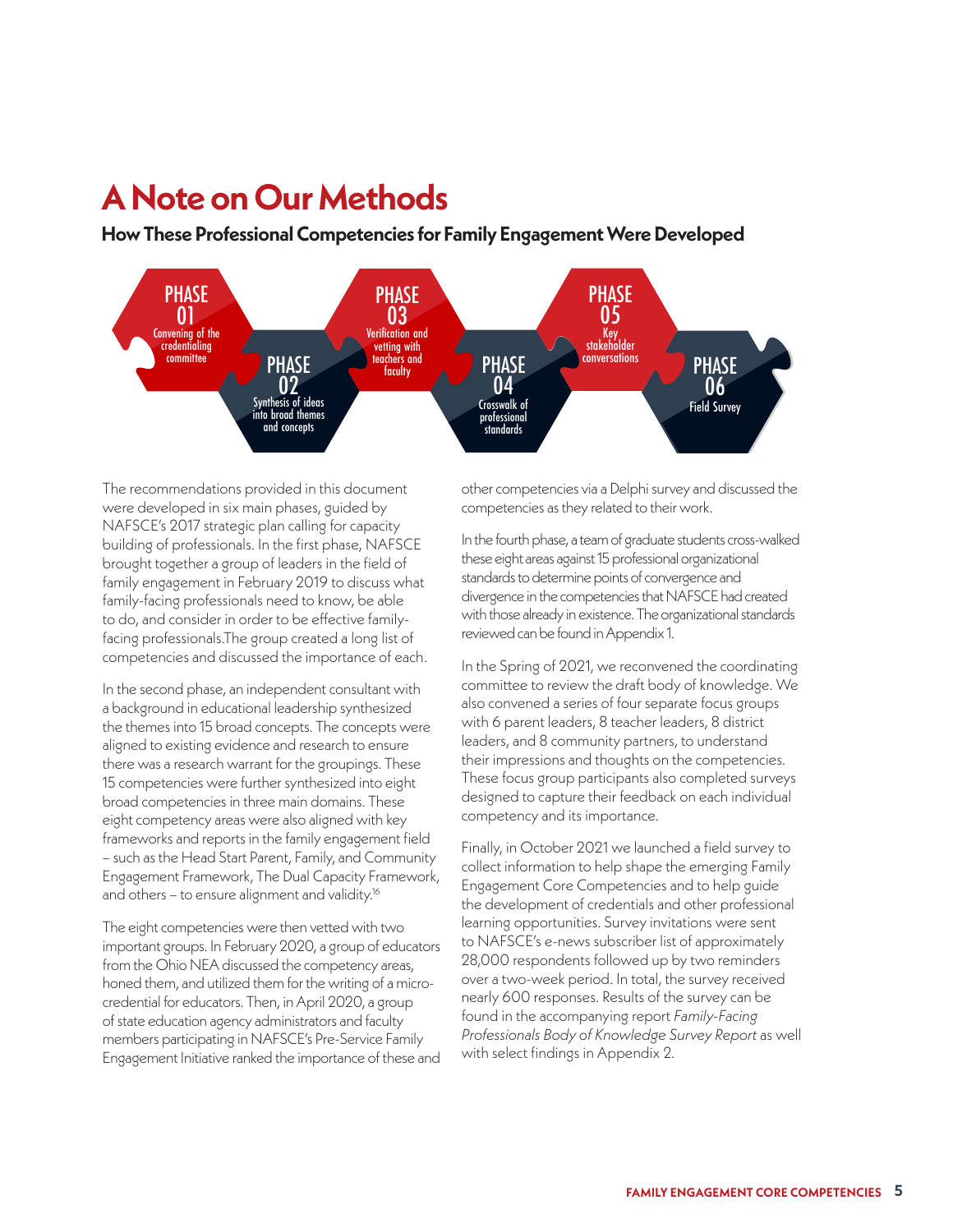#### <span id="page-8-0"></span>**The Family Engagement Core Competencies**

The eight competencies within this report are grounded in the idea that learning is not simply about internalizing facts and knowledge. Instead, learning is a process that is dynamic and active, and involves the continual immersion in the language, practice, and use of core ideas and beliefs in the subject at hand.<sup>17</sup> The eight core competences are also rooted in the premise that learning is collaborative and communal. Learning is deeply embedded in our cultural, historical, social, relational, and political settings.18 It is also built from the idea that as individuals learn to be part of a field, and enter different organizational systems, there is value to naming, identifying, interrogating, and eradicating inequities of power that exist in the larger systems in which they engage.<sup>19</sup>

For this reason, our eight inter-related competencies are grouped into four main domains representing what family-facing professionals do:

**Reflect:** Family-facing professionals actively reflect. They examine, respect, and value the cultural and linguistic diversity of families and communities and explore and honor with families how children develop, grow, and change from birth through adulthood. They also embrace equity throughout family engagement. They look inward to develop cultural humility as well as reflect on how history and social contexts impact systems and influence family and community engagement.

**Connect:** Family-facing professionals connect with families and communities. They build trusting relationships with families based on mutual respect and understanding. Family-facing professionals also actively connect to the wider community in which families live in order to better understand and know the community and its resources. They facilitate connections to these resources and support the growing of social networks.

**Collaborate:** Family-facing professionals collaborate with families around student learning and development. They leverage the connections and relationships they've developed to co-construct and develop curriculum, programs, services, and policies with families, as well as partner with families around individual children's social and academic learning goals and curiosities.

**Lead:** Family-facing professionals lead alongside families. They take part in the broader family engagement field, constantly working to improve their practice, as well as advocate for systems change to champion equity in partnership with families and communities.

See Table 1. for the competencies within each domain.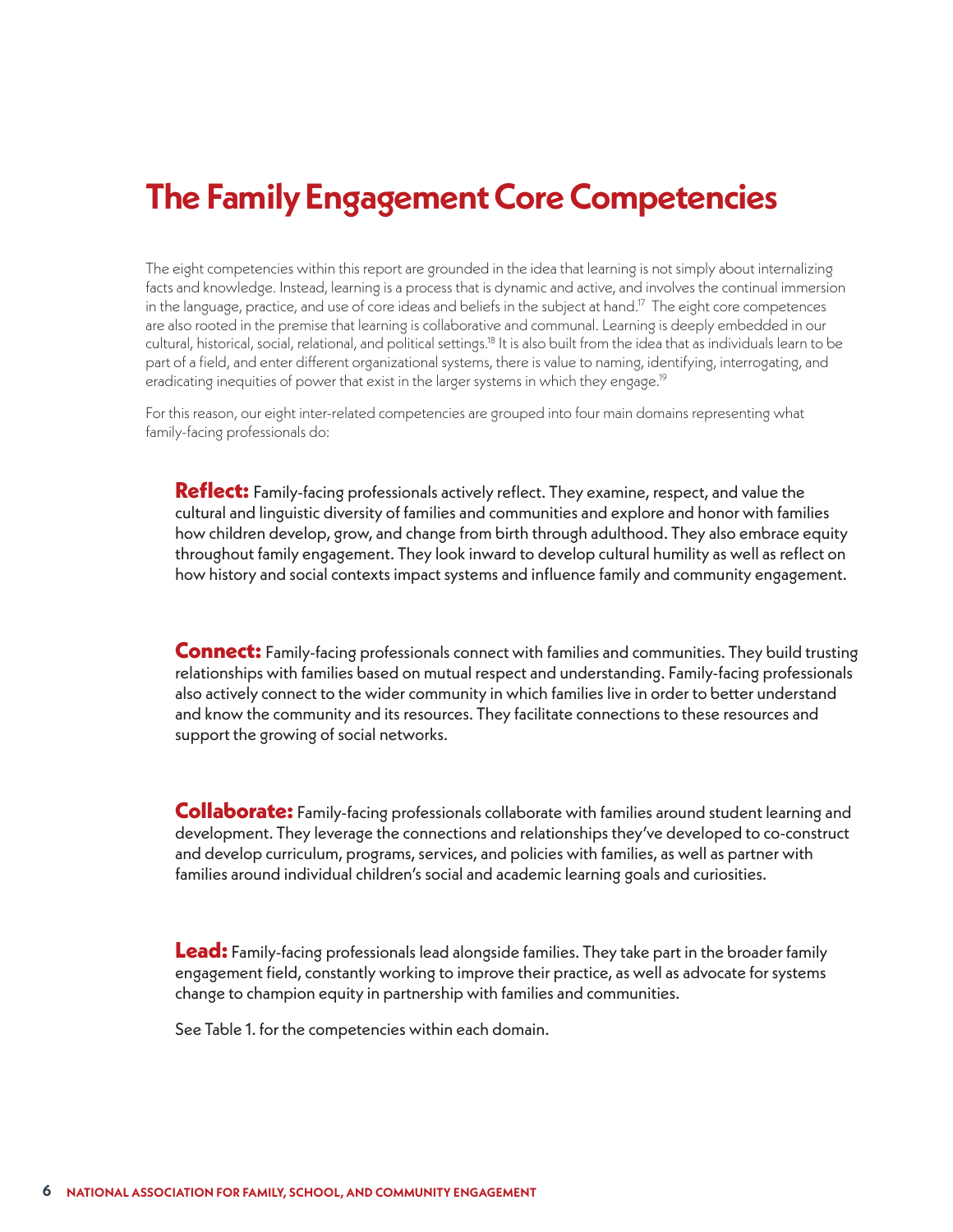#### **A few notes on these domains:**

First, we stress the importance of viewing these domains collectively. They do not reflect linear progressions or modular discrete elements of what family-facing professionals need to know, be able to do, and believe. Instead, it is in the synergy, interrelated, overlapping cycling of these competencies that such learning can emerge. From this perspective, development in family engagement knowledge, skills, and stance requires family-facing professionals to build awareness and understanding in each domain. It then requires slowly deepening competency in each of the domains and being able to combine multiple competencies and domains in practice. This engagement in turn leads to mastery which involves a fully consistent, holistic, and integrated practice across all areas.

Second, these domains loosely align to the "4Cs" of the Dual Capacity Building Framework.<sup>20</sup> The Dual Capacity Framework suggests that family-facing professionals who successfully engage families have the capabilities, connections, cognitions, and confidence to practice family engagement. We suggest that in the Family Engagement Core Competencies, the domain of "reflecting" corresponds to the Dual Capacity Framework's theme of cognitions (a person's assumptions, beliefs, and worldview). The domain of "connecting" within the Family Engagement Core Competencies aligns with that of connections in the Dual Capacity Framework (important relationships and networks). The domain of "collaboration" in the Family Engagement Core Competencies is in line with that of capabilities in the Dual Capacity Framework (human capital, skills, and knowledge). And finally, the domain of "leading" directly links to that of confidence (individual level of self-efficacy) in the Dual Capacity Framework.

Finally, while it is important for family-facing professionals to be well-prepared for their roles, family engagement is not their responsibility alone. Family engagement is everyone's role within an organization. In order for the family engagement process to work effectively, organizations need to have conditions in place that support family-facing professionals in their work. This includes funding for family and community engagement, time, professional learning opportunities, and scheduling so that family engagement is integrated and sustained. In other words, family-facing professionals' individual autonomy and competence is nested within the context in which they live and work, and the resources made available to them.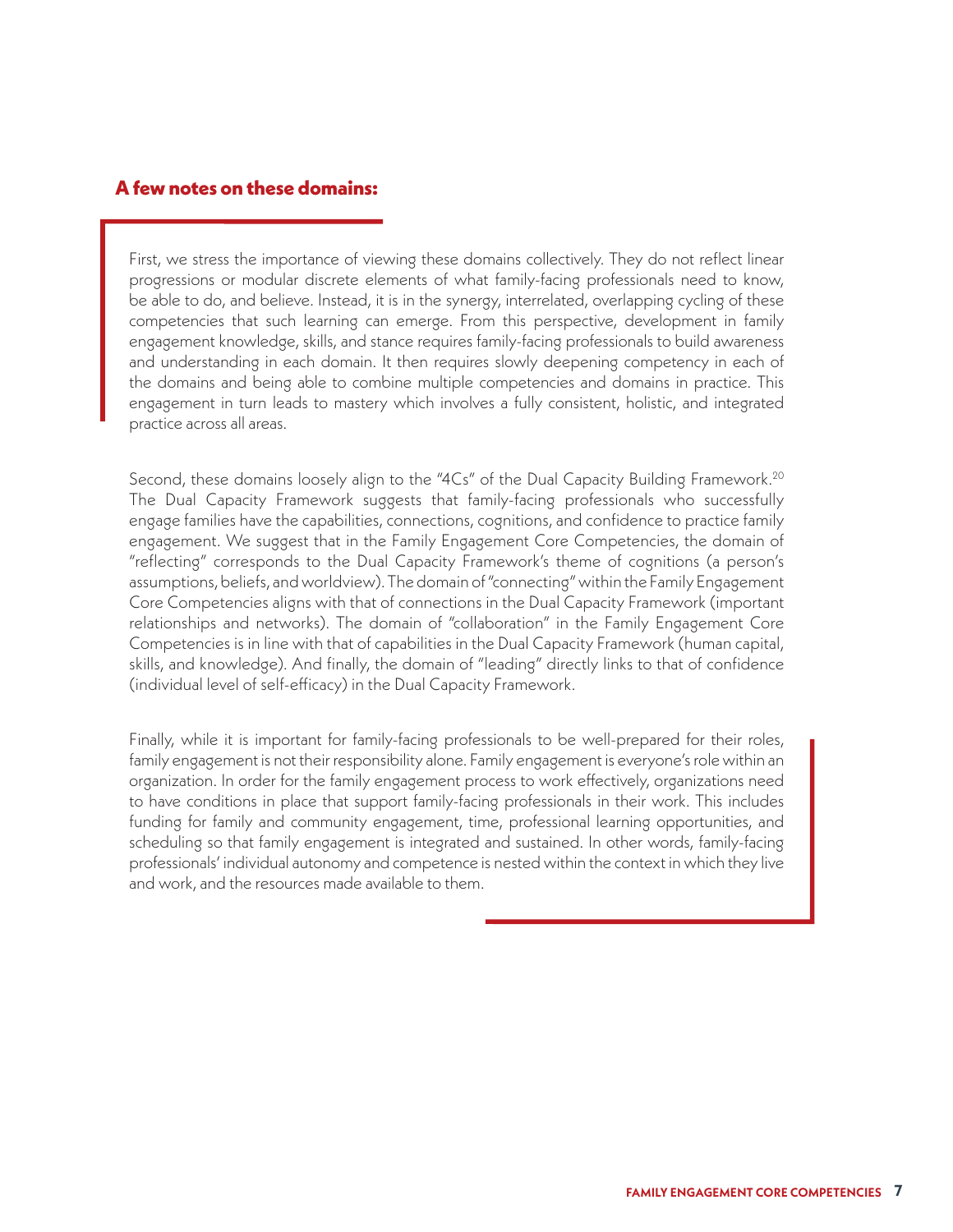#### **Table 1. The Family Engagement Core Competencies by Domain**

| <b>Reflect</b>                                                                                                                                                                                                                                                                                                                                                                        | <b>Connect</b>                                                                                                                                                                                                                                                                                                                                    | <b>Collaborate</b>                                                                                                                                                                                                                                                                                                                          | <b>Lead Alongside</b><br><b>Families</b>                                                                                                                                                                                                                                                                                                                                                                                                                                     |
|---------------------------------------------------------------------------------------------------------------------------------------------------------------------------------------------------------------------------------------------------------------------------------------------------------------------------------------------------------------------------------------|---------------------------------------------------------------------------------------------------------------------------------------------------------------------------------------------------------------------------------------------------------------------------------------------------------------------------------------------------|---------------------------------------------------------------------------------------------------------------------------------------------------------------------------------------------------------------------------------------------------------------------------------------------------------------------------------------------|------------------------------------------------------------------------------------------------------------------------------------------------------------------------------------------------------------------------------------------------------------------------------------------------------------------------------------------------------------------------------------------------------------------------------------------------------------------------------|
| 1. Respect, Honor, and<br><b>Value Families</b><br>a. Examine, respect, and<br>value the cultural and<br>linguistic diversity<br>of families and<br>communities<br>b. Explore, understand,<br>and honor with<br>families how children<br>develop, grow, and<br>change from birth<br>through adulthood<br>across settings, and<br>how these changes<br>affect families                 | <b>3. Build Trusting</b><br>Reciprocal<br><b>Relationships with</b><br><b>Families</b><br>a. Cultivate mutual trust<br>b. Communicate<br>effectively<br>c. Create welcoming<br>environments<br>d. Reach out actively to<br>families, especially<br>those who might be<br>most underserved                                                         | 5. Co-Construct<br>Learning<br><b>Opportunities with</b><br><b>Families</b><br>a. Build upon family<br>knowledge as<br>resources for learning<br>b. Join together with<br>families for planning,<br>implementing, and<br>evaluating learning<br>opportunities and<br>services                                                               | 7. Take Part in Lifelong<br><b>Learning</b><br>a. Identify and<br>participate as a<br>member of the<br>family engagement<br>profession<br>b. Engage in<br>professional<br>learning to grow<br>family engagement<br>knowledge and skills<br>c. Use data to assess,<br>evaluate, and<br>improve family<br>and community<br>engagement                                                                                                                                          |
| 2. Embrace Equity<br><b>Throughout Family</b><br><b>Engagement</b><br>a. Look inward to<br>develop cultural<br>humility, cognitive<br>flexibility, and<br>perspective-taking<br>skills to practice<br>anti-bias and<br>equitable family<br>and community<br>engagement.<br>b. Reflect on how<br>history and social<br>context influence<br>family engagement<br>systems and practices | <b>4. Foster Community</b><br><b>Partnerships for</b><br><b>Learning and Family</b><br>Wellbeing<br>a. Build community<br>partnerships to<br>support children and<br>families<br>b. Establish systems to<br>expand how families<br>link to community<br>resources<br>c. Cultivate social<br>support networks<br>and connections<br>among families | 6. Link Family and<br><b>Community</b><br><b>Engagement to</b><br><b>Learning and</b><br><b>Development</b><br>a. Develop data systems<br>that are accessible<br>to each and every<br>family<br>b. Create conversations<br>around<br>developmental and<br>academic progress<br>c. Expand on family<br>learning in the home<br>and community | 8. Advocate for<br><b>Systems Change</b><br>a. Identify and examine<br>new and existing<br>policies and practices<br>to further family<br>and community<br>engagement<br>b. Champion equity<br>as an essential<br>element of family<br>and community<br>engagement and<br>stand with families<br>for equitable<br>educational systems<br>and outcomes<br>c. Reframe the<br>conversation<br>around family<br>and community<br>engagement to<br>expand public<br>understanding |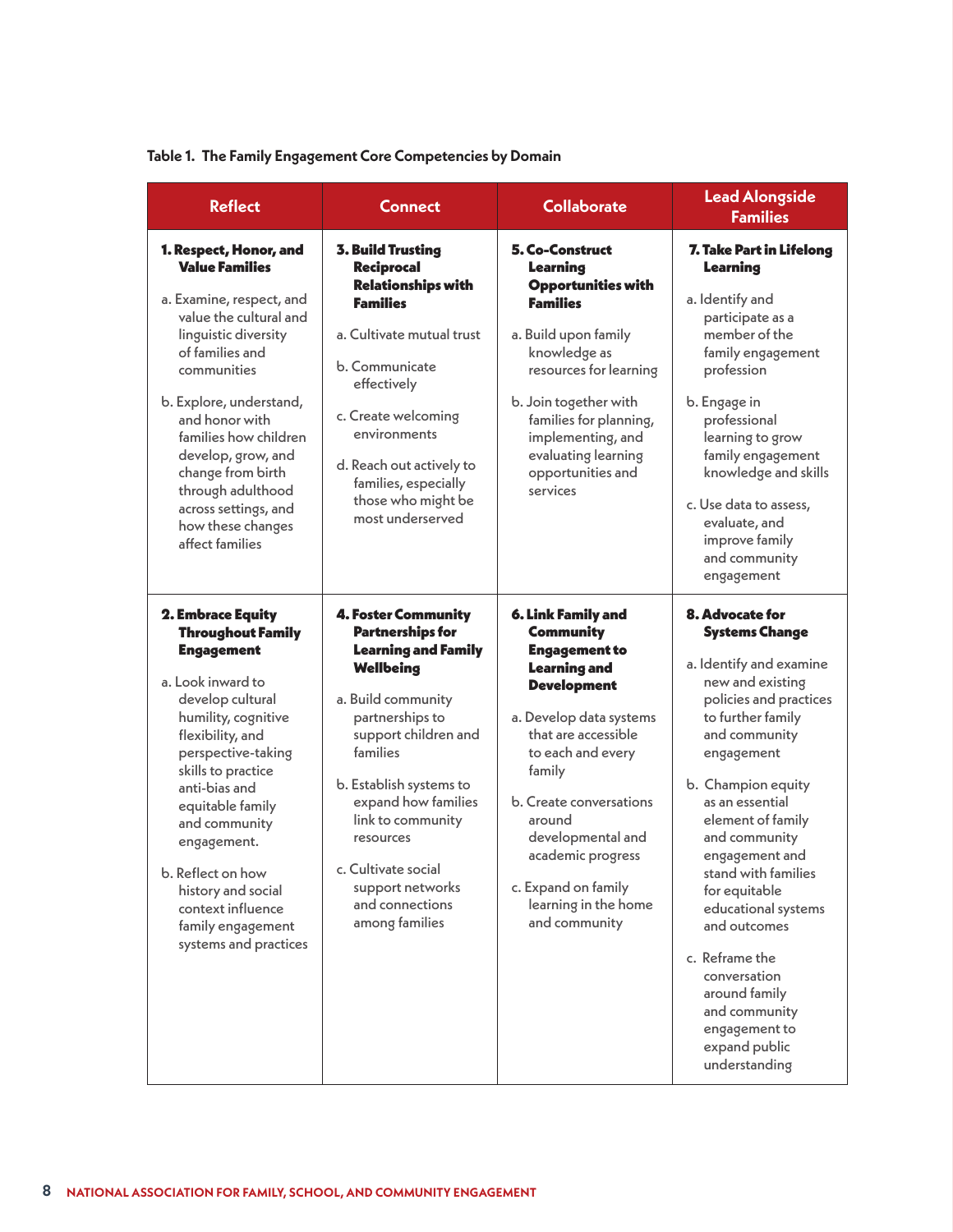# <span id="page-11-0"></span>THE EIGHT FAMILY ENGAGEMENT CORE **COMPETENCIES**

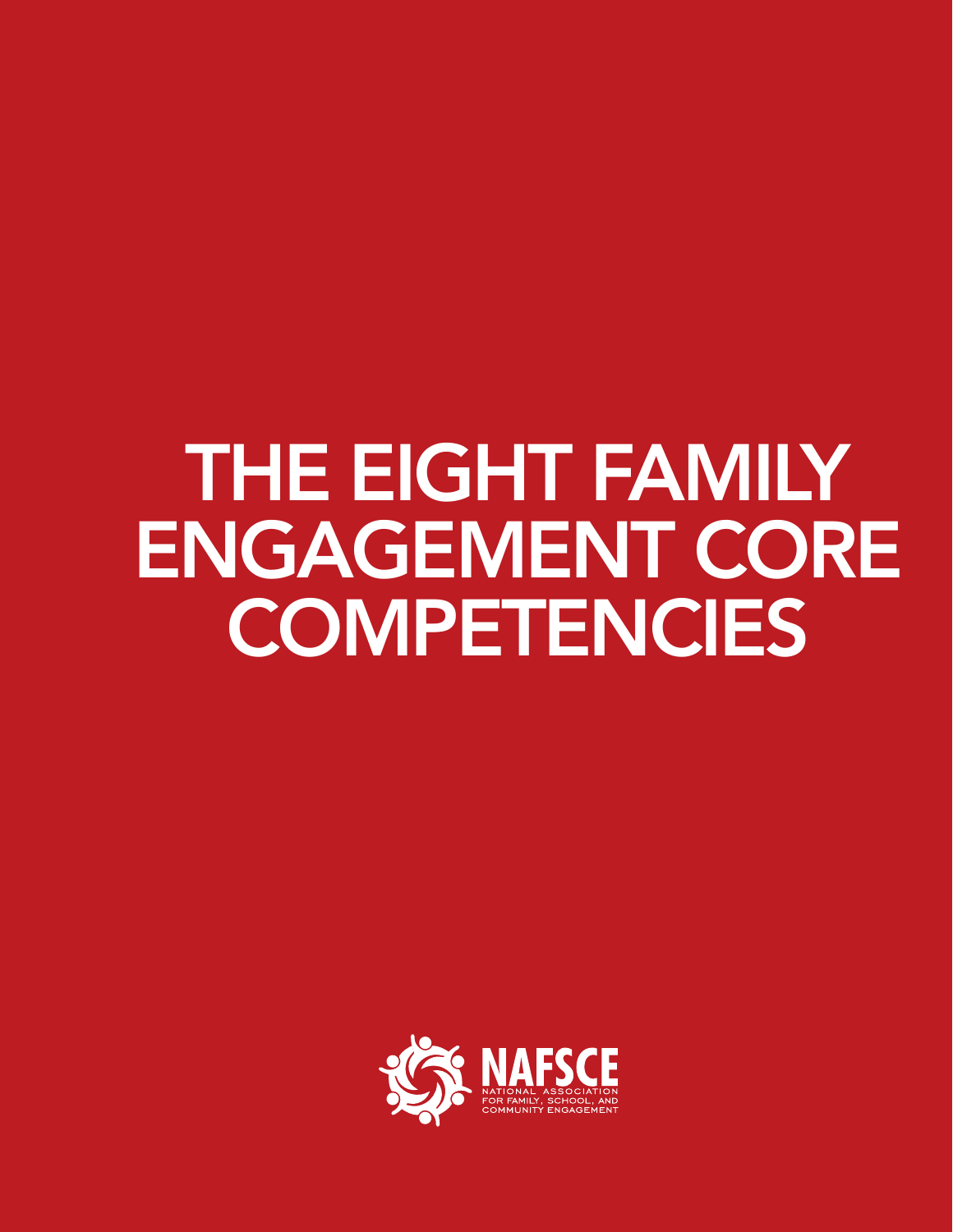# <span id="page-12-0"></span>**REFLECT**

### **Competency 1**

#### **Respect, Honor, and Value Families**

Family-facing professionals respect, honor, and value families. To do this, they actively reflect upon, examine, honor, and value the cultural and linguistic diversity of families and communities.<sup>21</sup> They study and become grounded in the history and evidence base behind family and community engagement in education. They also compare, contrast, assess and critique a range of definitions, frameworks and approaches to apply to family engagement practice. For example, they understand the distinction among terms like "parent involvement," "family involvement," "family engagement," and "family learning."

Family-facing professionals think about their own upbringing and appreciate and value the strengths that all families bring to their children's learning regardless of education status, household configuration, immigration status, political view, gender, race, abilities, ethnicity, class, sexual orientation, age, health or other status. Moreover, they consider and recognize that family engagement varies across cultures based on cultural perspectives or individual histories and prior experiences, including experiences with discrimination.22 Accordingly, they examine and value the multiple and diverse roles that caregivers and family members play in children's lives – from being a parent, to being an advocate, teacher, supporter, or monitor. Finally, they analyze and understand how family geography, community, culture, socioeconomic status, and language shape learning.

Family-facing professionals explore, understand and honor the diverse ways that children develop, grow, and change from birth through adulthood across settings, and how these changes affect families. They reflect upon and understand how family engagement differs across ages and stages (e.g., infancy, early childhood, adolescence, and young adulthood) and use developmentally appropriate family engagement strategies. Family-facing professionals contemplate and recognize how different learning contexts (e.g., home, religious institutions, early childhood, school, library, afterschool programs) contribute to child and family learning and wellbeing and are primed to create linkages to these settings. As such, family-facing professionals celebrate and focus on lifelong learning for the whole family. For example, they recognize that as children grow and develop so too do the responsibilities and roles that families play in children's upbringing.

Family-facing professionals seek to learn from, inquire, and collaborate with families of children with special needs and who are differently-abled. They also give thought to, and appreciate, the variety of languages families speak and how multilingualism is a competence to be nurtured and grown. Family-facing professionals also examine and understand the unique circumstances that each family may face such as caring for family members with special needs, children from migrant families, children with incarcerated loved ones, or families experiencing homelessness.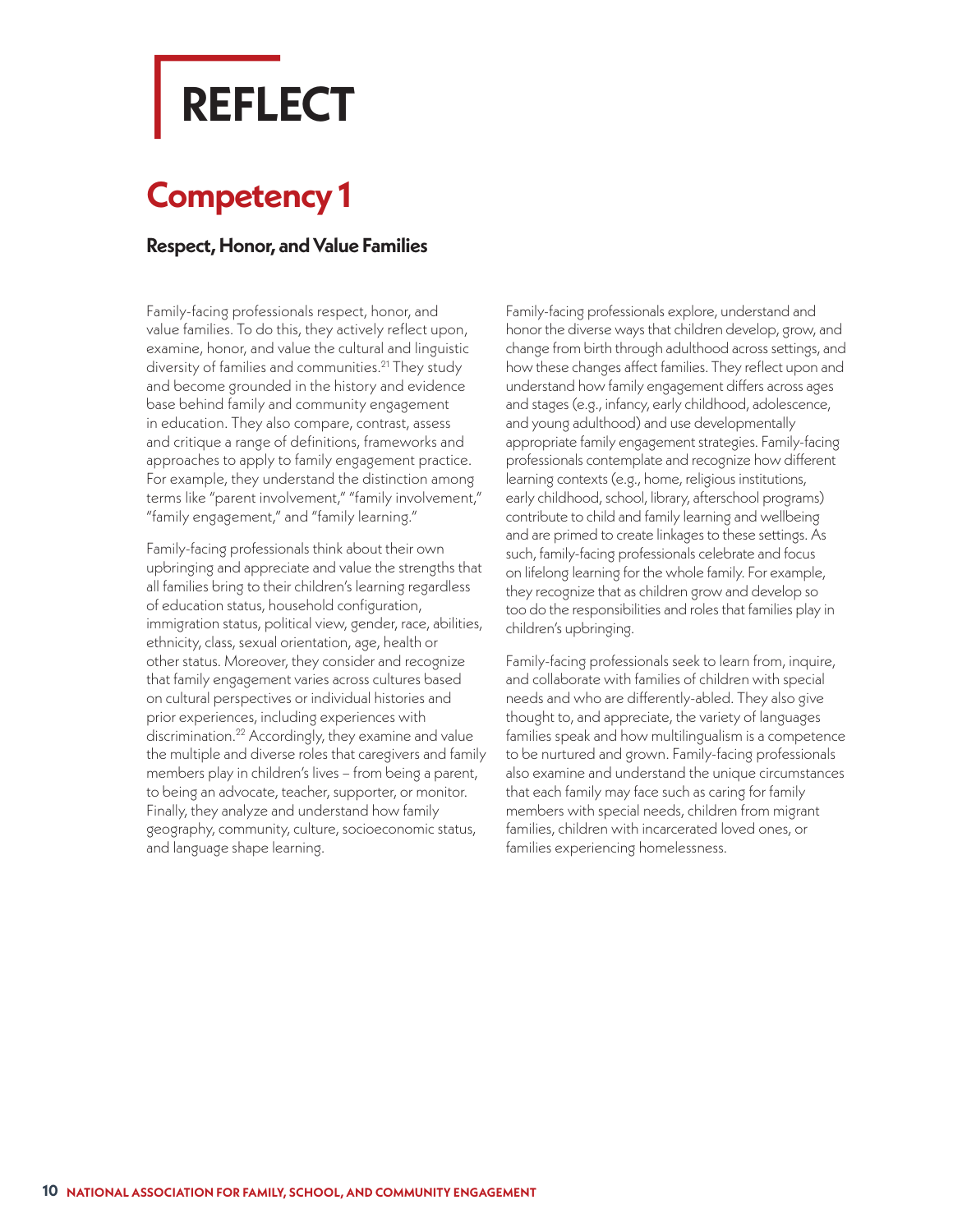### **Respect, Honor, and Value Families**

| a. Examine, respect, and value the cultural<br>and linguistic diversity of families and<br>communities                                                                                                                                                                                                                            | b. Explore, understand, and honor with families<br>how children develop, grow, and change from<br>birth through adulthood across settings, and<br>how these changes affect families                                                                                                               |
|-----------------------------------------------------------------------------------------------------------------------------------------------------------------------------------------------------------------------------------------------------------------------------------------------------------------------------------|---------------------------------------------------------------------------------------------------------------------------------------------------------------------------------------------------------------------------------------------------------------------------------------------------|
| i. Study and become grounded in the history and evidence                                                                                                                                                                                                                                                                          | i. Reflect upon and understand how family engagement                                                                                                                                                                                                                                              |
| behind family and community engagement in education and                                                                                                                                                                                                                                                                           | varies across ages and stages (e.g., infancy, early                                                                                                                                                                                                                                               |
| compare, contrast, assess and critique definitions, frameworks                                                                                                                                                                                                                                                                    | childhood, adolescence, and young adulthood) and use                                                                                                                                                                                                                                              |
| and approaches to apply to family engagement practice.                                                                                                                                                                                                                                                                            | developmentally-appropriate family engagement strategies.                                                                                                                                                                                                                                         |
| ii. Think about, appreciate, and value the strengths that all<br>caregivers and families bring to their children's learning<br>regardless of education status, household configuration,<br>immigration status, political views, gender, race, abilities,<br>ethnicity, class, sexual orientation, age, health or other<br>status. | ii. Contemplate and recognize how different learning contexts<br>(e.g., home, religious institutions, early childhood, school,<br>library, afterschool programs) contribute to child and family<br>learning and wellbeing.<br>iii. Celebrate and focus on lifelong learning for the whole family. |
| iii. Consider and recognize that family engagement varies                                                                                                                                                                                                                                                                         | iv. Give thought to and appreciate the variety of languages                                                                                                                                                                                                                                       |
| across communities and cultures based, in part, on cultural                                                                                                                                                                                                                                                                       | families speak and the ways diverse languages enrich                                                                                                                                                                                                                                              |
| perspectives and is shaped by individual histories and                                                                                                                                                                                                                                                                            | children's thinking and learning.                                                                                                                                                                                                                                                                 |
| prior experiences.                                                                                                                                                                                                                                                                                                                | v. Inquire and seek to learn and collaborate with families of                                                                                                                                                                                                                                     |
| iv. Examine and value the multiple and diverse roles that                                                                                                                                                                                                                                                                         | children with special needs and who are differently-abled.                                                                                                                                                                                                                                        |
| caregivers and family members play in children's lives                                                                                                                                                                                                                                                                            | vi. Examine and understand the unique circumstances that                                                                                                                                                                                                                                          |
| - from being a parent, to being an advocate, teacher,                                                                                                                                                                                                                                                                             | each family may face such as caring for family members                                                                                                                                                                                                                                            |
| supporter, or mentor.                                                                                                                                                                                                                                                                                                             | with special needs, children from migrant families, children                                                                                                                                                                                                                                      |
| v. Analyze and understand how family geography, community,                                                                                                                                                                                                                                                                        | with incarcerated loved ones, or families experiencing                                                                                                                                                                                                                                            |
| culture, socioeconomic status, and language shape learning.                                                                                                                                                                                                                                                                       | homelessness.                                                                                                                                                                                                                                                                                     |

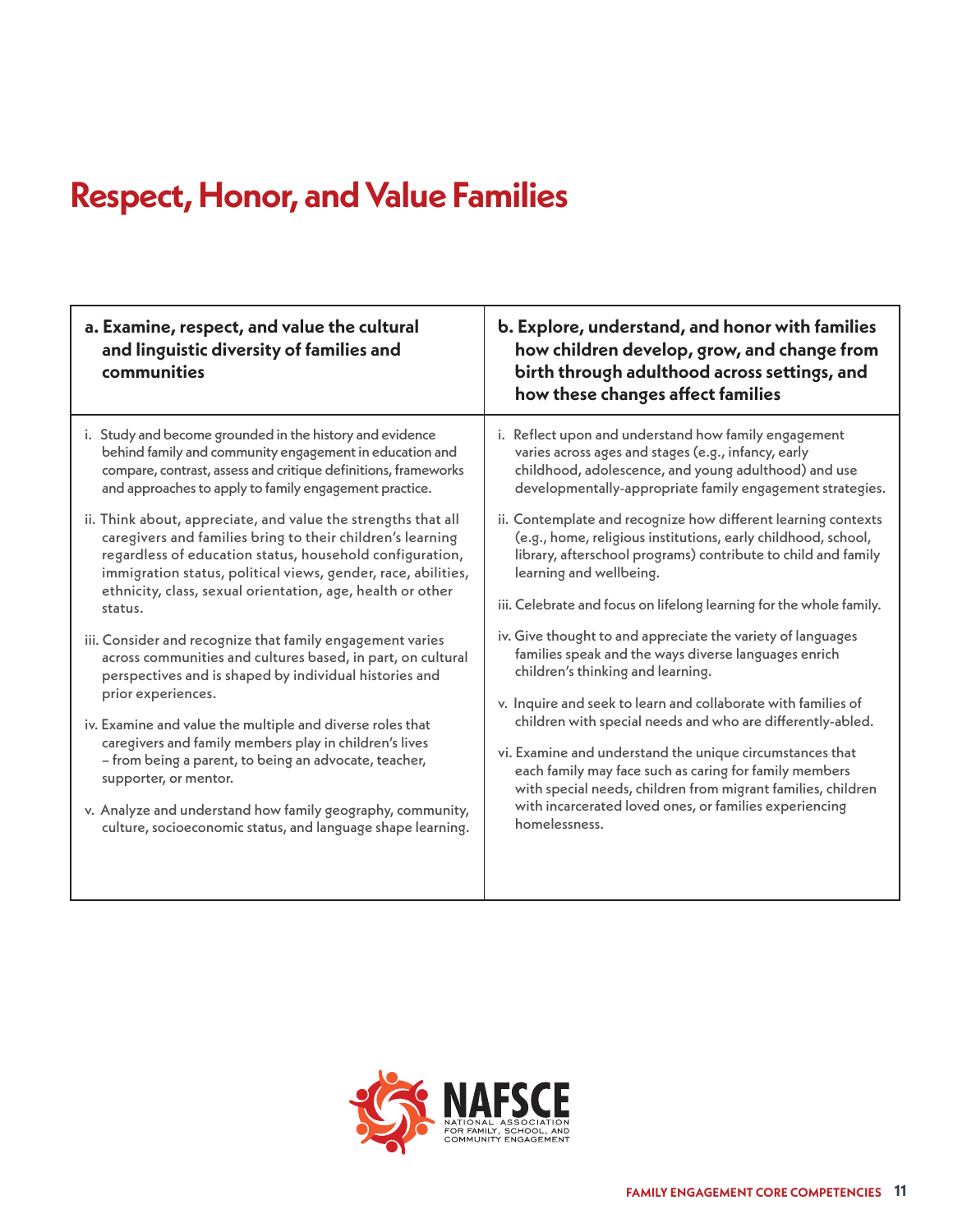# <span id="page-14-0"></span>**REFLECT**

### **Competency 2**

#### **Embrace Equity Throughout Family Engagement**

Family-facing professionals embrace equity throughout family and community engagement. To do this, familyfacing professionals look inward to develop cultural humility, cognitive flexibility, and perspective taking skills to practice anti-bias and equitable family and community engagement. Cultural humility is "a process of reflection and lifelong inquiry, [that] involves selfawareness of personal and cultural biases as well as awareness and sensitivity to significant cultural issues of others. Core to the process of cultural humility is… deliberate reflection of values and biases."23 Cognitive flexibility refers to the idea that complex, real-world, novel situations do not lend themselves to generic advice or steps to follow to lead to solutions. Instead, cognitive flexibility addresses the ability to hold multiple, sometimes competing, ideas and perspectives in mind, and to adapt and problem-solve accordingly.<sup>24</sup> Perspective taking is the ability to put oneself in another person's shoes, see their point of view, and consider their lived experience. Perspective taking is important to family facing professionals as it promotes empathy, decreases stereotyping, and creates stronger social bonds with others.<sup>25</sup>

To develop these skills, family-facing professionals interrogate their biases and actively and continuously work to shift mindsets and stereotypes they might have about families and communities. Research has shown that our biases influence family-facing perceptions of families, the expectations they hold, the opportunities they afford, and the decisions they make. The negative repercussions of these biases are disproportionately experienced by Black, Indigenous, and Latinx children, and children with disabilities.<sup>26</sup> When familyfacing professionals spend time in deep listening conversations with families and their community in open responsive dialogue, family-facing professionals are more able to put themselves in family and community members' shoes. They also become better equipped to develop and hone problem-solving skills to cultivate partnerships and resolve conflicts. Familyfacing professionals take a stance to become lifelong

learners alongside families, not as the experts, and they analyze and adopt a strengths-based approach to see families through an asset, not deficit, lens and put families and their child(ren) first.

Family-facing professionals also reflect on the historical roots of inequities and how history and social context influence family engagement practices and systems. Family-facing professionals study and recognize that schools and society have historically granted or withheld respect, honor, attention, privileges, resources, and benefits to educators, schools, and communities based on their socioeconomic status, race, ethnicity, gender, identity/expression, religion, immigration status and language. They hear and examine the difficult truths regarding how historically nondominant families have too often been treated as onlookers in the project of education and learning, how their expertise and cultural capital are ignored or devalued, and how efforts to engage families too often are assimilatory in nature.27 Family-facing professionals seek to explore and understand the explicit conditions (e.g., policies, practices, structures, and resource distribution flows), semi-explicit conditions (relationships and power dynamics), and implicit conditions (individual beliefs, dispositions, and ways of thinking) that contribute to these inequitable experiences.<sup>28</sup>

Accordingly, family-facing researchers actively reach out to families and communities who are often the most underserved to understand their perspectives, hopes, and desires, and use this knowledge to authentically collaborate and build relationships. They also identify and recognize the trauma, due to racial and social experiences, that children, youth, families, and educators face, to create safe and brave spaces for healing and learning. To address these traumas, they explore and create awareness of, and connections with, initiatives and programs within schools and community agencies that promote racial and social justice.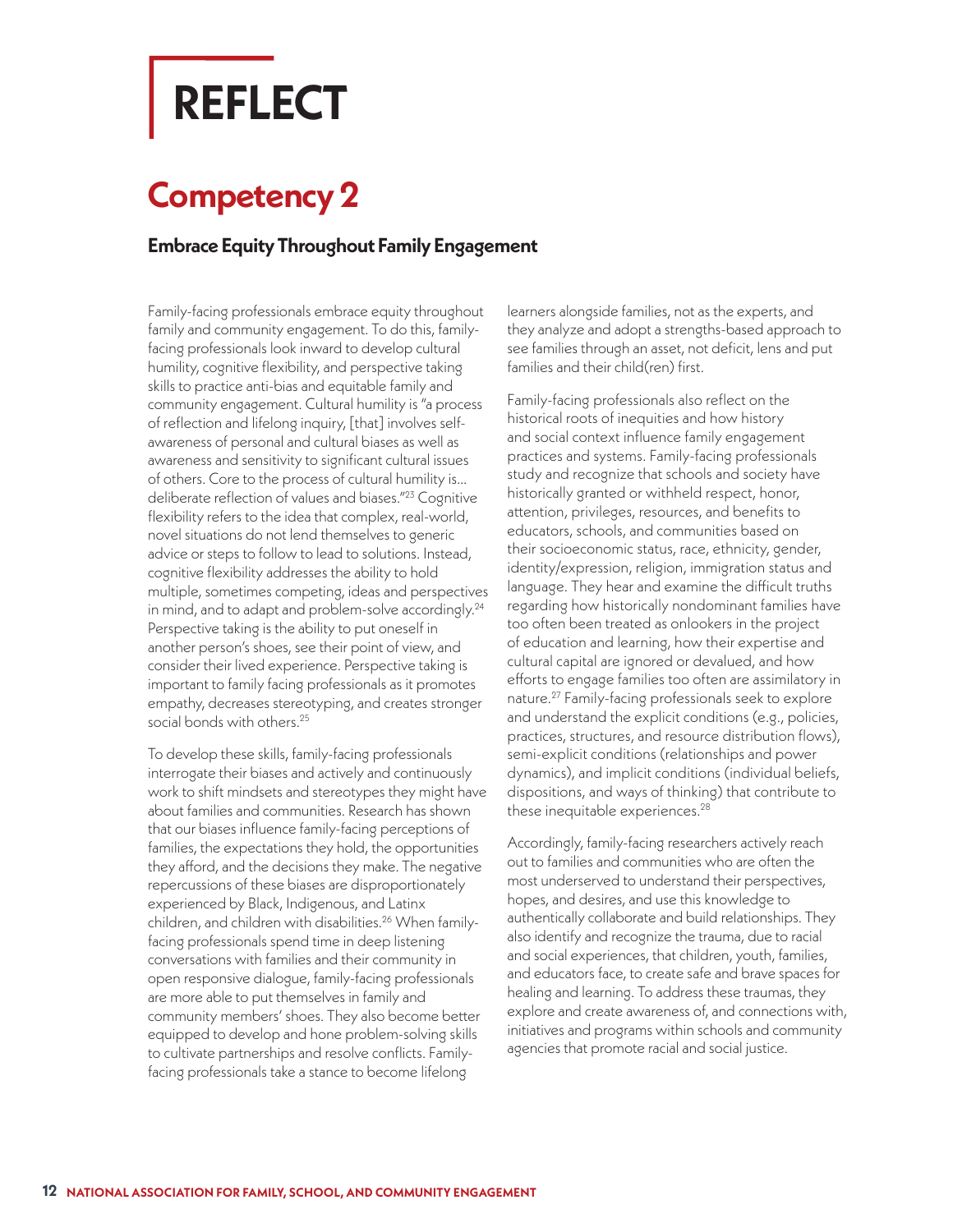### **Embrace Equity Throughout Family Engagement**

| a. Look inward to develop cultural humility,<br>cognitive flexibility, and perspective-taking<br>skills to practice anti-bias and equitable<br>family and community engagement                                                                                                                                         | b. Reflect on how historical and social contexts<br>influence family and community engagement<br>systems and practices                                                                                                                                                                                                                                                                                                                                                        |
|------------------------------------------------------------------------------------------------------------------------------------------------------------------------------------------------------------------------------------------------------------------------------------------------------------------------|-------------------------------------------------------------------------------------------------------------------------------------------------------------------------------------------------------------------------------------------------------------------------------------------------------------------------------------------------------------------------------------------------------------------------------------------------------------------------------|
| i. Interrogate biases and actively and continuously work to<br>shift mindsets and stereotypes they might have about<br>families and communities.<br>ii. Put themselves in families' and community members'<br>shoes.<br>iii. Develop and hone problem-solving skills to promote<br>partnerships and resolve conflicts. | i. Study and recognize how schools and society have historically<br>granted or withheld respect, honor, attention, privileges,<br>resources, and benefits to educators, schools, and communities<br>based on their status, race, and language.<br>ii. Actively reach out to families and communities who are often<br>the most underserved to understand their perspectives,<br>hopes, and desires, and use this knowledge to tailor<br>engagement that supports each family. |
| iv. Take a stance on becoming lifelong learners alongside<br>families, not as the experts.<br>v. Analyze and adopt a strengths-based approach to<br>see families through an asset, not deficit, lens and put<br>families and their children first.                                                                     | iii. Identify and understand the traumas, due to racial and social<br>experiences, that children, youth, families, and educators face, to<br>create safe and brave spaces for healing and learning.<br>iv. Explore and create awareness of, and connections with,<br>initiatives and programs within schools and community<br>agencies that promote racial and social justice.                                                                                                |

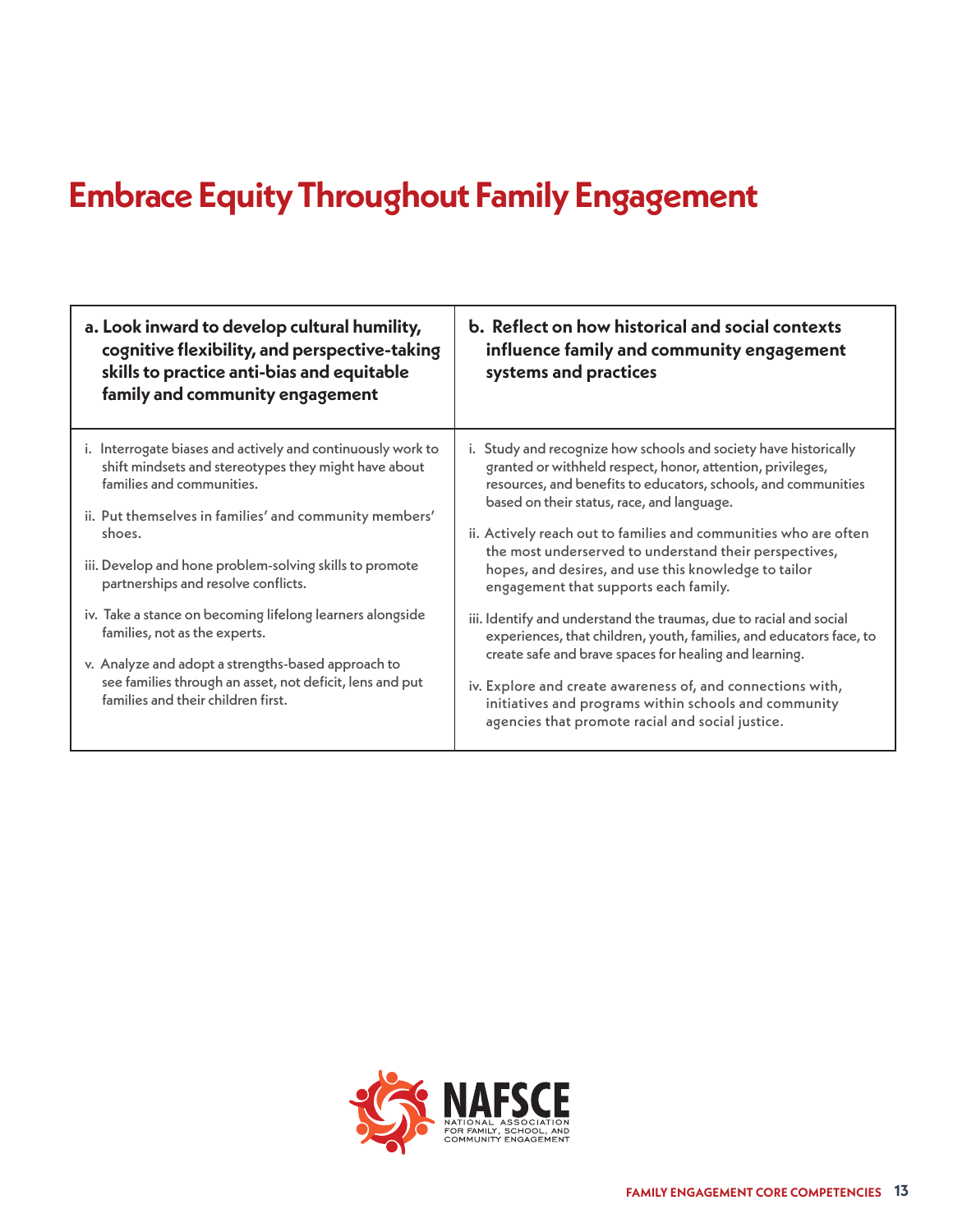# <span id="page-16-0"></span>**CONNECT**

### **Competency 3**

#### **Build Trusting Reciprocal Relationships with Families**

Relationships are at the heart of family and community engagement.29 Family-facing professionals build trusting reciprocal relationships with families through a process of cultivating trust, communicating effectively, building welcoming, safe, and brave environments, and actively reaching out to families. To cultivate mutual trust with families, family-facing professionals approach relationships with a sense of purpose and deep conviction that stronger relationships benefit children and youth. They value families by making time for them, respecting their past experiences, creating feelings of belonging, keeping their word, showing attention and appreciation, and listening and honoring their ideas. They see families without judgment as competent, valuable, and engaged, even if such qualities are not visible, and they persist with engagement as a priority and meet families where they are.

Building trusting relationships also requires familyfacing professionals to communicate effectively. Family-facing professionals engage in regular, transparent, reciprocal, collaborative communication with families that is frequent, responsible, proactive, and personalized. They utilize different modes of communication technologies that meet the needs of all families (e.g., text, surveys, websites, paper, phone calls, and class meetings). They listen to and value what families have to say, and negotiate differences or conflicts with humility and an openness to change and learn. Family-facing professionals also make extra efforts to communicate with families whose languages they do not share using interpreters, electronic language translation software, and other tools. Finally, familyfacing professionals have professional communication skills to effectively communicate with a range of stakeholders about children's diverse needs.

To build trust, family-facing professionals create welcoming environments for families and the community. They create environments (both inside and outside the brick-and-mortar building) that are welcoming and inviting, and that embrace and uphold the diverse cultures of families. For example, they meet families in their homes and community spaces. They also use books, resources, and digital materials that reflect the languages and cultures of families. Finally, family-facing professional reach out actively to families in the home and community to create authentic, effective, and supportive relationships. They make invitations personalized, proactive, individualized, and tailored to families' circumstances.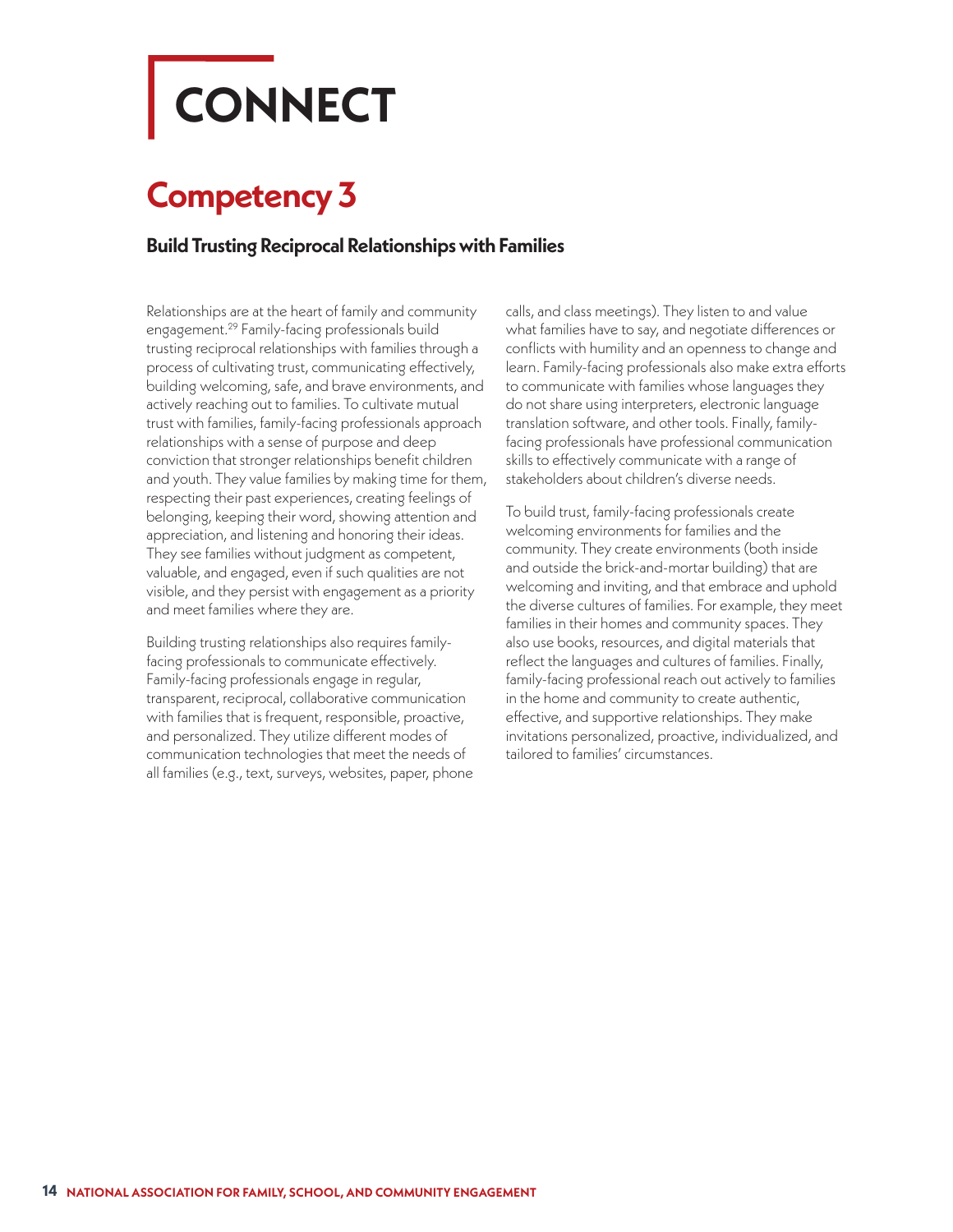### **Build Trusting Reciprocal Relationships with Families**

| a. Cultivate<br>mutual trust                                                                                                                                                                                                                                                                                                                                                                                                                                                                                                                                                                                                    | <b>b.</b> Communicate<br>effectively                                                                                                                                                                                                                                                                                                                                                                                                                                                                                                                                                                                                                                                                                                                                                                                | c. Create<br>welcoming<br>environments                                                                                                                                                                                                                                                                                      | d. Reach out actively to<br>families, especially<br>those who might be<br>most underserved                                                                                                                                                               |
|---------------------------------------------------------------------------------------------------------------------------------------------------------------------------------------------------------------------------------------------------------------------------------------------------------------------------------------------------------------------------------------------------------------------------------------------------------------------------------------------------------------------------------------------------------------------------------------------------------------------------------|---------------------------------------------------------------------------------------------------------------------------------------------------------------------------------------------------------------------------------------------------------------------------------------------------------------------------------------------------------------------------------------------------------------------------------------------------------------------------------------------------------------------------------------------------------------------------------------------------------------------------------------------------------------------------------------------------------------------------------------------------------------------------------------------------------------------|-----------------------------------------------------------------------------------------------------------------------------------------------------------------------------------------------------------------------------------------------------------------------------------------------------------------------------|----------------------------------------------------------------------------------------------------------------------------------------------------------------------------------------------------------------------------------------------------------|
| i. Enter relationships with<br>families with a sense<br>of purpose and deep<br>conviction that stronger<br>relationships benefit<br>children and youth.<br>ii. Value families by<br>making time for them,<br>respecting their past<br>experiences, creating<br>feelings of belonging,<br>keeping your word,<br>showing attention<br>and appreciation, and<br>listening and honoring<br>their ideas.<br>iii. See families without<br>judgement as<br>competent, valuable,<br>and engaged, even if<br>such qualities are not<br>visible, and persist<br>with engagement as a<br>priority.<br>iv. Meet families where<br>they are. | Engage in regular, transparent,<br>i.<br>reciprocal, collaborative<br>communication with families<br>that is frequent, responsible,<br>proactive, and personalized.<br>ii. Utilize different modes of<br>communication technologies<br>that meet the needs of all<br>families (e.g., text, surveys,<br>websites, paper, phone calls,<br>class meetings).<br>iii. Listen to and value what<br>families have to say.<br>iv. Negotiate differences or<br>conflicts with humility and an<br>openness to change and learn.<br>v. Make extra efforts to<br>communicate with families<br>whose languages they do<br>not share using interpreters,<br>electronic language<br>translation, and other tools.<br>vi. Have professional<br>communication skills and<br>effectively communicate with<br>a range of stakeholders. | i. Create environments<br>(both inside and<br>outside the brick-<br>and-mortar building)<br>that are welcoming<br>and inviting, and that<br>embrace and uphold<br>the diverse cultures of<br>families.<br>ii. Use books, resources,<br>and digital materials<br>which reflect the<br>languages and<br>cultures of families. | i. Actively reach out to<br>families in the home and<br>community to create<br>authentic, effective, and<br>supportive relationships.<br>ii. Make invitations<br>personalized, proactive,<br>individualized, and tailored<br>to families' circumstances. |

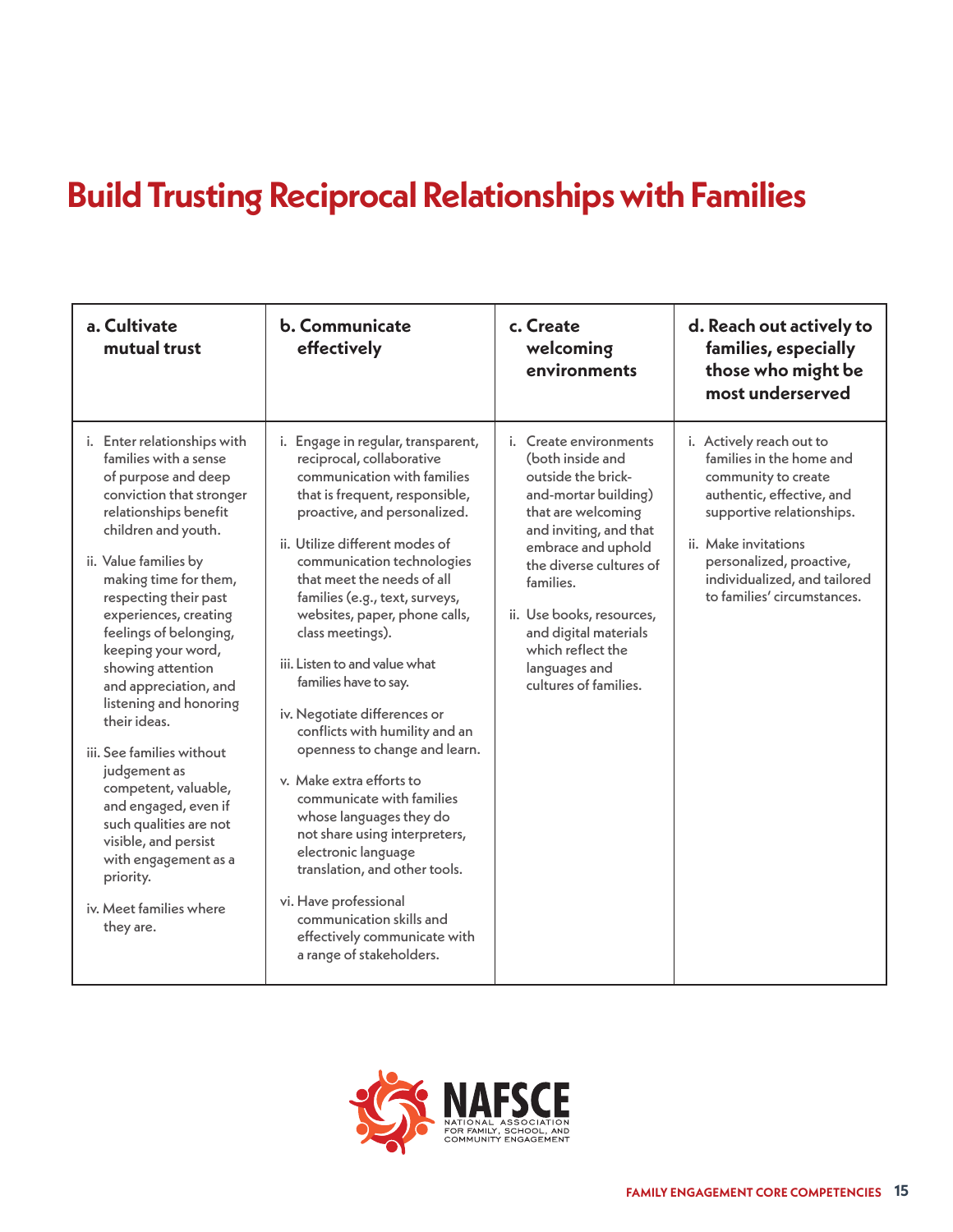# <span id="page-18-0"></span>**CONNECT**

### **Competency 4**

#### **Foster Community Partnerships for Learning and Family Wellbeing**

Family engagement takes place across a multitude of settings, including homes, schools, and community spaces, as well as libraries, after-school programs, and museums. Of the over 6,000 waking hours that children and youth have available to them each year, only 1,000 of those are spent in schools, leaving nearly 80% of their time free to learn and explore their curiosities in community learning spaces.<sup>30</sup> Accordingly, family-facing professionals build community partnerships to support children and families. They map community assets to become aware of resources within a community and value these assets as critical supports for themselves and families. They then develop partnerships with community and cultural partners (e.g., religious institutions, schools, afterschool programs, libraries, community-based organizations) in alignment with the needs of families and their children. They also establish trust within the community.

Family-facing professionals also establish systems to expand how families are able to access community

resources. They share information about how families might connect and take advantage of community resources. They also share resources with families, in easily accessible and understandable formats, for learning opportunities outside of school that children and youth might benefit from (e.g., afterschool programs, library programs, science and music programs). Finally, they work collaboratively to support and promote wrap-around and integrated delivery systems and "one-stop" hubs for community learning and support.

Family-facing professionals also cultivate social support networks and connections among families. These social supports enhance family wellbeing which is critical for child and youth development. They take time to connect families to one another to build social networks (e.g., classroom meetings, resource rooms, sharing mobile numbers, creating a classroom website or social networking page). And they work to bring diverse communities together for essential conversations.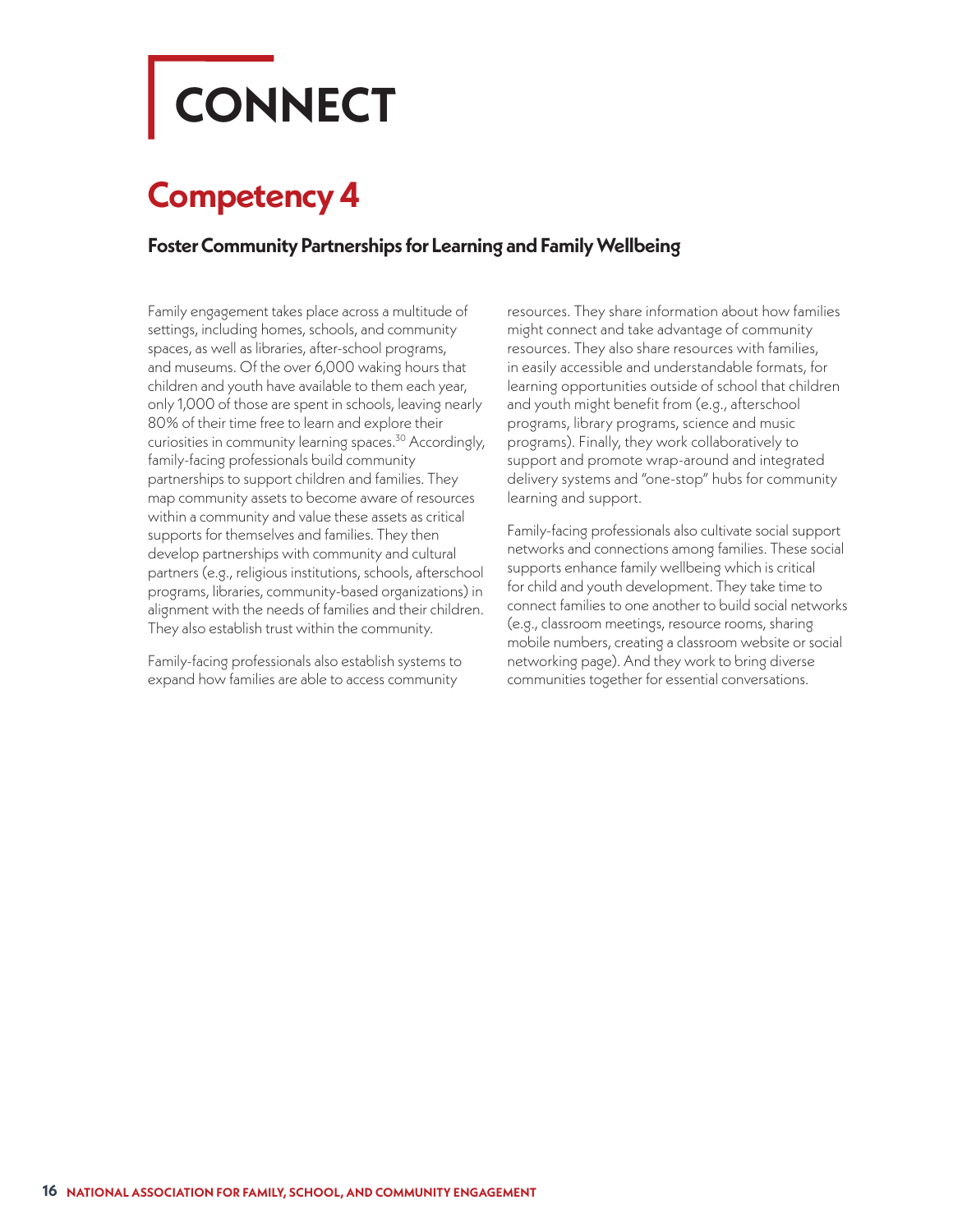### **Foster Community Partnerships for Learning and Family Wellbeing**

| A. Build community<br>partnerships to support<br>children and families                                                                                                                                                                                                                                                                                                                                                                                      | b. Establish systems to expand<br>how families link to community<br>resources                                                                                                                                                                                                                                                                                                                                                                                                                                                                                       | c. Cultivate social<br>support networks and<br>connections among<br><b>families</b>                                                                                                                                                                                                                                     |
|-------------------------------------------------------------------------------------------------------------------------------------------------------------------------------------------------------------------------------------------------------------------------------------------------------------------------------------------------------------------------------------------------------------------------------------------------------------|---------------------------------------------------------------------------------------------------------------------------------------------------------------------------------------------------------------------------------------------------------------------------------------------------------------------------------------------------------------------------------------------------------------------------------------------------------------------------------------------------------------------------------------------------------------------|-------------------------------------------------------------------------------------------------------------------------------------------------------------------------------------------------------------------------------------------------------------------------------------------------------------------------|
| i. Map community assets to become<br>aware of resources within a<br>community and value these assets<br>as critical supports for themselves<br>and families.<br>Develop partnerships with<br>ii.<br>community and cultural partners<br>(e.g., religious institutions,<br>afterschool programs, libraries,<br>community-based organizations) in<br>alignment with the needs of families<br>and their children.<br>iii. Establish trust within the community. | i. Share information and guidance for how<br>families might connect and take advantage<br>of community resources.<br>ii. Share resources with families, in easily<br>accessible and understandable formats, for<br>learning opportunities outside of school<br>that children and youth might benefit from<br>(e.g., afterschool programs, library programs,<br>science and music programs).<br>iii. Work collaboratively to support and<br>promote wrap-around services, integrated<br>delivery systems, and "one-stop" hubs for<br>community learning and support. | i. Take time to expand families'<br>connections to one another<br>to build social networks (e.g.,<br>classroom meetings, resource<br>rooms, sharing mobile numbers,<br>creating a classroom website or<br>social networking page).<br>ii. Work to bring diverse<br>communities together for<br>essential conversations. |

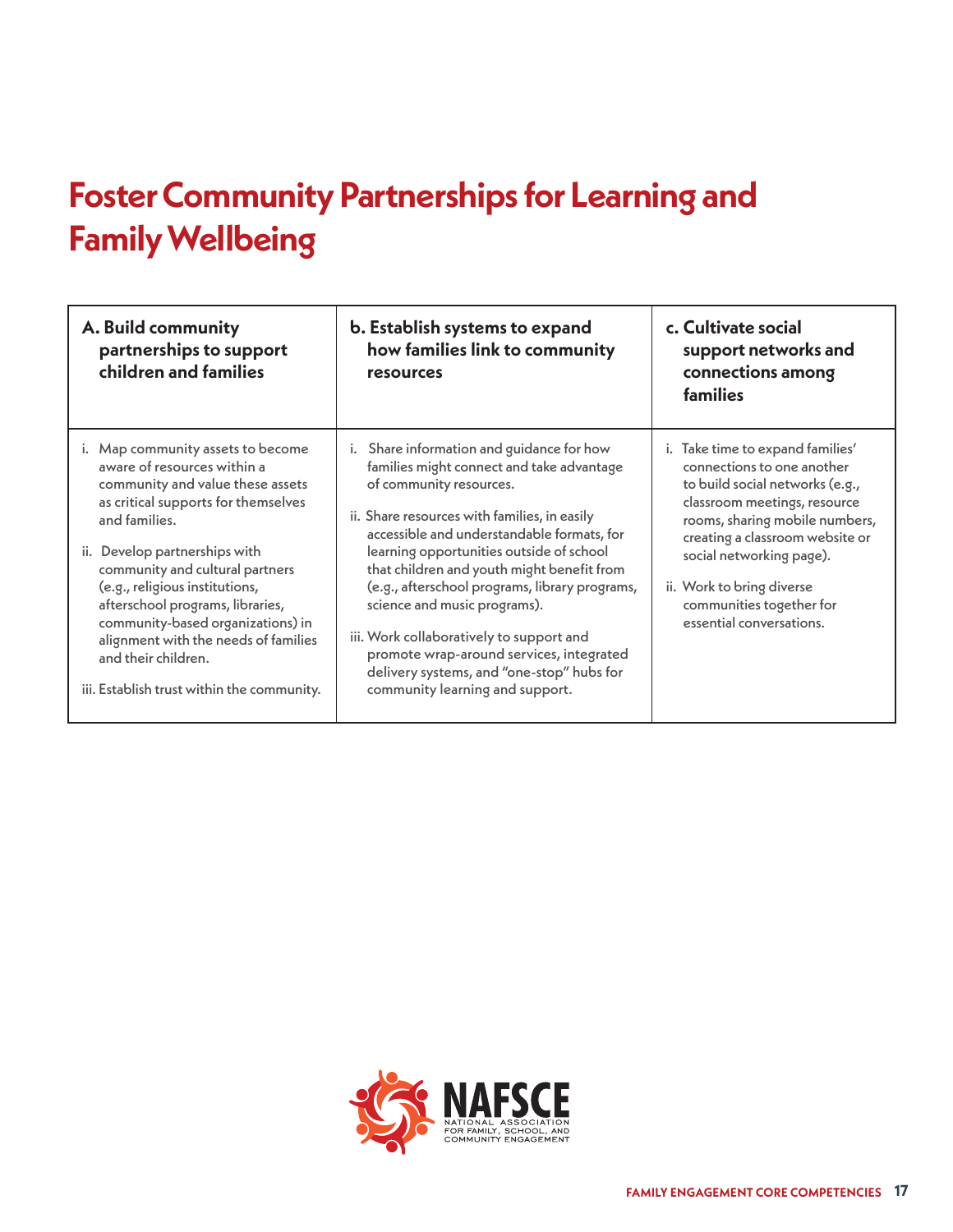# <span id="page-20-0"></span>**COLLABORATE FOR LEARNING**

### **Competency 5**

#### **Co-Construct Learning Opportunities with Families**

Family-facing professionals do not attempt to transmit their own values and activities to the home; rather, they intentionally work with families to develop curriculum, services, resources and programs. Familyfacing professionals build upon family knowledge as resources for learning and in this way students see learning through their unique culture and community, learn about who they are, their history and understand that their world is relevant and matters. When children and youth see their families, schools, and communities in authentic, meaningful collaborations, it supports their learning and development, inspires motivation, cultivates critical thinking, strengthens cultural identities and creates safe spaces for each and every child.<sup>31</sup> Family-facing professionals utilize a variety of methods, such as online and in-person surveys, needs assessments, interviews, focus groups, home visits, photovoice, and more, to make visible families' funds of knowledge.<sup>32</sup> Funds of knowledge is a term that underscores how family-facing professionals can activate and capitalize on building on the strengths of students and their families as resources for learning.

Family-facing professionals then use these funds of knowledge to co-construct with families culturally sustaining, authentic, dynamic, and relevant learning experiences that can take place in schools or programs, at home, or in the community. They create regular, authentic, and intentional opportunities to elevate what families want for their child's learning, both in schools and in the community.<sup>33</sup>

Family-facing professionals join with families in planning, implementing, and evaluating learning opportunities and services. They actively invite families, children and youth to curriculum and program planning, especially those who are most underserved, taking extra efforts to show all families that their input is needed and appreciated, regardless of socioeconomic and educational backgrounds, language, race, gender, or religion. They also invite families to lead in areas they are familiar with and experts in, taking care to ensure that these opportunities are accessible linguistically and culturally, and without jargon.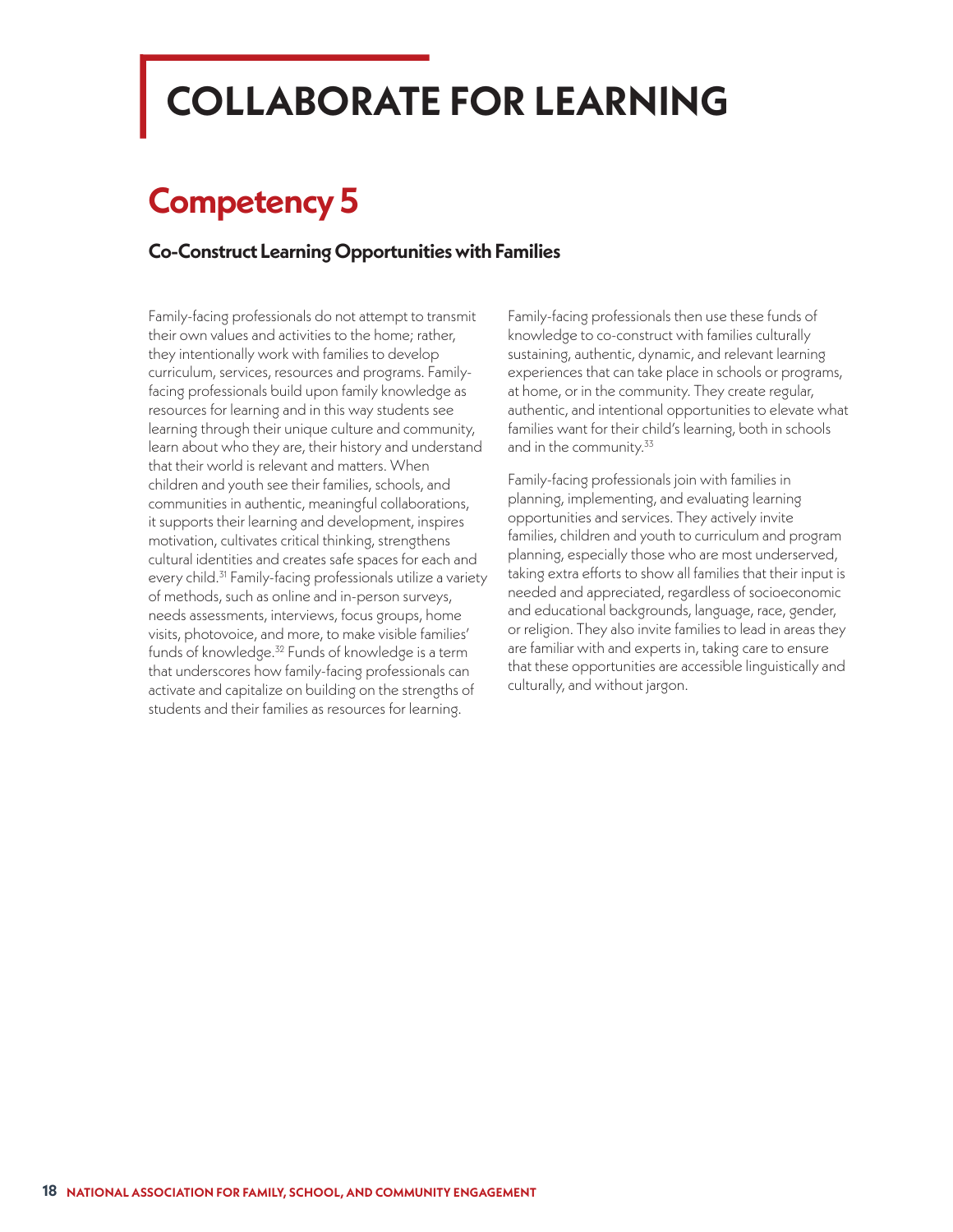### **Co-Construct Learning Opportunities with Families**

| a. Build upon family knowledge as resources<br>for learning                                                                                                                                                                                                                                                                                                                                                                                   | b. Join together with families in planning,<br>implementing, and evaluating learning<br>opportunities and services                                                                                                                                                                                                                                                                                                                                                                                                                  |
|-----------------------------------------------------------------------------------------------------------------------------------------------------------------------------------------------------------------------------------------------------------------------------------------------------------------------------------------------------------------------------------------------------------------------------------------------|-------------------------------------------------------------------------------------------------------------------------------------------------------------------------------------------------------------------------------------------------------------------------------------------------------------------------------------------------------------------------------------------------------------------------------------------------------------------------------------------------------------------------------------|
| i. Utilize a variety of methods (e.g., online and in-person<br>surveys, needs assessments, interviews, focus groups,<br>home visits, photovoice, and more) to make visible<br>families' funds of knowledge.<br>ii. Use these funds of knowledge to co-construct with<br>families culturally sustaining, authentic, dynamic, and<br>relevant learning experiences that can take place in<br>schools or programs, at home, or in the community. | i. Actively invite families, children and youth to curriculum<br>and program planning, especially those who are most<br>underserved, taking extra efforts to show each family<br>that their input is needed and appreciated, regardless of<br>socioeconomic and educational backgrounds, language,<br>race, gender, religion.<br>ii. Invite families to lead in areas they are familiar with and<br>experts in, taking care to ensure that these opportunities are<br>accessible linguistically and culturally, and without jargon. |
| iii. Create regular, authentic, and intentional opportunities<br>to elevate what families want for their child's learning,<br>both in schools and in the community.                                                                                                                                                                                                                                                                           |                                                                                                                                                                                                                                                                                                                                                                                                                                                                                                                                     |

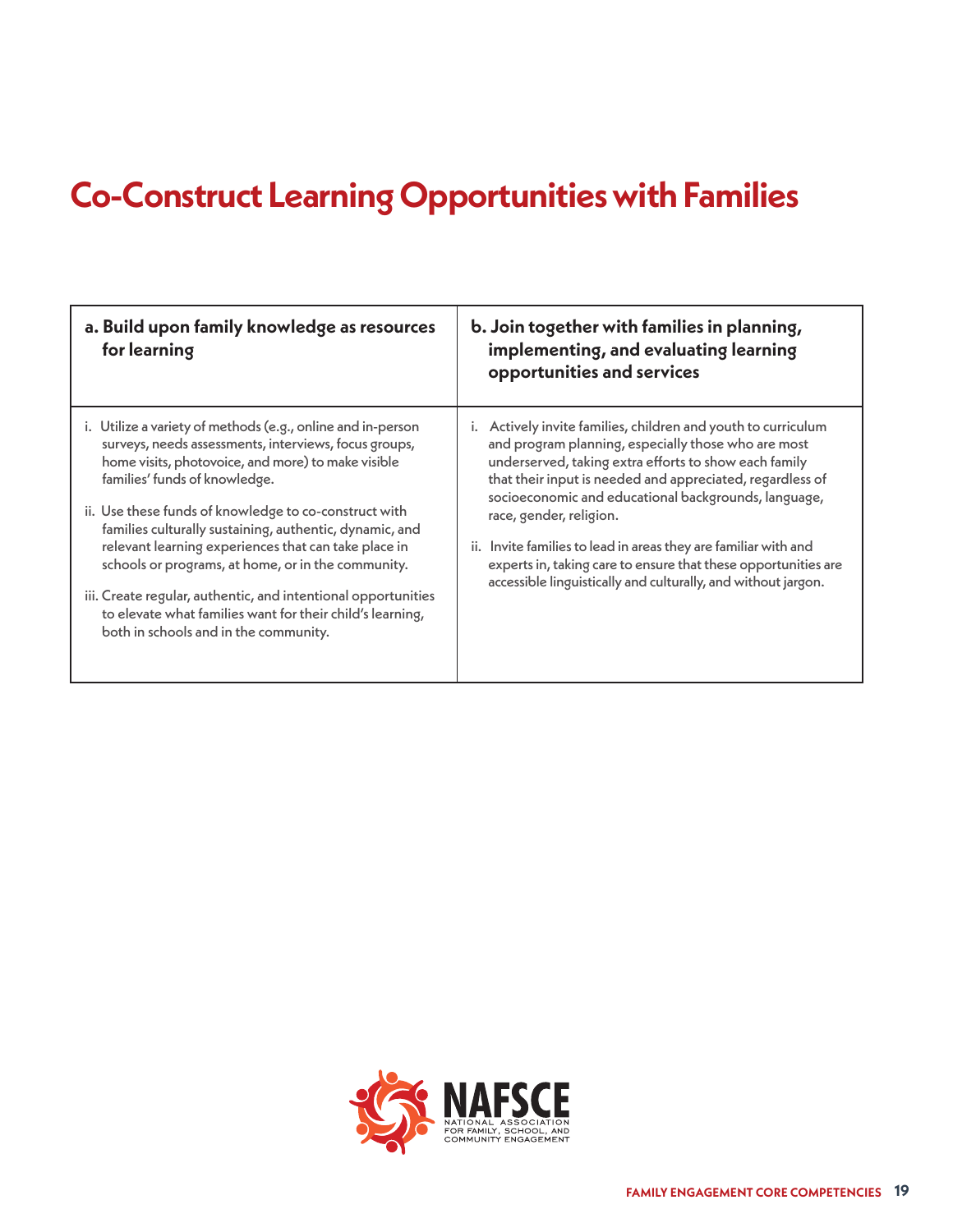## <span id="page-22-0"></span>**COLLABORATE FOR LEARNING**

### **Competency 6**

#### **Link Family and Community Engagement to Learning and Development**

Family engagement is a collaborative approach which centers on increasing student success academically and socially in school and beyond. For this reason, collecting data, and determining how data are shared among families, schools, and communities, are an essential part of what family-facing professionals do.<sup>34</sup> Family-facing professionals develop data systems that are accessible to every family. For example, educators make individualized student data (e.g., work samples, portfolios, assignments, grades, standardized scores) readily convenient and available to families, with frequent and real-time updates on how children and youth are growing and progressing. Family-facing professionals working in settings that do not collect individual data, for example, libraries, afterschool programs, or district offices, can support families in understanding overall district and school-wide data trends. Family-facing professionals share these data through multiple methods (e.g., digitally, on paper, through conversations, parent teacher conferences, academic parent teacher teams) and ensure that families are familiar with any digital platforms being utilized.

Family-facing professionals communicate developmental progressions and academic progress in clear and understandable ways by creating

conversations around data. They engage with families in dialogue around developmental progressions in language, literacy, mathematics, and social-emotional development. They also support families by communicating the academic progress of the families' children in clear and visual ways (e.g., accessible in various languages, without acronyms, jargon, or research terms). Family-facing professionals make data understandable and easy to interpret so that families are able to see how their children are progressing across time, in relation to standards, and in relation to other children in their cohort.

Finally, family-facing professionals expand on family learning in the home and community. They co-design with families a range of activities that reinforce and expand on family learning with an eye toward involving whole-family discussions so that families can engage in the activities in ways they'd prefer. They provide families with ideas and practices they might use to expand their repertoire to support learning in the home and community. Even more, they link families to additional learning supports in the community that are aligned to children's individualized learning goals and curiosities.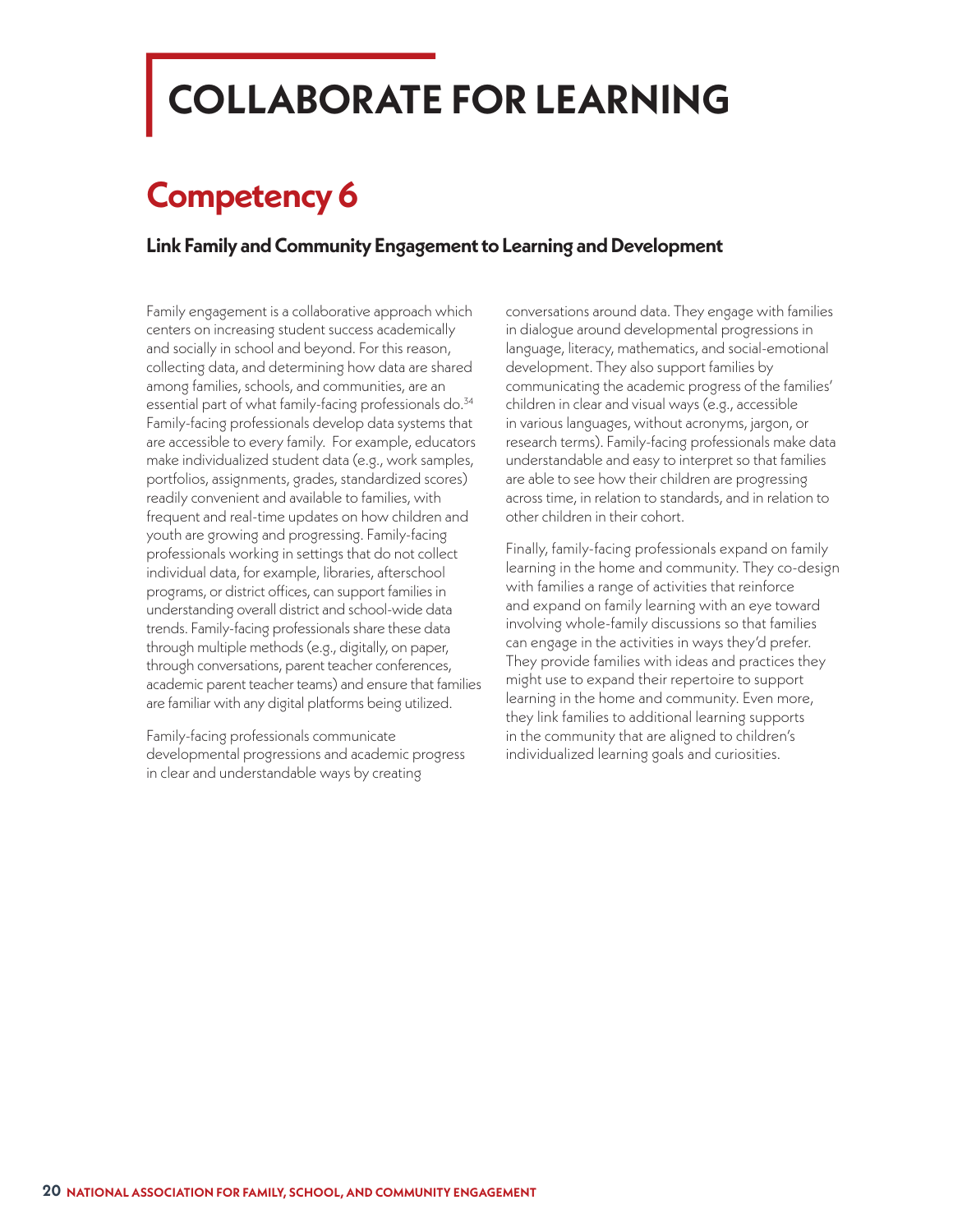### **Link Family and Community Engagement to Learning and Development**

| a. Develop data systems that are<br>accessible to families                                                                                                                                                                                                                                                                                                                                                                                                                                                                                                                                                                                                                                                                 | <b>b.</b> Create conversations<br>around developmental and<br>academic progress                                                                                                                                                                                                                                                                                                                                                                                                                                                                                                        | c. Expand on family<br>learning in the home<br>and community                                                                                                                                                                                                                                                                                                                                                                                                                                                                                                |
|----------------------------------------------------------------------------------------------------------------------------------------------------------------------------------------------------------------------------------------------------------------------------------------------------------------------------------------------------------------------------------------------------------------------------------------------------------------------------------------------------------------------------------------------------------------------------------------------------------------------------------------------------------------------------------------------------------------------------|----------------------------------------------------------------------------------------------------------------------------------------------------------------------------------------------------------------------------------------------------------------------------------------------------------------------------------------------------------------------------------------------------------------------------------------------------------------------------------------------------------------------------------------------------------------------------------------|-------------------------------------------------------------------------------------------------------------------------------------------------------------------------------------------------------------------------------------------------------------------------------------------------------------------------------------------------------------------------------------------------------------------------------------------------------------------------------------------------------------------------------------------------------------|
| i. Ensure that individualized student data<br>(e.g., work samples, portfolios, assignments,<br>grades, standardized scores) are accessible to<br>families, with frequent and real-time updates<br>on how children and youth are growing and<br>progressing.<br>ii. Share data with families reciprocally<br>with honesty and trust through multiple<br>methods (e.g., digitally, on paper, through<br>conversations, parent teacher conferences,<br>academic parent teacher teams) and ensure<br>that families have full access to any digital<br>platforms being utilized.<br>iii. Create systems for families to share ongoing<br>reflections and data on their children.<br>iii. Share school-level data with families. | i. Engage with families in dialogue<br>around developmental progressions<br>in language, literacy, mathematics,<br>social-emotional development, and<br>other learning domains.<br>ii. Communicate academic progress in<br>clear and visual ways (e.g., accessible<br>in various languages, without<br>acronyms, jargon, or research terms).<br>iii. Make student data understandable<br>and easy to interpret so that families<br>are able to see how their children are<br>progressing over time, in relation to<br>standards, and in relation to other<br>children in their cohort. | i. Co-design with families<br>activities that reinforce and<br>expand on family learning<br>with an eye toward involving<br>whole-family discussions so<br>that families can engage in the<br>activities in ways they'd like.<br><i>ii.</i> Provide families with ideas<br>and practices they might use<br>to expand their repertoire to<br>support learning in the home<br>and community.<br>iii. Link families to additional<br>learning supports in the<br>community that are aligned<br>to children's individualized<br>learning goals and curiosities. |

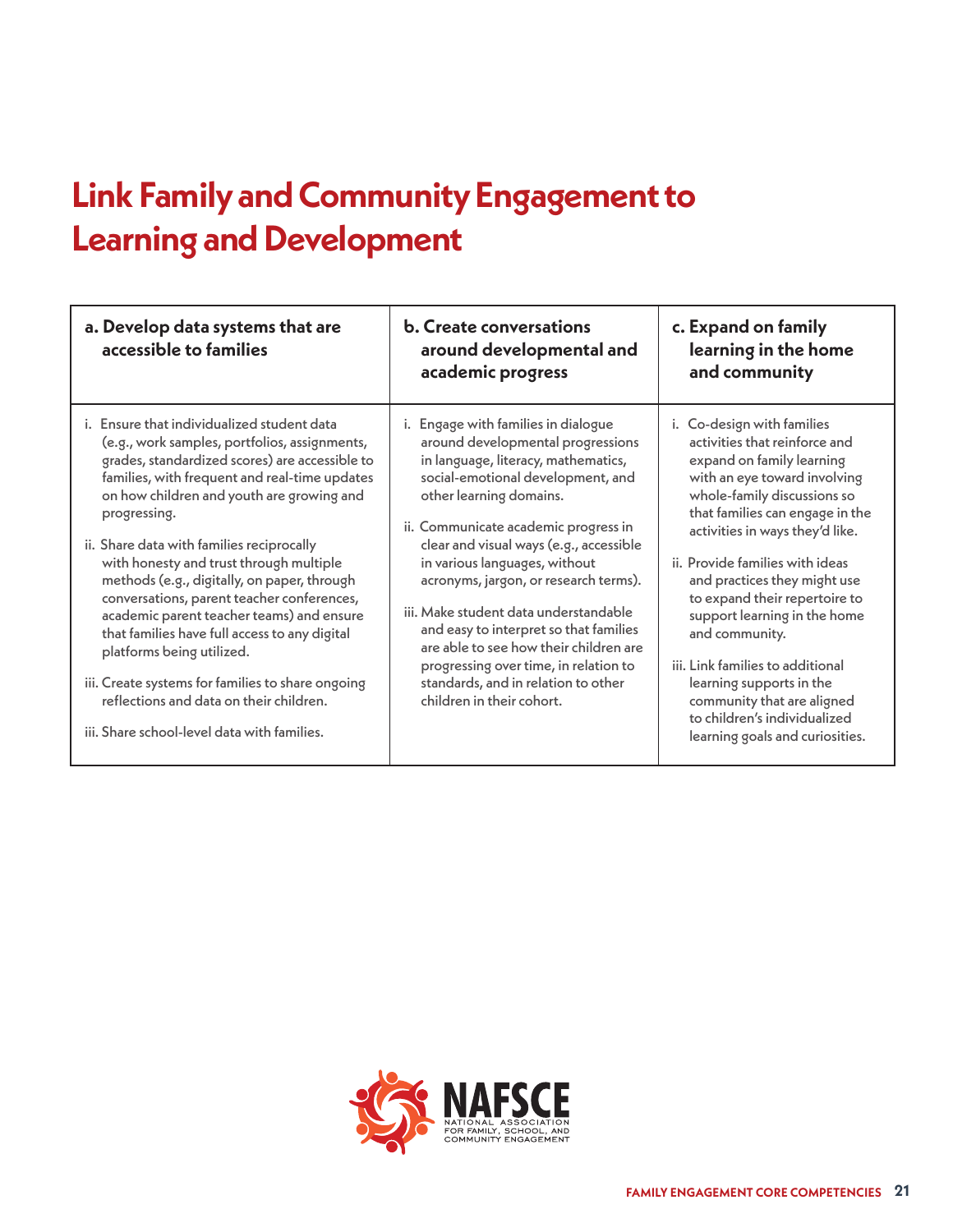## <span id="page-24-0"></span>**LEAD ALONGSIDE FAMILIES**

### **Competency 7**

#### **Take Part in Lifelong Learning**

Family-facing professionals are part of a broader field and profession and consequently need ongoing support and guidance throughout their careers to hone and improve their craft.<sup>35</sup> To do so, they identify and participate as members of the family engagement profession and work collaboratively with colleagues within and across schools and organizations to create community-wide family engagement visions and initiatives. They also join associations and other peer networks for support, networking, and professional learning.

Family-facing professionals engage in ongoing, active, job-embedded professional learning to grow their family engagement knowledge and skills. They do this independently and alongside families to stay up-to-date on cutting-edge resources, research, approaches, and practice trends. They take advantage of professional learning opportunities virtually or inperson, share their good ideas for family engagement with others through mentorship, leadership, and modeling, and learn to use and embrace new technologies to support family engagement.

Family-facing professionals also use data to assess, evaluate, and improve family engagement practices. Family-facing professionals stay well-versed in effective methods to collect, analyze, and transparently share data for family and community engagement. They use data to evaluate, assess, review, and measure their family engagement practice and to make improvements both at the individual and program-wide-level. They use data ethically and ensure such data are representative of diverse members of the community. Finally, they support efforts to continually assess parents' changing needs and take action based on families' responses.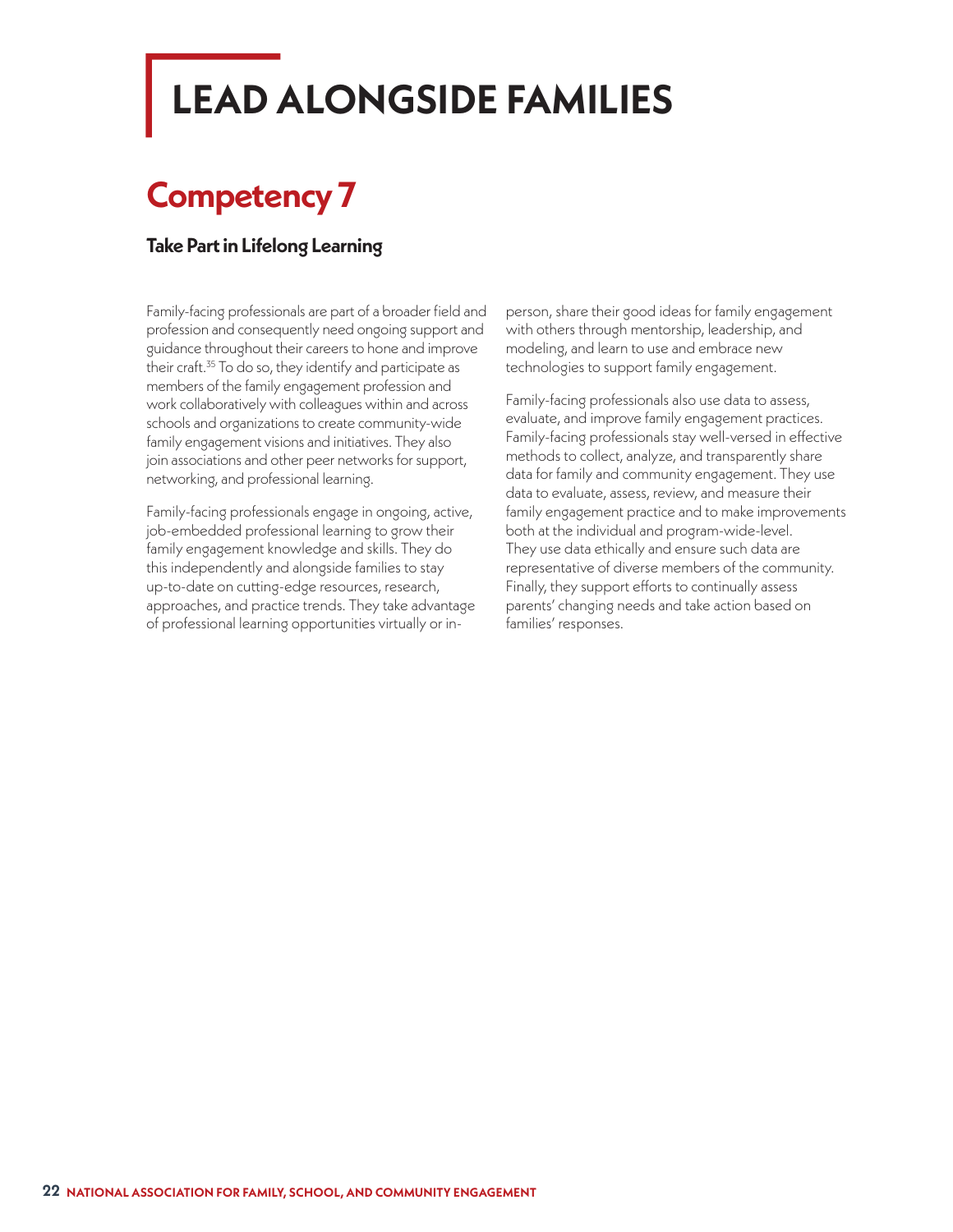### **Take Part in Lifelong Learning**

| a. Identify and participate<br>as a member of the family<br>engagement profession                                                                                                                                                                                               | b. Engage in professional<br>learning to grow family<br>engagement knowledge,<br>dispositions, and skills                                                                                                                                                                                                                                                                                   | c. Use data to assess, evaluate,<br>and improve family and<br>community engagement                                                                                                                                                                                                                                                                                                                                               |
|---------------------------------------------------------------------------------------------------------------------------------------------------------------------------------------------------------------------------------------------------------------------------------|---------------------------------------------------------------------------------------------------------------------------------------------------------------------------------------------------------------------------------------------------------------------------------------------------------------------------------------------------------------------------------------------|----------------------------------------------------------------------------------------------------------------------------------------------------------------------------------------------------------------------------------------------------------------------------------------------------------------------------------------------------------------------------------------------------------------------------------|
| i. Work collaboratively with colleagues<br>within and across schools and<br>organizations to create community-<br>wide family engagement visions and<br>initiatives.<br>ii. Join associations and other peer<br>networks for support, networking,<br>and professional learning. | i. Engage in continuous professional<br>learning independently and<br>alongside families to stay up to date<br>on cutting-edge resources, research,<br>approaches and practice trends.<br>ii. Attend professional learning<br>opportunities virtually or in-person.<br>iii. Share their good ideas for family<br>engagement with others through<br>mentorship, leadership, and<br>modeling. | i. Stay well-versed in effective methods<br>to collect, analyze, and transparently<br>share data for family and community<br>engagement.<br>ii. Use data to evaluate, assess, review,<br>and measure their family engagement<br>practice and to make improvements<br>both at the individual and program-<br>wide-level.<br>iii. Use data ethically and ensure data are<br>representative of diverse members of<br>the community. |
|                                                                                                                                                                                                                                                                                 | iv. Learn to use and embrace new<br>technologies to support family<br>engagement.                                                                                                                                                                                                                                                                                                           | iv. Support efforts to continually assess<br>parents' changing needs and take<br>action based on families' responses.                                                                                                                                                                                                                                                                                                            |

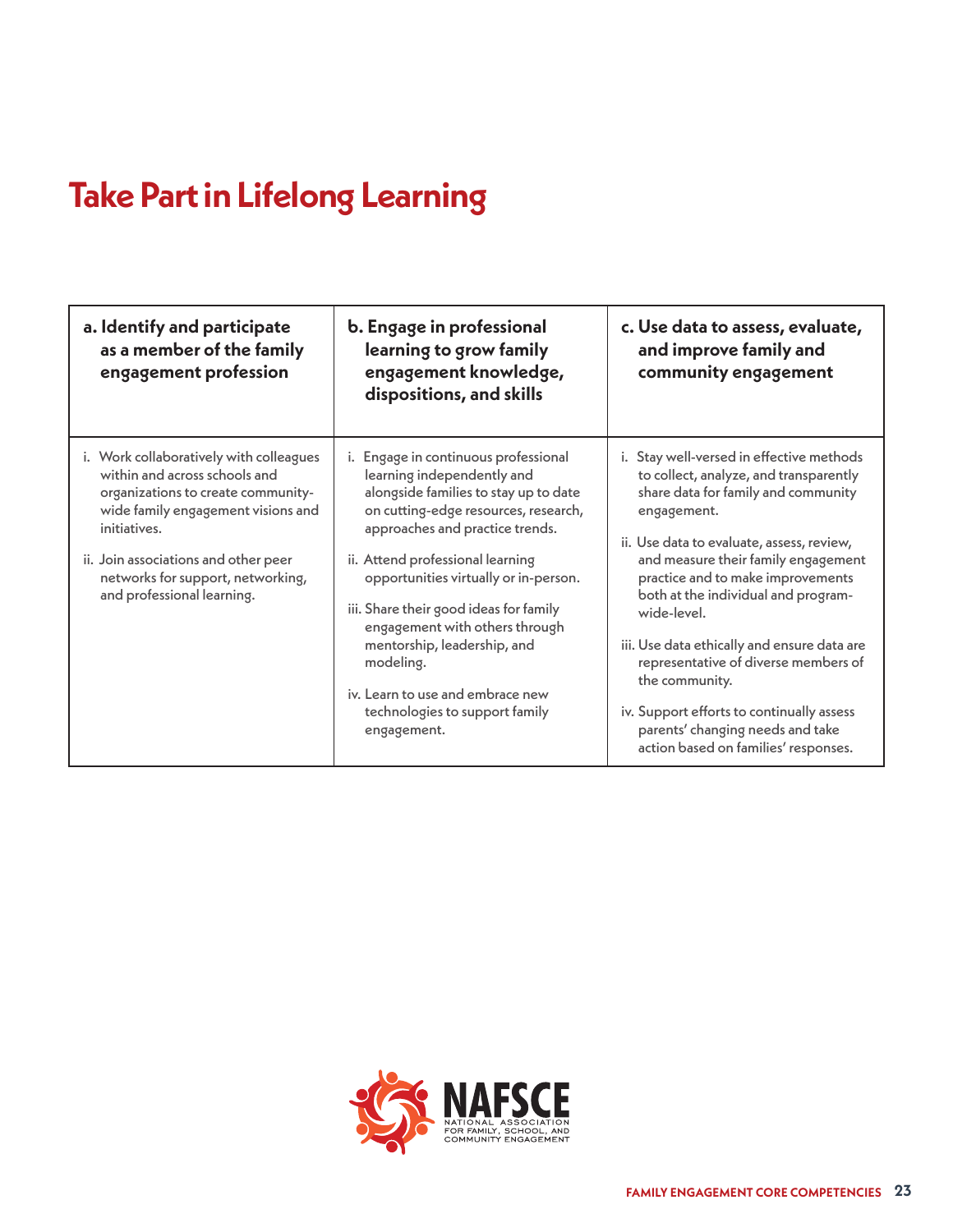## <span id="page-26-0"></span>**LEAD ALONGSIDE FAMILIES**

### **Competency 8**

#### **Advocate for Systems Change**

Inequitable distribution of high-quality learning opportunities, both in and out of schools, along with systemic racism that is deeply entrenched in many policies and practices, make advocating for systems change an increasingly important role of family-facing professionals.36 Family-facing professionals are often called upon to use their power and prestige to work in partnership with families to abolish policies that are unjust. Family-facing professionals identify and examine policies and practices that advance (or inhibit) family and community engagement for all families. For example, they work to eradicate overdue library fine policies that disproportionately impact and deter segments of the population. Or they work to transform policies and conditions that make it so too few teachers of color enter the profession. Advancing family engagement also means creating new policies to implement conditions that ensure that family engagement is successful, from staffing, time, and professional learning opportunities to appropriate funding and resources.

Family-facing professionals attend leadership meetings (e.g., board meetings, parent leadership meetings) to understand issues in relation to families and support efforts to create policies for family engagement. They analyze organizational, school, district, and federal educational and family policies (e.g., special education, testing, suspension, language access, civil rights) as they support or hinder family and community engagement and work to remove barriers and rebuild policies that are just and equitable. Family-facing professionals advise families of their rights in the school and community including as they relate to

bilingual education, ENL programs, special education, and other programs or offerings. Moreover, they advocate for federal, state, and local funding to be expended on family and community engagement to establish infrastructure, including staffing, professional development, program materials, and physical space.

Family-facing professionals champion equity as an essential element of family and community engagement and stand with families for equitable educational systems and outcomes. They cultivate families' knowledge and skills to participate fully and equitably in decision-making processes and as advocates. They support families advocating for the rights of children with individualized educational plans and other legally mandated learning supports. They also support families' need for access to information and support during times of transition (e.g., transition to preschool, kindergarten, middle school, high school, and college) and transitions throughout specialized programs (e.g., gifted and talented, special needs). Finally, they ensure that all families are included in decision-making for their own children and work with parent leaders who are engaged in shared leadership at the school and system level.

Last, family-facing professionals reframe the conversation around family and community engagement. They develop and share their vision for family engagement and communicate and frame the field of family engagement in a professional way that the public can understand and attend to. The also develop and share a vision for family engagement that enacts partnershipdriven and equity-focused practices.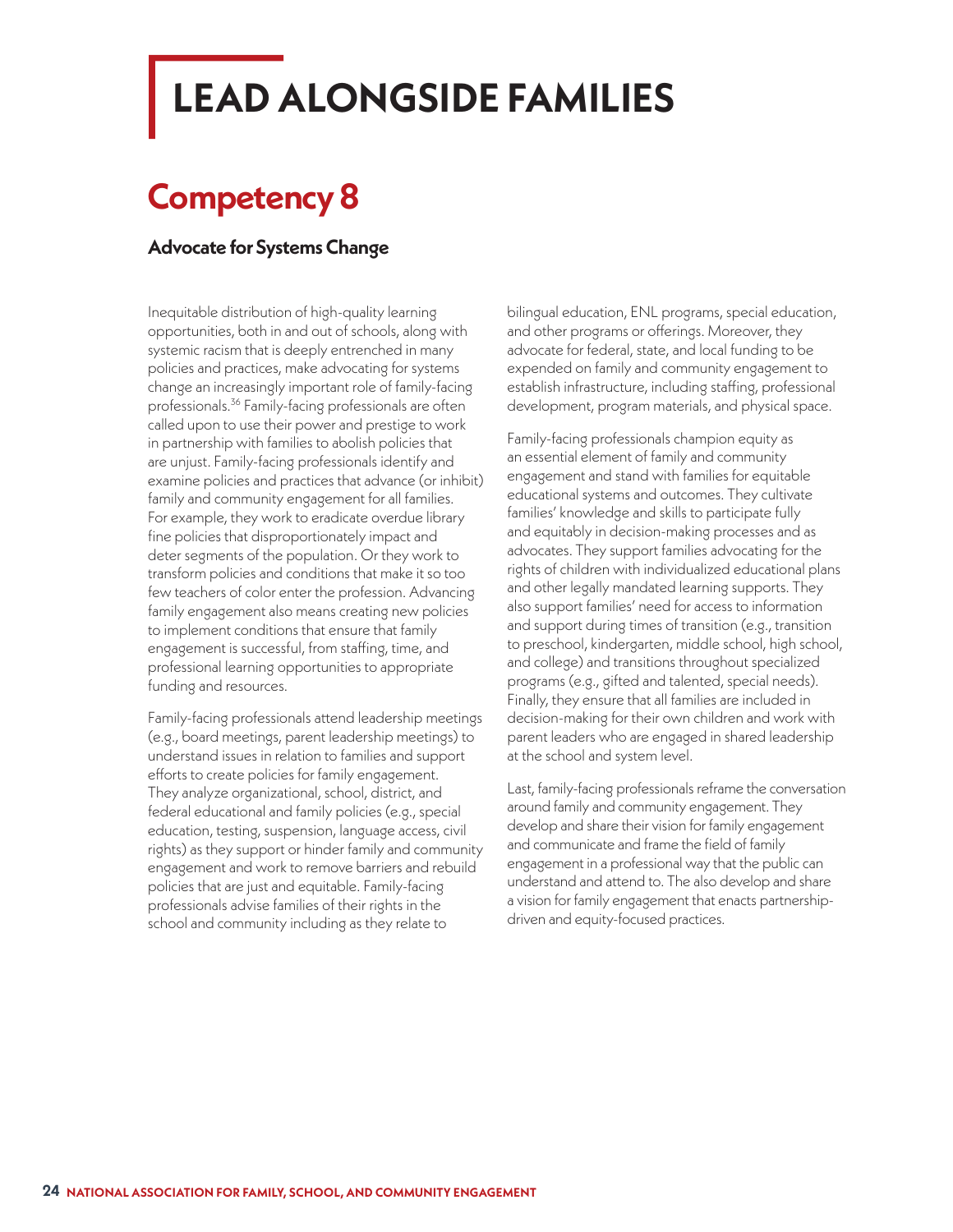### **Advocate for Systems Change**

| a. Identify and examine new and<br>existing policies and practices to<br>further family and community<br>engagement                                                                                                                                                                                                                                                                   | b. Champion equity as<br>an essential element of<br>family and community<br>engagement and stand<br>with families for equitable<br>educational systems and<br>outcomes                                                                                                                           | c. Reframe the<br>conversation<br>around family<br>and community<br>engagement to<br>expand public<br>understanding           |
|---------------------------------------------------------------------------------------------------------------------------------------------------------------------------------------------------------------------------------------------------------------------------------------------------------------------------------------------------------------------------------------|--------------------------------------------------------------------------------------------------------------------------------------------------------------------------------------------------------------------------------------------------------------------------------------------------|-------------------------------------------------------------------------------------------------------------------------------|
| i. Support and advance policies and organizational<br>conditions that ensure that family engagement<br>is successful, from staffing time and professional<br>learning opportunities to appropriate funding,<br>budgeting, and resources.                                                                                                                                              | i. Cultivate families' knowledge<br>and skills to participate fully and<br>equitably in decision-making<br>processes and create structures and<br>systems that open doors to them.                                                                                                               | i. Communicate and<br>frame the field of family<br>engagement in a way<br>that the public can<br>understand and attend<br>to. |
| ii. Attend leadership meetings (e.g., board meetings,<br>parent leadership meetings) to understand issues<br>and support efforts to create policies for family<br>engagement.                                                                                                                                                                                                         | ii. Support families advocating for the<br>rights of children with individualized<br>educational plans and other legally<br>mandated learning supports.                                                                                                                                          | ii. Develop and share<br>a vision for family<br>engagement that<br>enacts solidarity-driven                                   |
| iii. Analyze organizational, school, district, and<br>federal educational and family policies (e.g.,<br>special education, testing, suspension, library<br>fines, costly after school programming, language<br>access, civil rights) as they support or hinder<br>family and community engagement and work to<br>remove barriers and rebuild policies that are just<br>and equitable. | iii. Support families' need for access<br>to information and support during<br>times of transition (e.g., transition<br>to preschool, kindergarten, middle<br>school, high school, college) and<br>transitions throughout specialized<br>programs (e.g., gifted and talented,<br>special needs). | and equity-focused<br>practices.                                                                                              |
| iv. Advise families of their rights in the school and<br>community including as they relate to bilingual<br>education, ENL programs, and special education.                                                                                                                                                                                                                           | iv. Ensure that all families are included<br>in decision-making for their own<br>children and work with parent                                                                                                                                                                                   |                                                                                                                               |
| v. Prioritize and advocate for federal, state, and local<br>funding to be expended on family and community<br>engagement to establish infrastructure, including<br>staffing, professional development, program<br>materials, and physical space.                                                                                                                                      | leaders who are engaged in shared<br>leadership at the school and system<br>level.                                                                                                                                                                                                               |                                                                                                                               |

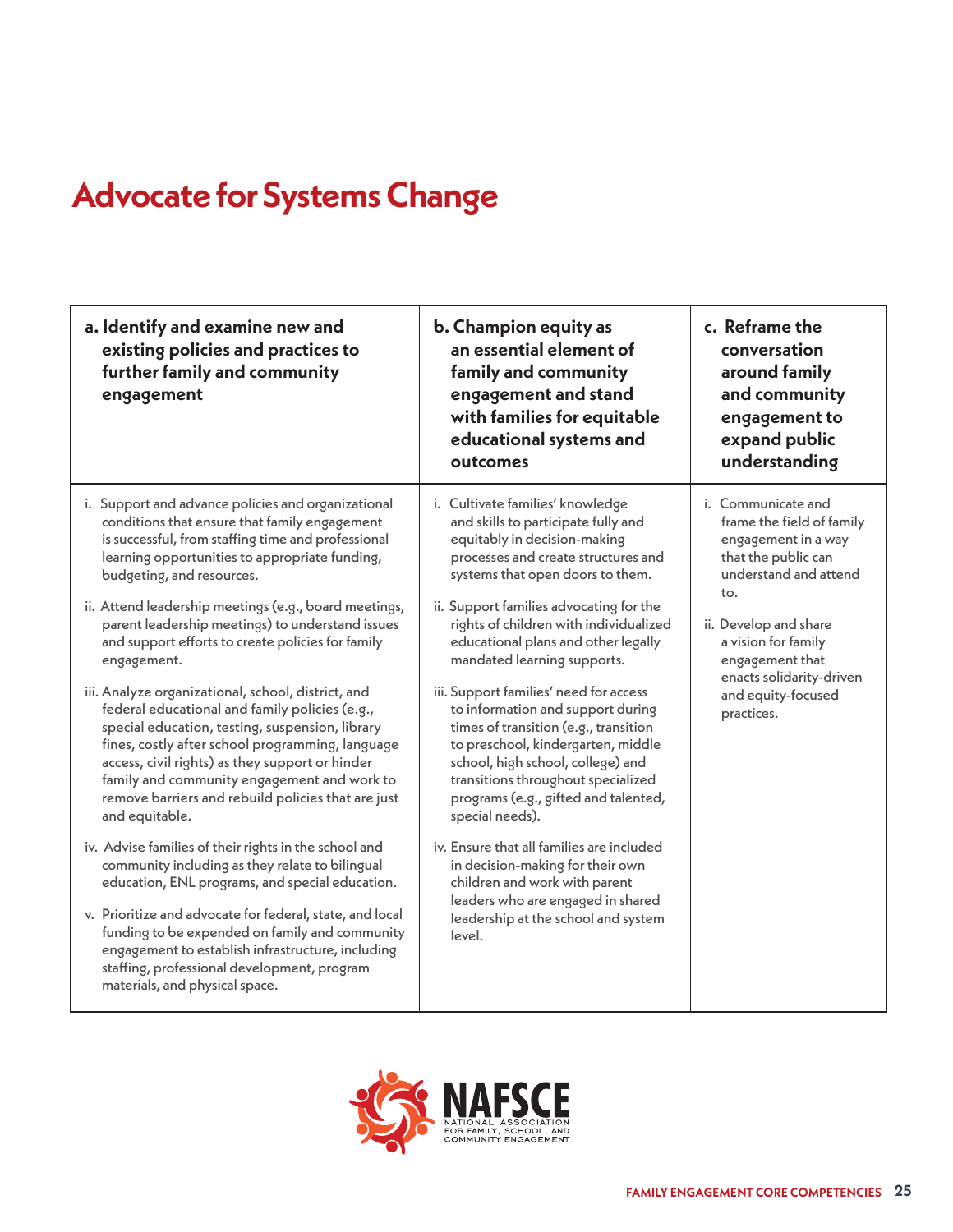### <span id="page-28-0"></span>**Family-Facing Professional's Reflection Tool**

This self-assessment asks you to think about how you reflect, connect, collaborate, and lead.

The first column presents questions around how family-facing professionals reflect, connect, collaborate, and lead.

The second column asks you to consider your level of proficiency in these areas. You can rate your practice from 1-5: ("I do not do this at all" to "I do this all the time").

The third column prompts you to think about the ways you might improve.

|                                                                                                                                                                                                                                                                                                                     | Proficiency | <b>Ways to Improve</b> |
|---------------------------------------------------------------------------------------------------------------------------------------------------------------------------------------------------------------------------------------------------------------------------------------------------------------------|-------------|------------------------|
| <b>REFLECT</b>                                                                                                                                                                                                                                                                                                      |             |                        |
| How do I respect, value, and honor families?                                                                                                                                                                                                                                                                        | 12345       |                        |
| Ask yourself: In what ways do I respect and value the cultural<br>and linguistic diversity of families and communities? How do I<br>understand and honor families regarding how children develop,<br>grow, and change from birth through adulthood across settings, and<br>how might these changes affect families? |             |                        |
| How well do I champion equity through family and<br>community engagement?                                                                                                                                                                                                                                           | 12345       |                        |
| Ask yourself: How do I demonstrate cultural humility? How do I<br>utilize cognitive flexibility, and perspective taking skills to practice<br>anti-bias and equitable family and community engagement? In<br>what ways do I see history and social context influencing family<br>engagement systems and practices?  |             |                        |
| <b>CONNECT</b>                                                                                                                                                                                                                                                                                                      |             |                        |
| How well do I build trusting reciprocal relationships<br>with families?                                                                                                                                                                                                                                             | 12345       |                        |
| Ask yourself: In what ways do I cultivate mutual trust with families?<br>How do I communicate with families? How do I create welcoming<br>environments? In what ways do I reach out to families, especially<br>those who might be most underserved?                                                                 |             |                        |

*This tool is inspired by "Assessing Family Engagement in Your Library" developed by M. Elena Lopez, Bharat Mehra & Margaret Caspe published in A Librarian's Guide to Engaging Families in Learning (Libraries Unlimited, 2021).*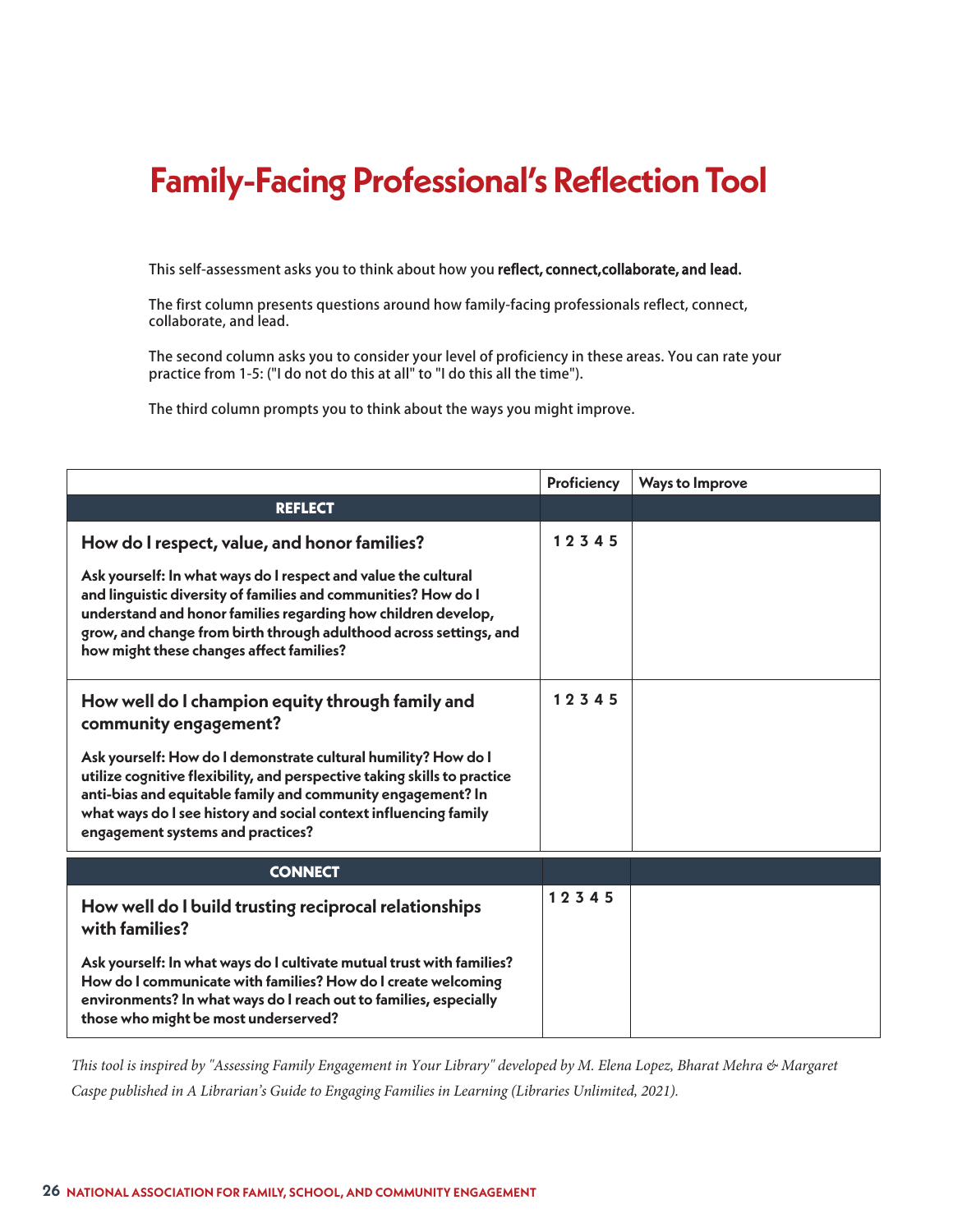| How well do I foster community partnerships for learning<br>and family wellbeing?<br>Ask yourself: What are the community partnerships that support<br>children and families? How do I expand ways for families to access<br>these resources? How am I cultivating social support networks and<br>connections among families?                                   | 12345 |  |
|-----------------------------------------------------------------------------------------------------------------------------------------------------------------------------------------------------------------------------------------------------------------------------------------------------------------------------------------------------------------|-------|--|
| <b>COLLABORATE</b>                                                                                                                                                                                                                                                                                                                                              |       |  |
| How well do I co-construct learning opportunities<br>with families?                                                                                                                                                                                                                                                                                             | 12345 |  |
| Ask yourself: How do I build from family knowledge as resources for<br>learning? How do I join with families for planning, implementing,<br>and evaluating learning opportunities and services?                                                                                                                                                                 |       |  |
| How well do I link family and community engagement to<br>learning and development?                                                                                                                                                                                                                                                                              | 12345 |  |
| Ask yourself: How do I ensure that data are accessible to every<br>family? How do I create conversations around developmental<br>progressions and academic progress in clear and understandable<br>ways? How do I expand on family learning in the home and<br>community?                                                                                       |       |  |
| <b>LEAD</b>                                                                                                                                                                                                                                                                                                                                                     |       |  |
| How well do I take part in lifelong learning?                                                                                                                                                                                                                                                                                                                   | 12345 |  |
| Ask yourself: How do I identify and participate as a member of the<br>family engagement profession? How do I engage in professional<br>learning to grow my family engagement knowledge and skills? In<br>what ways do I use data to assess, evaluate, and improve family<br>engagement practice?                                                                |       |  |
| How well do I advocate with families for system change?                                                                                                                                                                                                                                                                                                         | 12345 |  |
| Ask yourself: How do I identify and examine new and existing<br>policies and practices to advance family and community engagement<br>for all families? In what ways do I champion equity in my family<br>and community engagement practice? How do I help reframe the<br>conversation around family and community engagement to expand<br>public understanding? |       |  |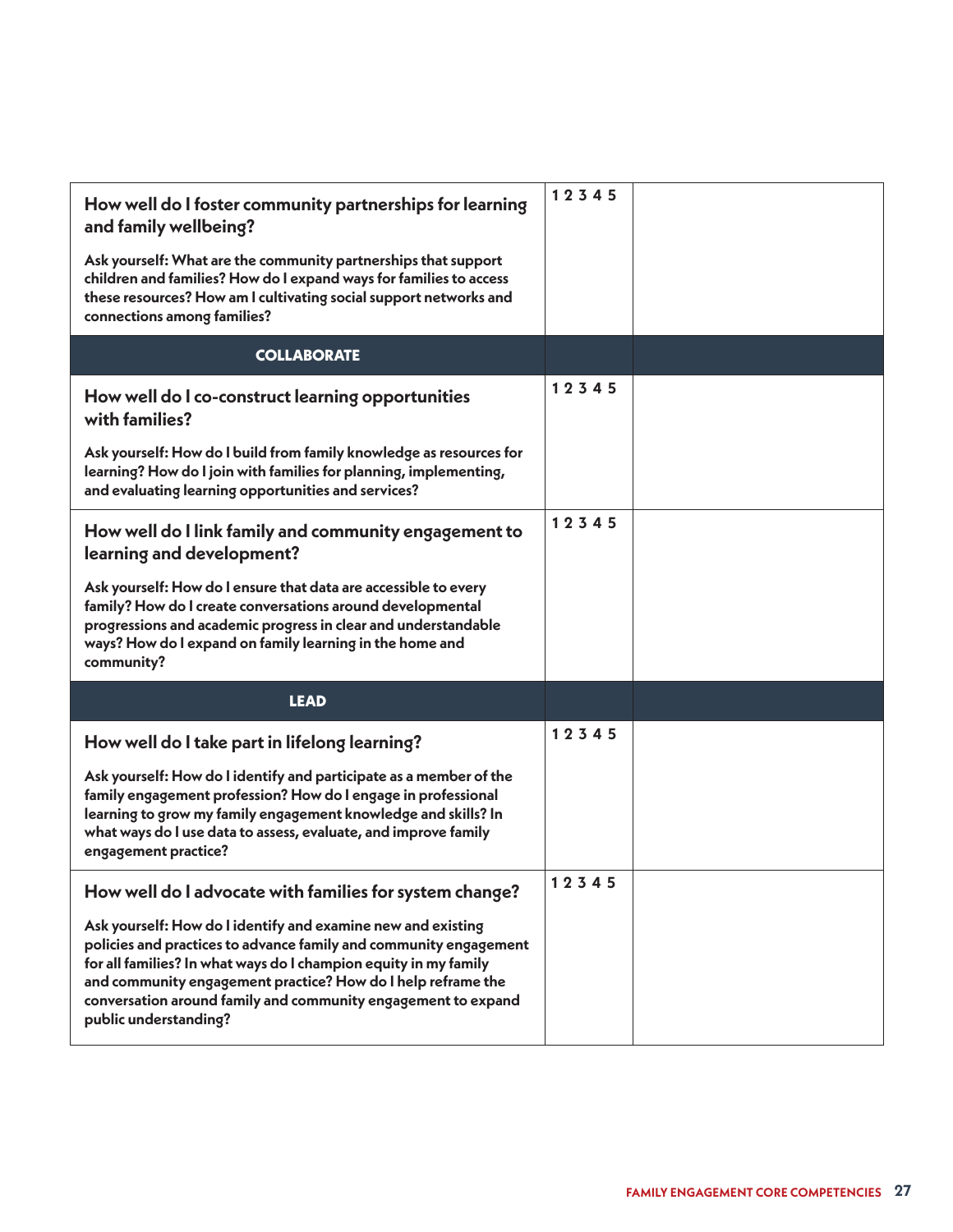### <span id="page-30-0"></span>**Appendix 1. Standards Alignment**

NAFSCE reviewed a set of 15 professional standards from various organizations to understand how family, school, and community partnerships are represented within them. The organizational standards reviewed are in Table 1. The standards varied by audience and purpose. Therefore, the goal of this cross-walk is to elevate the commonality across the standards and draw out the comprehensive nature of what educators need to know and be able to do, and believe, to have a strong foundation in family engagement. We recognize that these documents do not represent the universe of those available, but were chosen because of their ubiquity in the field, commonality of use, or had been recommended to us. We commit to adding documents to this review across time and welcome responses for edits, additions, and changes.

Table 1. List of Reviewed Standards by Organization, Audience, and Purpose

| <b>Organization</b>                                                          | <b>Audience</b>                                                                                 | <b>Purpose</b>                                                                                                                                                                                                                                                                                                                                                                                            |
|------------------------------------------------------------------------------|-------------------------------------------------------------------------------------------------|-----------------------------------------------------------------------------------------------------------------------------------------------------------------------------------------------------------------------------------------------------------------------------------------------------------------------------------------------------------------------------------------------------------|
| <b>Association</b><br>of Teacher<br><b>Educators</b>                         | <b>Teacher educators</b>                                                                        | <b>Standards for Teacher Educators</b><br>The Association of Teacher Educators developed these standards to describe how<br>teacher educators impact the education of teachers. Standard 2 and Standard 6 address                                                                                                                                                                                         |
|                                                                              |                                                                                                 | family and community engagement competencies.                                                                                                                                                                                                                                                                                                                                                             |
| <b>Council for</b><br><b>Exceptional</b><br>Children                         | <b>Education candidates</b><br>in the field of Special<br><b>Education</b>                      | Initial Practice-Based Professional Preparation Standards for Special<br><b>Educators (Initial K-12 Standards)</b><br>The Council for Exceptional Children prepared these standards to guide the preparation<br>of educators who will be working with students in kindergarten through 12th grade.<br>Standards 1, 2, 6 and 7 address family and community engagement competencies.                       |
| <b>Council for the</b><br><b>Accreditation</b><br>of Educator<br>Preparation | <b>Completers graduating</b><br>from a K-6 Elementary<br><b>Educator Preparation</b><br>Program | <b>CAEP 2018 K-6 Elementary Teacher Preparation Standards</b><br>(Initial Licensure Programs)<br>The Council for Accreditation of Educator Preparation developed these educator<br>preparation standards to outline what completers graduating from a K-6 elementary<br>educator preparation program should know and be able to do. Standard 1 addresses<br>family and community engagement competencies. |
| <b>Council of Chief</b><br><b>State School</b>                               | <b>PK-12 Teachers</b>                                                                           | InTASC: Model Core Teaching Standards and Learning Progressions for Teachers 1.0                                                                                                                                                                                                                                                                                                                          |
| <b>Officers</b>                                                              |                                                                                                 | The Council of Chief State School Officers, through its Interstate Teacher Assessment<br>and Support Consortium (InTASC), developed these standards to outline what teachers<br>should know and be able to do to promote student success. Standards 1, 2, 3, 7, 8, 9 and<br>10 address family and community engagement competencies.                                                                      |
| Office of<br><b>Head Start</b>                                               | <b>Staff and Supervisors</b><br>Who Work with<br><b>Families</b>                                | Head Start and Early Head Start Relationship-Based Competencies for Staff and<br><b>Supervisors Who Work with Families</b><br>The Office of Head Start developed this resource to outline the competencies for staff<br>working with families in Head Start and Early Head Start programs. Standards 1, 2, 3, 4, 5,<br>6, 7, 8 and 9 address family and community engagement competencies.                |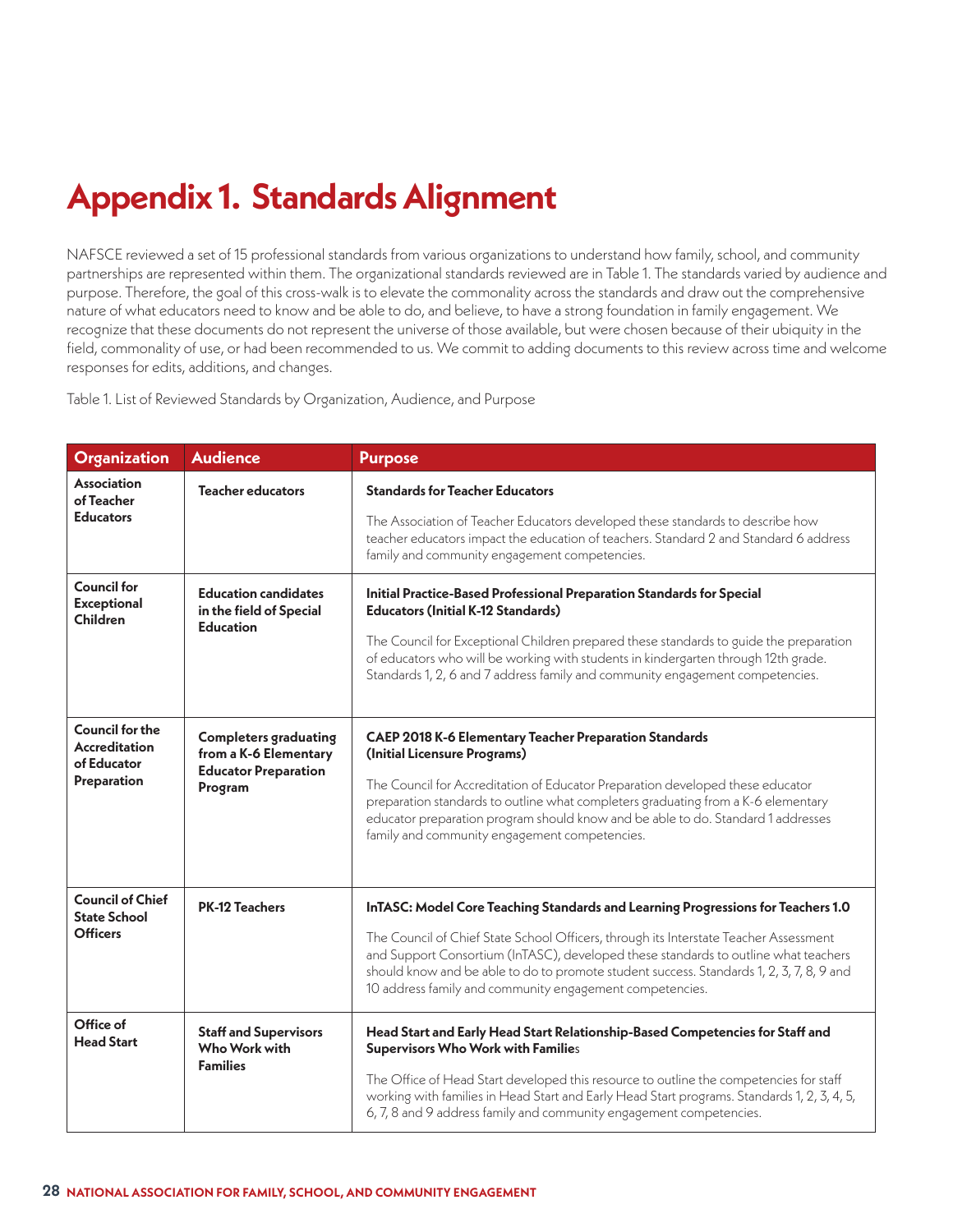#### *List of reviewed standards continued*

| <b>Organization</b>                                                                        | <b>Audience</b>                                                                    | <b>Purpose</b>                                                                                                                                                                                                                                                                                                                                                                                                                                           |
|--------------------------------------------------------------------------------------------|------------------------------------------------------------------------------------|----------------------------------------------------------------------------------------------------------------------------------------------------------------------------------------------------------------------------------------------------------------------------------------------------------------------------------------------------------------------------------------------------------------------------------------------------------|
| <b>The National</b><br><b>Association for</b><br>the Education of<br><b>Young Children</b> | <b>Early Childhood</b><br>Educators (0-8)                                          | Professional Standards and Competencies for Early Childhood Educators<br>The National Association for the Education of Young Children developed these standards<br>to outline the core competencies early childhood educators will ideally demonstrate<br>to promote the development and learning of young children. Standards 1, 2, 3 and 6<br>address family and community engagement competencies.                                                    |
| <b>National</b><br><b>Association</b><br>of School<br><b>Psychologists</b>                 | <b>School Psychologists</b>                                                        | The Professional Standards of the National Association of School Psychologists<br>The National Association of School Psychologists developed these standards to<br>guide education, credentialing, professional practice and ethical behavior of school<br>psychologists. Standards 1, 2, 5, 6, 7, and 8 address family and community engagement<br>competencies.                                                                                        |
| <b>National</b><br><b>Board</b> for<br>Professional<br><b>Teaching</b><br><b>Standards</b> | <b>Early Childhood</b><br><b>Teachers</b>                                          | <b>Early Childhood Generalist Standards</b><br>The National Board for Professional Teaching Standards developed these standards<br>to articulate the actions that accomplished teachers utilize to advance student learning<br>Standards 1, 2, 3, 4, 5, 6, 7, 8, and 10 address family and community engagement<br>competencies.                                                                                                                         |
| <b>National</b><br>Council<br>on Family<br><b>Relations</b>                                | <b>Family Life Educators</b>                                                       | Standards & Criteria Certified Family Life Educator Designation<br>The National Council of Family Relations created this document to highlight the<br>knowledge, skills, and abilities included within the examination for the Certified Family<br>Life Educator (CFLE) designation. Standards 1, 2, 3, 6, 7, 8 and 10 address family and<br>community engagement competencies.                                                                          |
| <b>National</b><br><b>Education</b><br>Association                                         | <b>Teacher Leaders</b>                                                             | The Teacher Leadership Competencies<br>The National Education Association, in collaboration with The National Board for<br>Professional Teaching Standards, and the Center for Teaching Quality, developed these<br>competencies to frame a vision for teacher leadership. The Instructional Leadership<br>Competency; Diversity, Equity, and Cultural Competency; and the Association Leadership<br>Competency address family and community engagement. |
| <b>National Policy</b><br><b>Board for</b><br><b>Educational</b><br><b>Administration</b>  | Institutions undergoing<br>accreditation for<br>educational leadership<br>programs | National Educational Leadership Preparation (NELP) Program Recognition<br><b>Standards: District Level</b><br>The National Policy Board for Educational Administration developed these standards to<br>specify what novice leaders and program graduates should know and be able to do after<br>completing a high-quality educational leadership preparation program Standard 5 and 7<br>address family and community engagement competencies.           |
|                                                                                            | <b>Educational leaders</b>                                                         | <b>Professional Standards for Educational Leaders</b><br>The National Policy Board for Educational Administration developed these standards to<br>outline the core competencies for educational leaders - including principals and assistant<br>principals - to build successful schools and promote student learning. Standards 8, 9, and<br>10 address family and community engagement competencies.                                                   |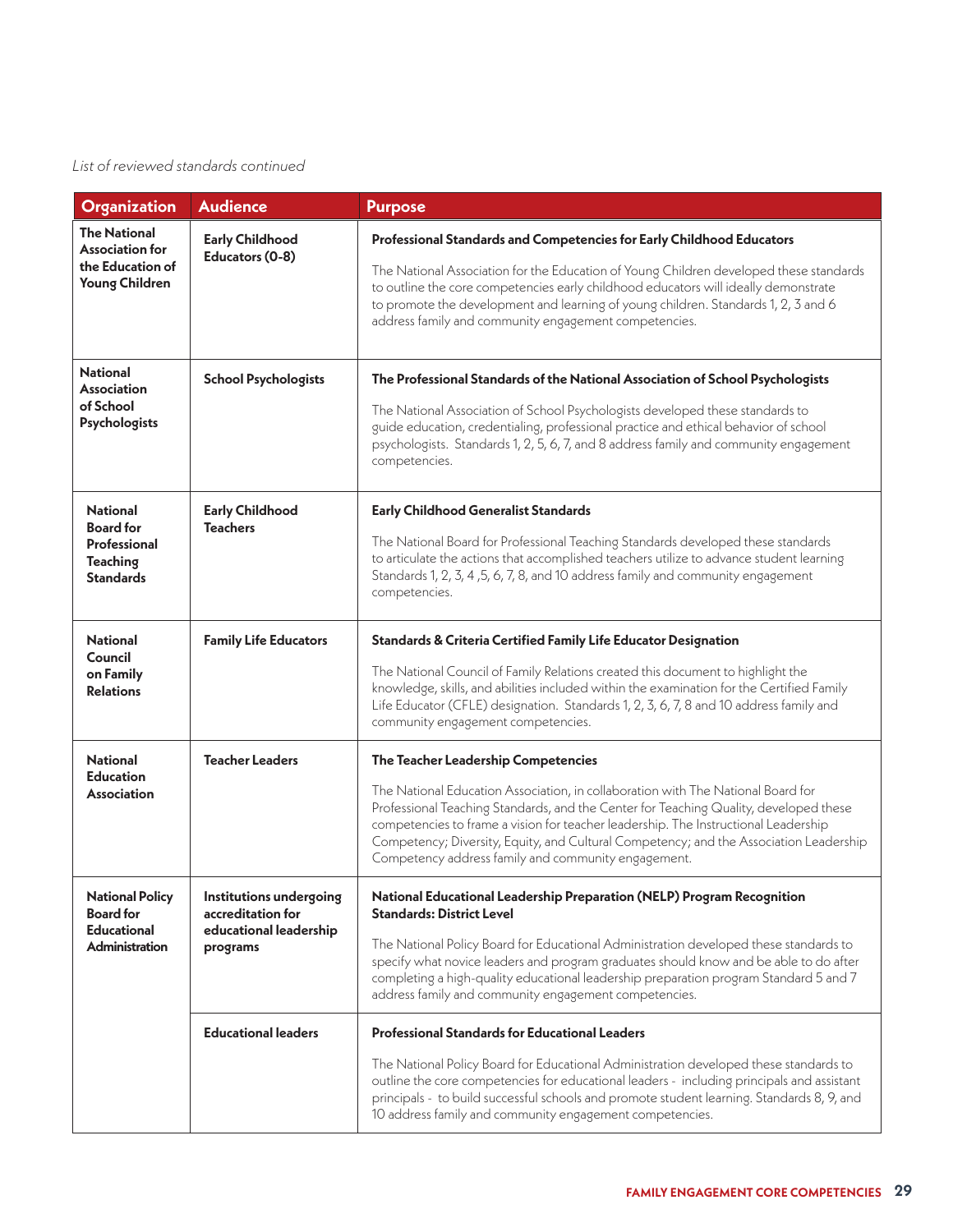#### *List of reviewed standards continued*

| <b>Organization</b>                                                          | <b>Audience</b>                                                                                            | <b>Purpose</b>                                                                                                                                                                                                                                                                                                                                     |
|------------------------------------------------------------------------------|------------------------------------------------------------------------------------------------------------|----------------------------------------------------------------------------------------------------------------------------------------------------------------------------------------------------------------------------------------------------------------------------------------------------------------------------------------------------|
| <b>National</b><br><b>Family Support</b><br><b>Network</b>                   | <b>Family Strengthening &amp;</b><br><b>Support Stakeholders</b>                                           | <b>Standards of Quality for Family Strengthening and Support</b><br>The National Family Support Network developed these standards as a tool for planning,<br>providing, and addressing quality family support services. Standards ED 1, 2, 3; FC 2, 3, 4;<br>and CB 1, 3 address family and community engagement competencies.                     |
| <b>National</b><br><b>Parent Teacher</b><br>Association                      | PTA leaders, parents,<br>and schools                                                                       | <b>National Standards for Family School Partnerships</b><br>The National PTA developed these standards to empower PTA leaders, parents,<br>educators, and schools to work together for the educational success of children and youth.<br>Standards 1, 2, 3, 4, 5 and 6 address family and community engagement competencies.                       |
| <b>Teachers of</b><br>English to<br><b>Speakers</b><br>of Other<br>Languages | <b>Teacher education</b><br>programs that prepare<br>candidates for their first<br><b>TESOL</b> credential | Standards for Initial TESOL Pre-K-12 Teacher Preparation Programs<br>Teachers of English to Speakers of Other Languages (TESOL) developed these standards<br>to outline the competencies necessary to prepare PreK-12 TESOL effectively in the<br>United States. Standards 2, 3, 4, and 5 address family and community engagement<br>competencies. |

To review the full crosswalk visit: <https://nafsce.org/page/corecompetencies>. Please note that we have made every attempt to ensure the accuracy and reliability of the information provided in the crosswalk, however, readers are encouraged to use this crosswalk as a foundation for their own research into any particular organization's requirements and should not rely solely on the information contained in this report. In cases where organizations put forth multiple standards documents for different age groups we have reviewed the standards for early childhood/elementary students because that is where family engagement was most frequent.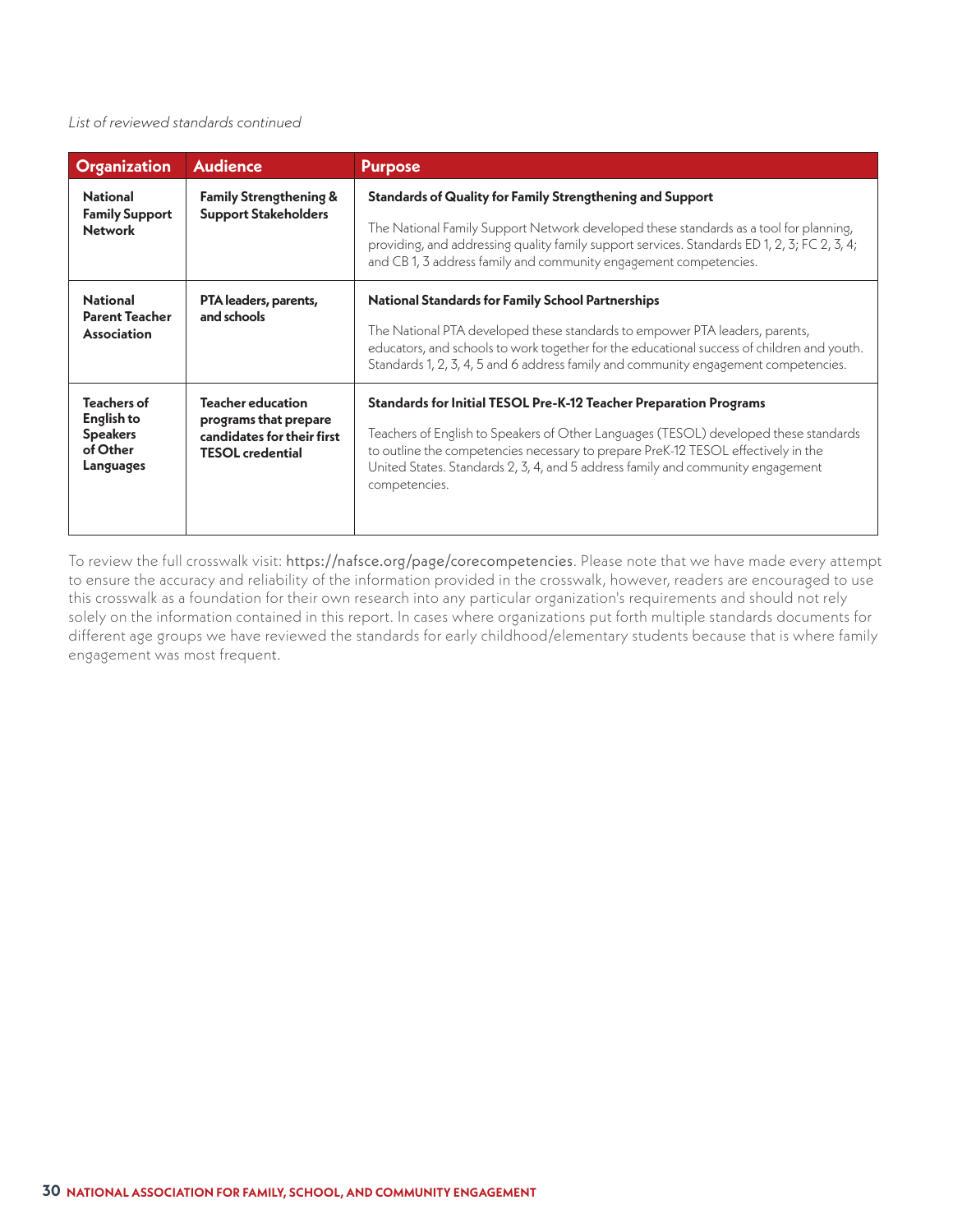### <span id="page-33-0"></span>**Appendix 2. Results from NAFSCE's 2021**

#### **Family Facing Professionals Body of Knowledge Survey**

#### **Survey Purpose**

The purpose of the *Family Facing Professionals Body of Knowledge Survey37* was to collect information to help shape the *Family Engagement Core Competencies: The Body of Knowledge, Skills, and Dispositions for Family-Facing Professionals,* and to help guide professional learning opportunities and the development of a credential. Surveyed family-faming professionals were asked to provide feedback on the eight core competencies represented in the present report.38 More specifically, respondents were asked to provide feedback on these eight competencies in respect to: (1) the importance of the competencies to the role of family-facing professionals, (2) the extent to which competencies were covered in training for their family-facing role, and (3) family-facing professionals' perceived need for additional training or credentialling in each of the competencies.

Survey invitations were sent to NAFSCE's e-news subscriber list on October 7, 2021, and results were collected over an approximately two-week period through the online survey platform, SurveyMonkey. To prompt additional responses, reminder emails were sent on October 18th and 20th to those invited to complete the survey. NAFSCE also highlighted the survey at the National Family Engagement Summit held in Norfolk VA from October 13th- 15th which was attended in-person by many in that region. In total, the survey received 678 responses. After data cleaning to remove respondents who only answered initial demographic questions, the final sample size was 582.

#### **Demographics**

Feedback was received from family-facing professionals across a variety of roles. The most common roles are school-based coordinator/family liaison (18%), nonprofit agency staff (16%), and district-level management or staff (14%). Nine percent are educators (early childhood or k-12). Responding family-facing professionals work with children from infants to high school aged children. Elementary school is the age group worked with most often (69%), while infants aged 0-2 are less common (30%). There is crossover between age groups with 60% indicating that they work with children in more than one of these age groups. Responding family-facing professionals most commonly work with urban communities, followed by suburban. Most respondents are well experienced in family-facing roles. Specifically, 59% have worked in family-facing roles for more than decade, with one third indicating that they have more than 20 years' experience (34%). However, feedback was also received from less experienced family-facing professionals; 20% have less than 5 years' experience. A total of 83% of surveyed family-facing professionals hold a bachelor's degree or higher qualification, with 43% holding a master's degree and 12% holding a doctorate. Nearly all respondents (98%) have completed at least some college. Most respondents are based in the United States and are most concentrated in the South Atlantic region (27%).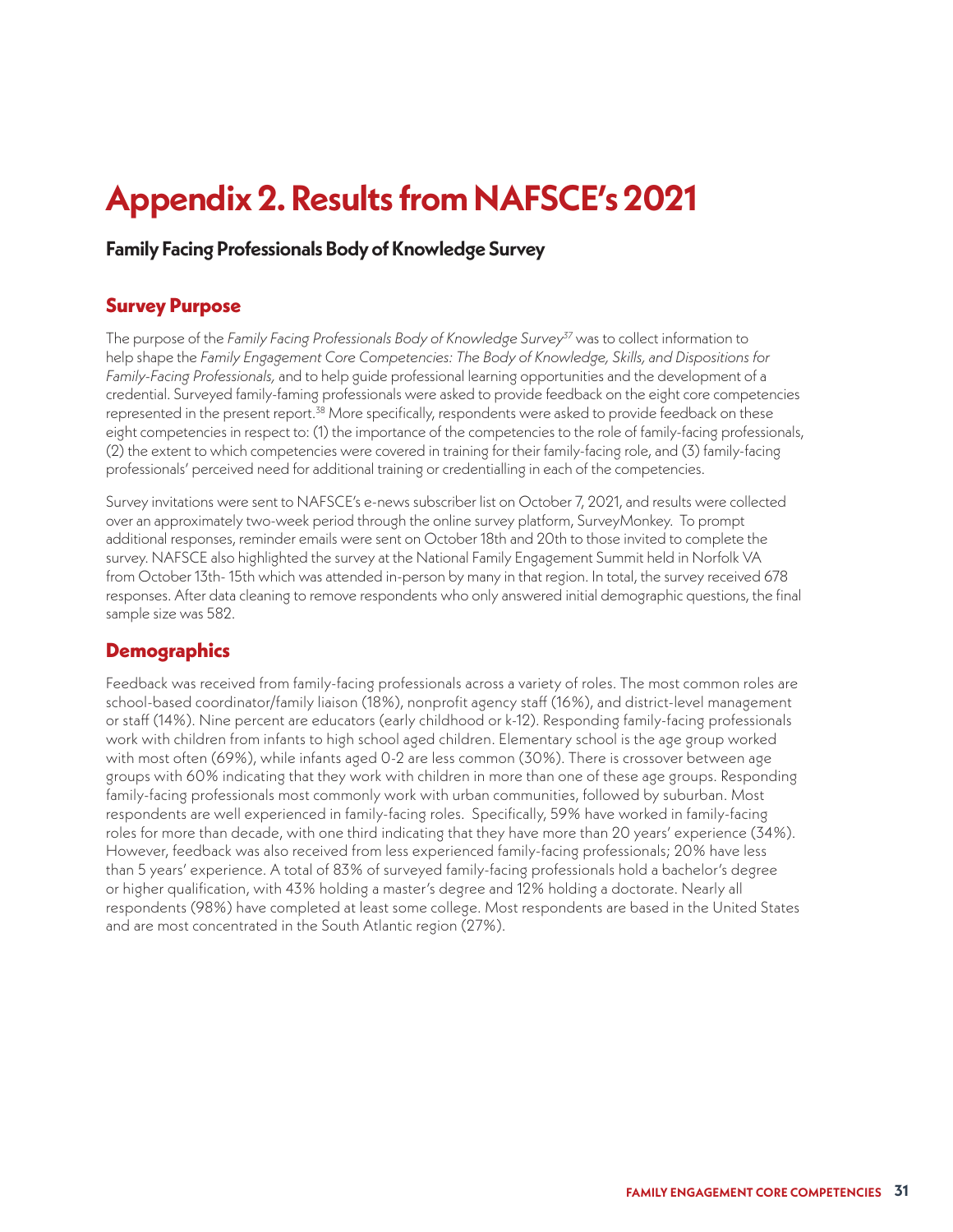#### **Competency Performance**

Each of the evaluated competencies is performed by more than 90% of surveyed family-facing professionals, with most performed by more than 95%. Analysis of data by demographics found that the proportion of respondents indicating that they do not perform competencies was less than 10% for all competencies in all respondent groups. This finding suggests that the eight competencies outlined are well aligned with the roles that family-facing professionals perform.



#### **Competency Performance**

#### **Competency Importance**

**Engagement** 

Learning

In addition to being performed by most family-facing professionals, each of the outlined competencies carry a high degree of importance to their roles. Each of the eight competencies was rated as being either important or critically important by more than 90% of respondents, and critically *important* by a majority. In

particular, 89% indicated that Competency 3: Build Trusting Reciprocal Relationships With Families is critically important to their role, and 85% attributed critical importance to Competency 1: Respect, Honor, And Value Families.



#### **Competency Importance**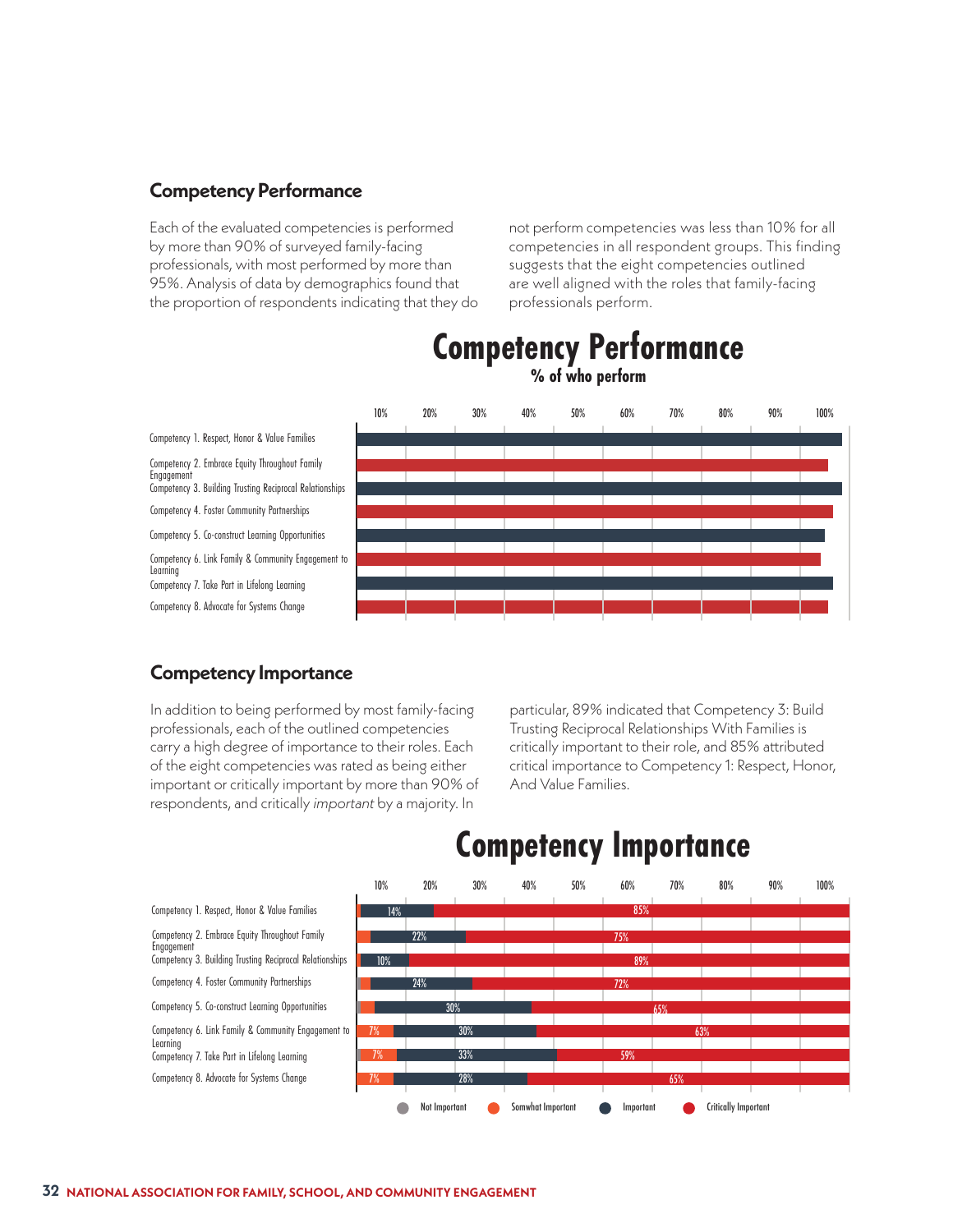#### **Competency Preparation**

Surveyed family-facing professionals were then asked how well prepared they were when they began their family-facing roles. They were asked to rate the extent to which their pre-service or professional training covered each of the eight competencies. The results suggest that many professionals are underprepared when they commence working in family-facing roles. For each competency, fewer than 40% of respondents indicated that the content was fully covered by their training. Between 30% and 53% of respondents indicated that competencies were either only slightly covered, or not covered at all in their pre-service or professional training.

Family-facing professionals are most well prepared in relation to Competency 3: Build Trusting Reciprocal Relationships With Families (70% moderately or fully covered), followed by Competency 1: Respect, Honor, and Value Families (67%), and Competency 4: Foster Community Partnerships for Learning and Family Wellbeing (63%). They felt least prepared in relation to Competency 8: Advocate for System Change. Only 21% felt that this was fully covered, while more than half indicated that this was either not covered at all (26%) or only slightly covered (27%).



#### **Competency Preparation**

Competency 1. Respect, Honor & Value Families

Competency 2. Embrace Equity Throughout Family Engagement

Competency 3. Building Trusting Reciprocal Relationships

Competency 4. Foster Community Partnerships

Competency 5. Co-construct Learning Opportunities

Competency 6. Link Family & Community Engagement to

Learning

Competency 7. Take Part in Lifelong Learning

Competency 8. Advocate for Systems Change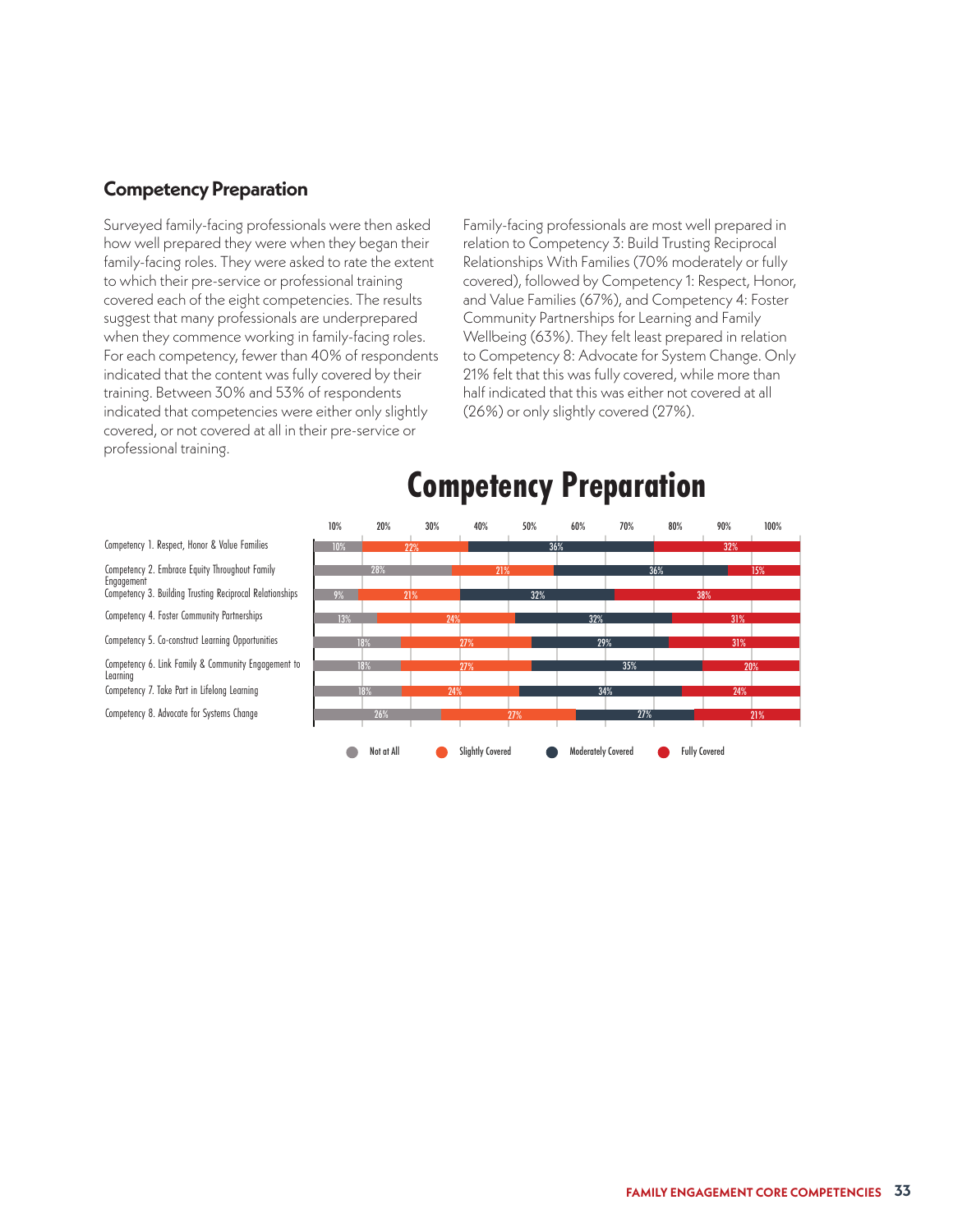#### **Training or Credentialing Need**

Respondents were asked to rate the extent to which they feel they have a need for training or credentialling in each of the eight competency areas. Most responding family-facing professionals feel that they have some degree of need for training in each of these areas, with a majority indicating that they have either moderate or critical need for training in each area.

Competency 8: Advocate for System Change is the competency with the greatest training or credentialling need. Around three quarters of respondents indicated that they have at least moderate need for training in this area, with 42% describing their need as critical. Each of the remaining competencies was rated as a critical training need by 26-36% of respondents and moderate or critical need by 54-69%.



#### **Training Need**

Competency 1. Respect, Honor & Value Families

- Competency 2. Embrace Equity Throughout Family Engagemen
- Competency 3. Building Trusting Reciprocal Relationships
- Competency 4. Foster Community Partnerships
- Competency 5. Co-construct Learning Opportunities
- Competency 6. Link Family & Community Engagement to Learning
- Competency 7. Take Part in Lifelong Learning
- Competency 8. Advocate for Systems Change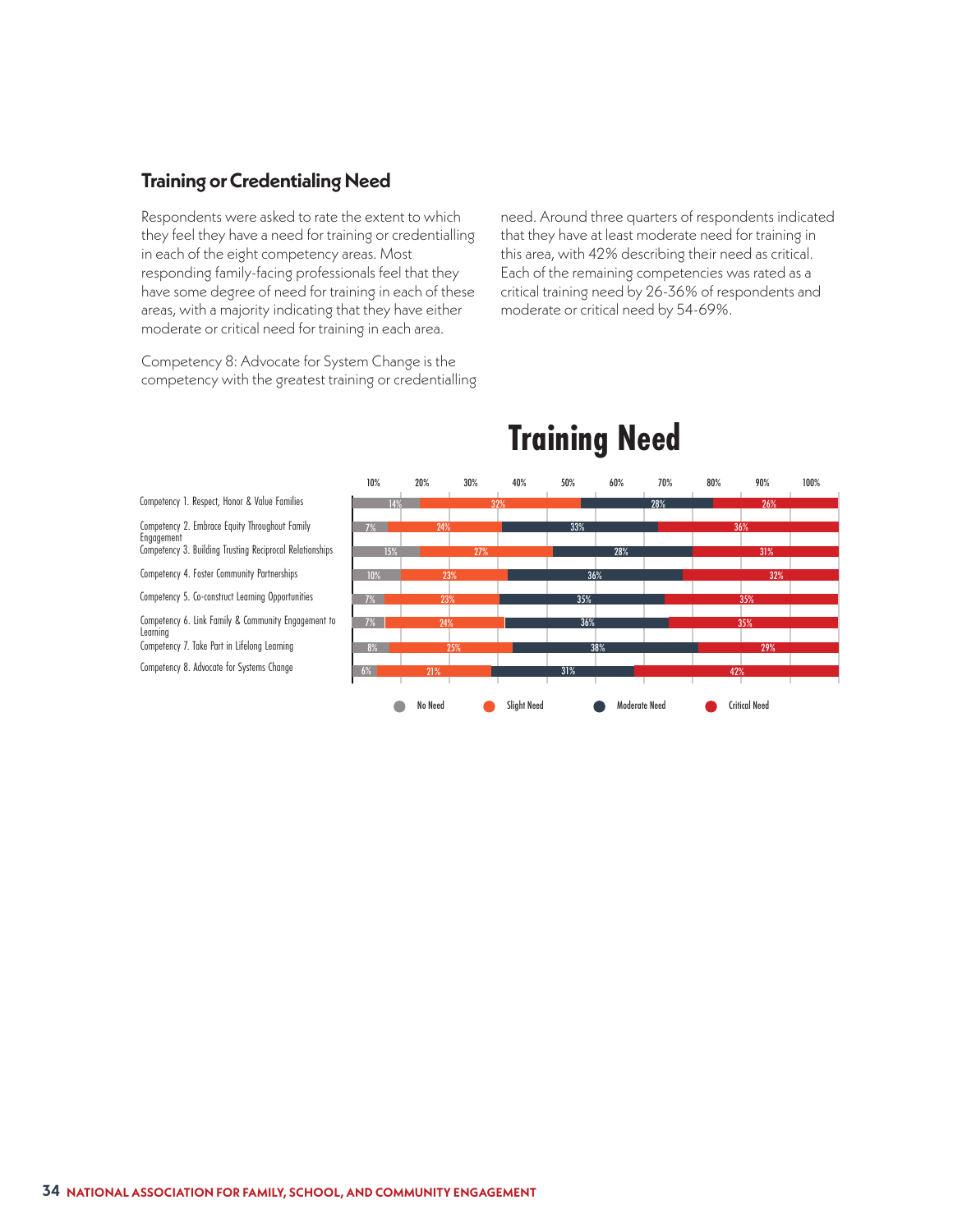#### <span id="page-37-0"></span>**Notes**

- 1. Meek, S., Iruka, I. U., Dunbar, W., Williams, C., Cardona, M., Gilliam, W., Soto-Boykin, X., Alexander, B., & Catherine, E. (2022). *10 ways the Biden administration can advance equity for young learners today.* Retrieved from: [https://](https://childandfamilysuccess.asu.edu/sites/default/files/2022-02/10actions-equity-now-021622.pdf) [childandfamilysuccess.asu.edu/sites/default/files/2022-02/10actions-equity-now-021622.pdf;](https://childandfamilysuccess.asu.edu/sites/default/files/2022-02/10actions-equity-now-021622.pdf) Kania, J., Williams, J., Schmitz, P., Brady, S., Kramer, M. & Juster, J. S. (2022). Centering equity in collective impact. *Stanford Social Innovation Review*. Retrieved from: [https://ssir.org/articles/entry/centering\\_equity\\_in\\_collective\\_impact.](https://ssir.org/articles/entry/centering_equity_in_collective_impact)
- 2. Boonk, L., Giselears, H.J.M, Ritzen, H. & Band-Gruwel, S. (2018). A review of the relationship between parental involvement indicators and academic achievement. *Educational Research Review*, 24, 10–30; Castro, M., Exposit-Casas, E., Lopez-Martin, E., Lizasoain, L., EnriqueNavarro-Asencio, E., Gaviriaa, J. L. (2015). Parental involvement on student academic achievement: A meta-analysis. *Educational Research Review,* 14, 33–46; Hayawaka, M., Englund, M., Warner-Richter, M. & Reynolds, A. (2013). Early parent involvement and school achievement: A longitudinal path analysis. *NHSA Dialog: The Research-to-Practice Journal for The Early Childhood Field, 16 (1), 200-204;* Reynolds, A. J., Ou, S. & Temple, J.A. (2018). A multi-component, preschool-to-3[rd](https://jamanetwork.com/journals/jamapediatrics/fullarticle/2668645) grade preventive intervention and educational attainment at age 3[5.](https://jamanetwork.com/journals/jamapediatrics/fullarticle/2668645) *JAMA Pediatrics, 172*(3), 247-256; Weiss, H., Lopez, M.E., & Caspe, M. (2018). *Joining together to create a bold vision for next generation family engagement*. Retrieved from: [https://globalfrp.org/](https://globalfrp.org/Articles/Joining-Together-to-Create-a-Bold-Vision-for-Next-Generation-Family-Engagement-Engaging-Families-to-Transform-Education) [Articles/Joining-Together-to-Create-a-Bold-Vision-for-Next-Generation-Family-Engagement-Engaging-Families-to-](https://globalfrp.org/Articles/Joining-Together-to-Create-a-Bold-Vision-for-Next-Generation-Family-Engagement-Engaging-Families-to-Transform-Education)[Transform-Education.](https://globalfrp.org/Articles/Joining-Together-to-Create-a-Bold-Vision-for-Next-Generation-Family-Engagement-Engaging-Families-to-Transform-Education)
- 3. Bryk, A., Sebring, P. B., Allensworth, E., Luppescu, S., & Easton, J. (2009). *Organizing schools for improvement: Lessons from Chicago*. Chicago, IL: University of Chicago Press; Pineau, M.G., L'Hôte, E., Davis, C., & Volmert, A. (2018). *Beyond*  caring: Mapping the gaps between expert, public, practitioner, and policymaker understandings of family, school, and *community engagement*. Washington, DC: FrameWorks Institute.
- 4. Community Science. (2018). *Evaluation of the Kindred Program final report.* Retrieved from: [https://](https://kindredcommunities.org/wp-content/uploads/2018/10/Community-Science-Evaluation-Report-2018.pdf) [kindredcommunities.org/wp-content/uploads/2018/10/Community-Science-Evaluation-Report-2018.pdf](https://kindredcommunities.org/wp-content/uploads/2018/10/Community-Science-Evaluation-Report-2018.pdf); Cortez, A. (2017). Case study: An 'education return on investment' in funding parent empowerment (or when spending \$1 drives \$44 in proficiency). *The 74 Million*; Galloway, M. & Ishimaru, A. M. (2017). Equitable leadership on the ground: Converging on high-leverage practices. *Educational Policy Analysis Archives,* 25, 1–36.
- 5. Gadsden, V.L., Ford, M. & Breiner, H. (Eds.) (2016). *Parenting matters: Supporting parents of children ages 0–8: A Report of The National Academies of Sciences, Engineering, Medicine*. Washington, D.C.: The National Academies Press.
- 6. Lopez, M.E., Caspe, M. & McWilliams, L. (2016). *Public libraries: A vital space for family engagement.* Retrieved from: <https://globalfrp.org/Articles/Public-Libraries-A-Vital-Space-for-Family-Engagement>; Henderson, A. T. & Mapp, K.L. (2007). *Beyond the bake sale: The essential guide to family-school partnerships*. New York: New Press.
- 7. Caspe, M. & Lopez, M. E. (2018). Reimagining library-school partnerships to promote family engagement. *Childhood Education*, 94(4), 30-38*.* Retrieved from: [https://doi.org/10.1080/00094056.2018.1494434.](https://doi.org/10.1080/00094056.2018.1494434)
- 8. Hoover-Dempsey, K. V., Walker, J. M. T., Sandler, H. M., Whetsel, D., Green, C. L., Wilkins, A. S., & Closson, K. (2005). Why do parents become involved? Research findings and implications. *The Elementary School Journal,* 106, 105-130. Jeynes, W. H. (2015). A meta-analysis on the factors that best reduce the achievement gap. *Education and Urban Society,* 47(5), 523-554.
- 9. McKnight, K., Venkateswaran, N. Laird, J., Robles, J., & Shalev, T. (2017). *Mindset shifts and parent teacher home visits*, *a report prepared for Parent Teacher Home Visits*. Retrieved from: [http://www.pthvp.org/wp-content/uploads/2018/02/](http://www.pthvp.org/wp-content/uploads/2018/02/PTHV_Study1_Report.pdf) [PTHV\\_Study1\\_Report.pdf](http://www.pthvp.org/wp-content/uploads/2018/02/PTHV_Study1_Report.pdf); Weiss, H. B., Lopez, M. E., Kreider, H., & Chatman-Nelson, C. (2014). *Preparing educators to engage families: Case studies using an ecological systems framework*. Thousand Oaks, CA: SAGE Publications, Inc.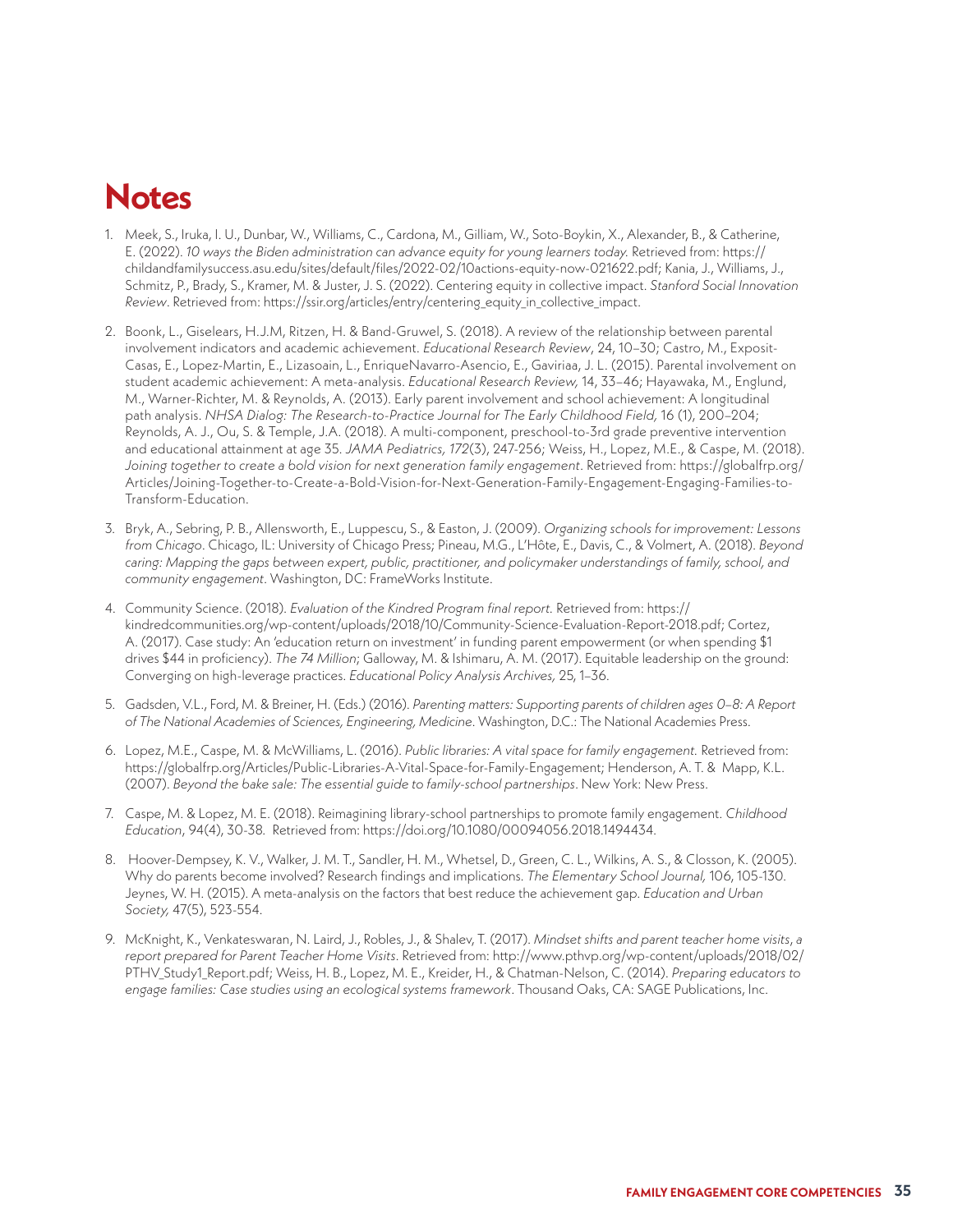- 10. Dearing, E., Kreider, H., Simpkins, S., & Weiss, H. B. (2006). Family involvement in school and low-income children's literacy: Longitudinal associations between and within families. *Journal of Educational Psychology, 98*(4), 653–664. Retrieved from: [https://doi.org/10.1037/0022-0663.98.4.653;](https://doi.org/10.1037/0022-0663.98.4.653) González, L. C. Moll, & C. Amanti (Eds.) (2005). *Funds of knowledge: Theorizing practices in households, communities, and classrooms*. Lawrence Erlbaum Associates Publishers; Ishimaru, A.M. & Takahashi, S. (2017). Disrupting racialized institutional scripts: Towards parentteacher transformative agency for educational justice. *Peabody Journal of Education*, 92(3), 343-362. Retrieved from: [http://dx.doi.org/10.1080/0161956X.2017.1324660;](http://dx.doi.org/10.1080/0161956X.2017.1324660) Ishimaru, A.M. (2017). From family engagement to equitable collaboration. *Educational policy, 33(2), 350-385.* doi: 10.1177/0895904817691841; Jeynes, W. (2015). A meta-analysis on the factors that best reduce the achievement gap. *Education & Urban Society, 47(5),* 523–554; Jeynes, W. (2017). A meta-analysis: The relationship between parental involvement and Latino student outcomes. *Education & Urban Society*, 49 (1), 1-28; Lombardi, C. M. & Dearing, E. (2021). Maternal support of children's math learning in associations between family income and math school readiness. *Child Development, 92(1), 39-55*.
- 11. Evans, M. P. (2013). Educating pre-service teachers for family, school, and community engagement. *Teaching Education*, 24, 123–133. doi:10.1080/10476210.2013.786897; Smith, T. E. & Sheridan, S. M. (2019). The effects of teacher training on teachers' family-engagement practices, attitudes, and knowledge: A meta-analysis. *Journal of Educational and Psychological Consultation*, 29:2, 128-157, doi: [10.1080/10474412.2018.1460725](https://doi.org/10.1080/10474412.2018.1460725); Weiss, H. B., Lopez, M. E., Kreider, H., & Chatman-Nelson, C. (2014). *Preparing educators to engage families: Case studies using an ecological systems framework.* Thousand Oaks, CA: SAGE Publications, Inc; Zeichner, K., Bowman, M., Guillen, L., & Napolitan, K. (2016). Engaging and working in solidarity with local communities in preparing the teachers of their children. *Journal of Teacher Education*, 67(4), 277–290; Zygmunt, E., Cipollone, K. Tanock, S., Clausen, J., Clark, P., & Mucherah, W. (2018). Loving out loud: Community mentors, teacher, candidates, and transformational learning through a pedagogy of care and connection. *Journal of Teacher Education*, 69(2), 127–139.
- 12. Austin, L. J. E., Kipnis, F., Whitebook, M. & Sakai, L. (2015). *The state of early childhood higher education in California*. Technical Report. Retrieved from: https://files.eric.ed.gov/fulltext/ED574293.pdf Edwards, P. A., Spiro, R. J., Domke, L. M., Castle, A. M., White, K. L., Peltier, M. R., & Donohue, T. H. (2019). *Partnering with families for student success: 24 scenarios for problem solving with parents*. New York: Teachers College Press; Epstein, J. L. (2018); School, family, and community partnerships in teachers' professional work. *Journal of Education for Teaching*, 44:3, 397-406, doi: 10.1080/02607476.2018.1465669; Epstein, J. L., & Sanders, M. G., (2006). Prospects for change: Preparing educators for school, family, and community partnerships. *Peabody Journal of Education,* 81, 81–120; Parent Organization Network (2020). *Family engagement training for educators in pre-service: Common sense but no common practice*. Retrieved from: [https://static1.squarespace.com/static/5e7ce800a65f6b4998972009/t/5f0e3c329ffd6f1268fef](https://static1.squarespace.com/static/5e7ce800a65f6b4998972009/t/5f0e3c329ffd6f1268fef5b6/1594768505722/2020_PON_Report+III.pdf) [5b6/1594768505722/2020\\_PON\\_Report+III.pdf;](https://static1.squarespace.com/static/5e7ce800a65f6b4998972009/t/5f0e3c329ffd6f1268fef5b6/1594768505722/2020_PON_Report+III.pdf) Shartrand, A. M., Weiss, H. B., Kreider, H. M., & Lopez, M. E. (1997). *New skills for new schools: Preparing teachers in family involvement.* Cambridge, MA: Harvard Family Research Project.
- 13. Caspe, M. & Hernandez, R. (2021). *National Survey of Colleges and Universities Preparing Educators for Family Engagement*. Retrieved from:<https://nafsce.org/page/IHEsurvey>.
- 14. NAFSCE (2020). *Survey: Family engagement during COVID-19*. Retrieved from: [https://nafsce.org/general/custom.](https://nafsce.org/general/custom.asp?page=covid19survey) [asp?page=covid19survey.](https://nafsce.org/general/custom.asp?page=covid19survey)
- 15. Hernandez, R. (2019). *State of the states: Family, school, and community engagement within state educator licensure requirements.* Retrieved from: https://nafsce.org/page/stateofthestates.
- 16. Caspe, M., & Hannebut, R. (2019). *The family engagement playbook*. Retrieved from: https://globalfrp.org/Articles/ Family-Engagement-Playbook; Caspe, M. & Lopez, M.E. (2018). Preparing the next generation of librarians for family and community engagement. *Journal of Education for Library and Information Science, 59 (4)*, 157-178. Retrieved from: <https://doi.org/10.3138/jelis.59.4.2018-0021>; Lopez, M.E., Mehra, B. & Caspe, M. (2021). *A librarian's guide to engaging families in learning*. Westport, CT: Libraries Unlimited; Mapp, K.L. & Kuttner, P. J. (2013). *Partners in education: A dual capacity-building framework for family-school partnerships*. Washington, DC: U.S. Department of Education, SEDL; Philip, T.M., Shuler-Brown, S., Way, W. (2013). Framework for learning about big data with mobile technologies for democratic participation: Possibilities, limitations, and unanticipated obstacles. *Technology, Knowledge, and Learning*, 18, 103–120: doi: 10.1007/s10758-013-9202-4; U.S. Department of Health and Human Services (2011). *The Head Start parent, family, and community engagement framework*. Washington, D.C.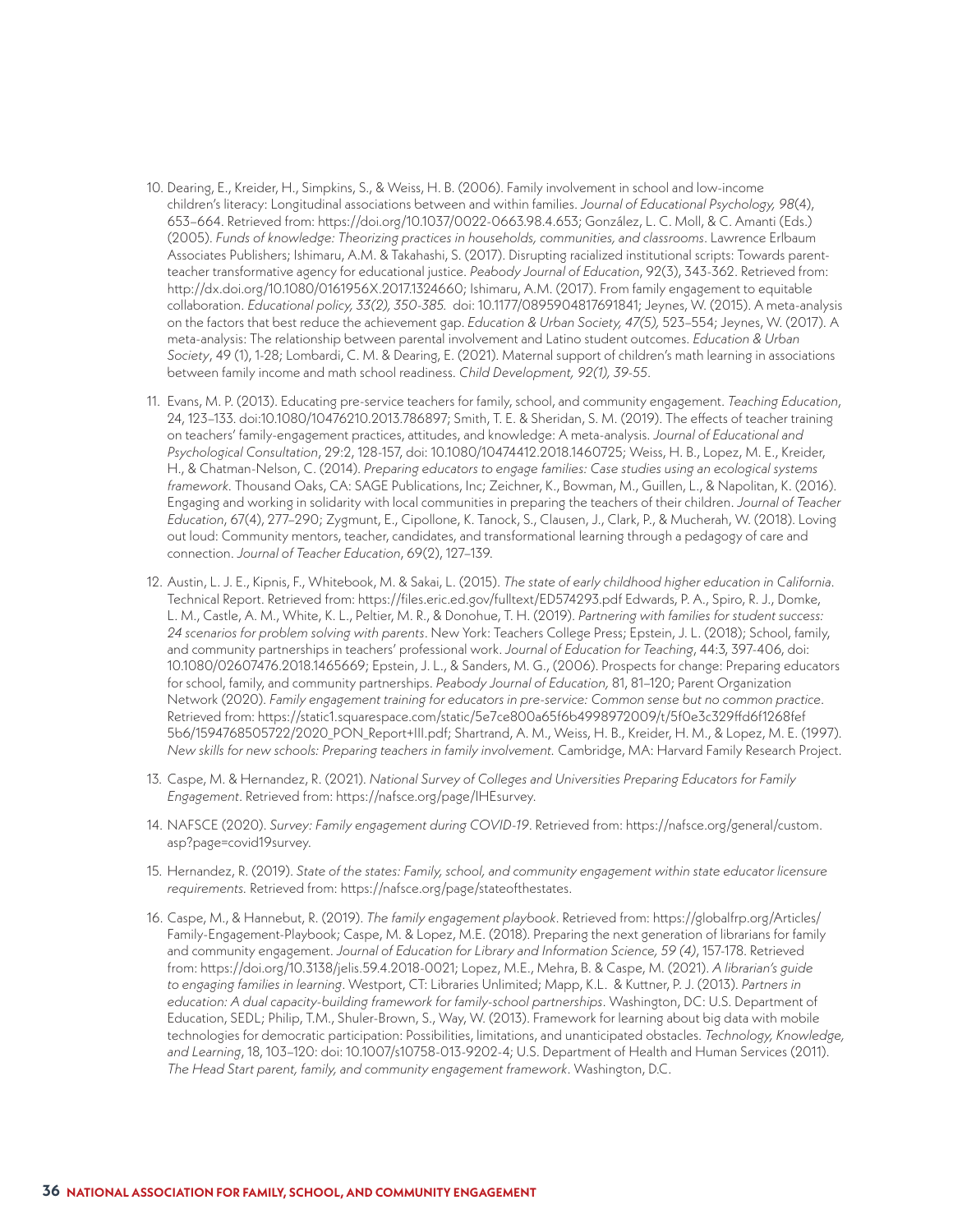- 17. Vygotsky, L. S. (1978). *Mind in society: The development of higher psychological processes*. Cambridge, MA: Harvard University Press; Rogoff, B. (2003). *The cultural nature of human development*. Oxford, UK: Oxford University Press.
- 18. Freire, P. (2001). *Pedagogy of the oppressed*. New York, NY: Continuum International Publishing Group Inc.; Giroux, H. A. (2001). *Theory and resistance in education: Towards a pedagogy for the opposition*. Westport, CT: Bergin & Garvey.
- 19. Delpit, L. (1995). *Other people's children: Cultural conflict in the classroom*. New York: The New Press.
- 20.Mapp, K. L., & Kuttner, P. J. (2013). *Partners in education: A dual capacity-building framework for family-school partnerships.* Retrieved from: https://www.dualcapacity.org/.
- 21. Rivera-McCutchen, R. L. (2021). *Radical care*. Techers College Press; Ladson-Billings, G. (2014). Culturally relevant pedagogy 2.0: a.k.a. the remix. *Harvard Educational Review*, 84(1), 74-84.
- 22.Rogoff, B. (2003). *The cultural nature of human development.* Oxford University Press.
- 23. Yeager, K. A. & Bauer-Wu, S. (2013). *Cultural humility: Essential foundation for clinical researchers.* Retrieved from: [https://www.ncbi.nlm.nih.gov/pmc/articles/PMC3834043/.](https://www.ncbi.nlm.nih.gov/pmc/articles/PMC3834043/)
- 24. Edwards, P. A., Spiro, R. J., Domke, L. M., Castle, A. M., White, K. L., Peltier, M. R., & Donohue, T. H. (2019). *Partnering with families for student success: 24 scenarios for problem solving with parents*. Teachers College Press; Weiss, H. B., Lopez, M. E., Kreider, H., & Chatman-Nelson, C. (2014). *Preparing educators to engage families: Case studies using an ecological systems framework*. Thousand Oaks, CA: SAGE Publications, Inc.
- 25. Galinsky, A. D., & Moskowitz, G. B. (2000). Perspective-taking: Decreasing stereotype expression, stereotype accessibility, and in-group favouritism. *Journal of Personality and Social Psychology*, 78(4), 708–724. Retrieved from: [https://doi.](https://doi.org/10.1037//0022-3514.78.4.708) [org/10.1037//0022-3514.78.4.708.](https://doi.org/10.1037//0022-3514.78.4.708)
- 26.McKnight, K., Venkateswaran, N, Laird, J., Robles, J., & Shalev, T. (2017). *Mindset shifts and parent teacher home visits*. Retrieved from: [http://www.pthvp.org/wp-content/uploads/2018/02/PTHV\\_Study1\\_Report.pdf.](http://www.pthvp.org/wp-content/uploads/2018/02/PTHV_Study1_Report.pdf)
- 27. Mapp, K. & Bergman, E. (2021). *Embracing a new normal: Toward a more liberatory approach to family engagement*. Retrieved from: https://www.carnegie.org/publications/embracing-new-normal-toward-more-liberatory-approachfamily-engagement/.
- 28. MAEC (2020). *Equity driven continuous improvement at MAEC*. Unpublished Report.
- 29. Hong, S. (2019). *Natural allies: Hope and possibility in teacher-family partnerships*. Cambridge, MA: Harvard Education Press; McWayne, C. M., Hyun, S., Diez, V., & Mistry, J. (2022). We feel connected… and like we belong: A parent-led, staff-supported model of family engagement in early childhood. *Early Childhood Education Journal,* 50, 445–457. Retrieved from: [https://doi.org/10.1007/s10643-021-01160-x;](https://doi.org/10.1007/s10643-021-01160-x) Bryk, A., Sebring, P. B., Allensworth, E., Luppescu, S., & Easton, J. (2009). *Organizing schools for improvement: Lessons from Chicago*. Chicago, IL: University of Chicago Press.
- 30.Weiss, H., Lopez, M.E., & Caspe, M. (2018). *Joining together to create a bold vision for next generation family engagement.* Retrieved from: [https://globalfrp.org/Articles/Joining-Together-to-Create-a-Bold-Vision-for-Next-](https://globalfrp.org/Articles/Joining-Together-to-Create-a-Bold-Vision-for-Next-Generation-Family-Engagement-Engaging-Families-to-Transform-Education)[Generation-Family-Engagement-Engaging-Families-to-Transform-Education.](https://globalfrp.org/Articles/Joining-Together-to-Create-a-Bold-Vision-for-Next-Generation-Family-Engagement-Engaging-Families-to-Transform-Education)
- 31. New America (2020). *Teacher competencies that promote culturally responsive teaching*. Retrieved from: https:// www.newamerica.org/education-policy/reports/culturally-responsive-teaching/teacher-competencies-that-promoteculturallyresponsive-teaching/.
- 32.Moll, L. C., Soto-Santiago, S., Schwartz, L. (2013). Funds of knowledge in changing communities. In Hall, K., Cremin, T., Comber, B., Moll, L. C. (Eds.), *International handbook of research on children's literacy, learning and culture* (pp. 172–183). London, England: Wiley Blackwell.
- 33. Subramaniam, M. & Clegg, T. (2021). Designing learning experiences with and for families. In Lopez, M.E., Mehra, B. & M. Caspe (Eds). *A librarian's guide to engaging families in learning*. Libraries Unlimited.